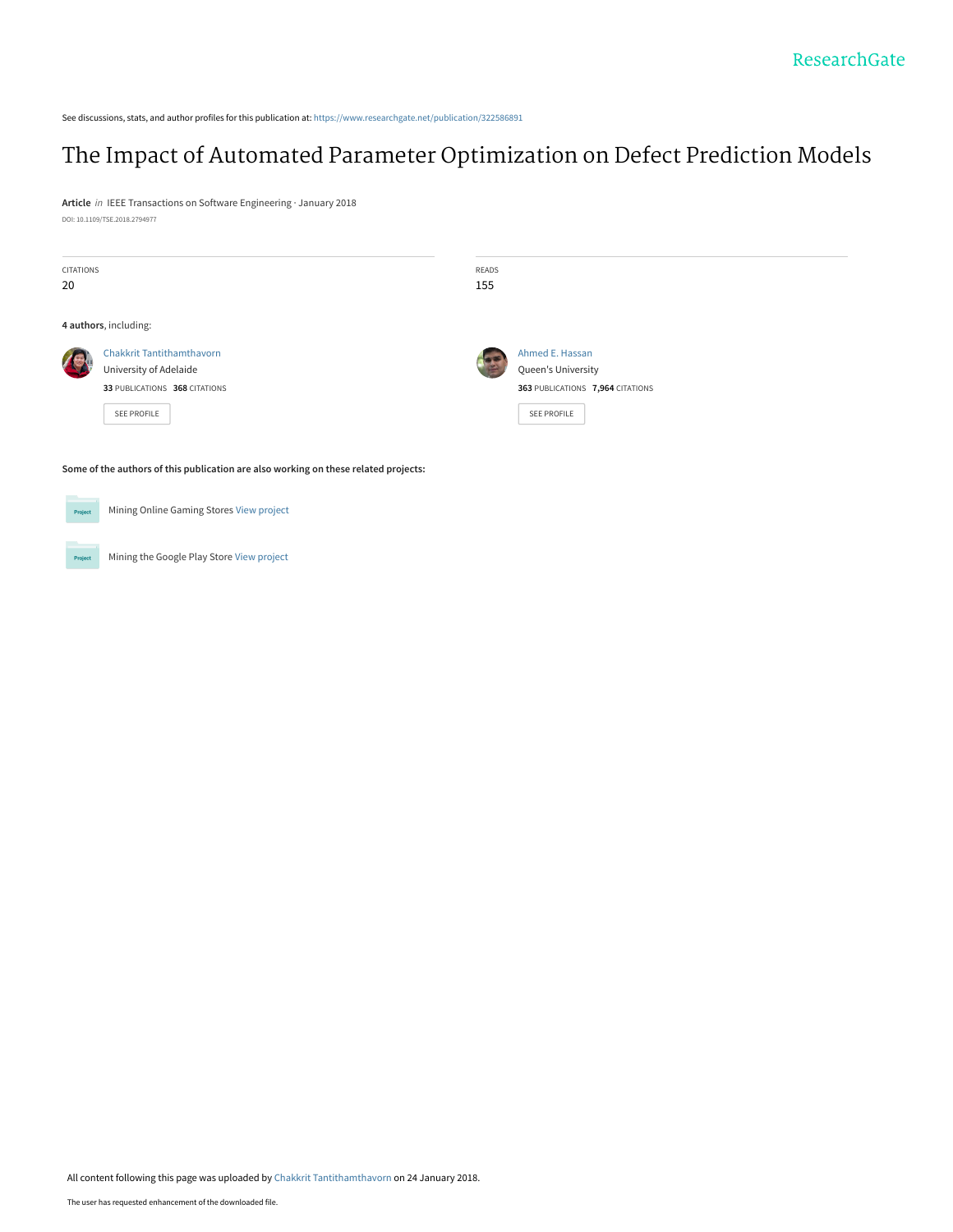# The Impact of Automated Parameter Optimization on Defect Prediction Models

Chakkrit Tantithamthavorn, *Member, IEEE,* Shane McIntosh, *Member, IEEE,* Ahmed E. Hassan, *Senior Member, IEEE,* and Kenichi Matsumoto, *Senior Member, IEEE*

**Abstract**— Defect prediction models—classifiers that identify defect-prone software modules—have configurable parameters that control their characteristics (e.g., the number of trees in a random forest). Recent studies show that these classifiers underperform when default settings are used. In this paper, we study the impact of automated parameter optimization on defect prediction models. Through a case study of 18 datasets, we find that automated parameter optimization: (1) improves AUC performance by up to 40 percentage points; (2) yields classifiers that are at least as stable as those trained using default settings; (3) substantially shifts the importance ranking of variables, with as few as 28% of the top-ranked variables in optimized classifiers also being top-ranked in non-optimized classifiers; (4) yields optimized settings for 17 of the 20 most sensitive parameters that transfer among datasets without a statistically significant drop in performance; and (5) adds less than 30 minutes of additional computation to 12 of the 26 studied classification techniques. While widely-used classification techniques like random forest and support vector machines are not optimization-sensitive, traditionally overlooked techniques like C5.0 and neural networks can actually outperform widely-used techniques after optimization is applied. This highlights the importance of exploring the parameter space when using parameter-sensitive classification techniques.

**Index Terms**—Software defect prediction, search-based software engineering, experimental design, classification techniques, parameter optimization, grid search, random search, genetic algorithm, differential evolution.

✦

#### **1 INTRODUCTION**

The limited Software Quality Assurance (SQA) resources of software organizations must focus on software modules (e.g., source code files) that are likely to be defective in the future. To that end, defect prediction models are trained to identify defect-prone software modules using statistical or machine learning classification techniques.

Such classification techniques often have configurable parameters that control the characteristics of the classifiers that they produce. For example, the number of decision trees of which a random forest classifier is comprised can be configured prior to training the forest. Furthermore, the number of non-overlapping clusters of which a k-nearest neighbours classifier is comprised must be configured prior to using the classification technique.

Since the optimal settings for these parameters are not known ahead of time, the settings are often left at default values. Moreover, automated parameter optimization may increase the risk of *overfitting*, i.e., producing classifiers that are too specialized for the data from which they were trained. However, recent work suggests that defect prediction models may underperform if they are trained

- *C. Tantithamthavorn is with the School of Computer Science, the University of Adelaide, Australia.*
- *E-mail: chakkrit.tantithamthavorn@adelaide.edu.au.*
- *S. McIntosh is with the Department of Electrical and Computer Engineering, McGill University, Canada. E-mail: shane.mcintosh@mcgill.ca.*
- *A. E. Hassan is with the School of Computing, Queen's University, Canada. E-mail: ahmed@cs.queensu.ca.*
- *K. Matsumoto is with the Graduate School of Information Science, Nara Institute of Science and Technology, Japan. E-mail: matumoto@is.naist.jp.*

*Manuscript received July 20, 2017, revised December 13, 2017.*

using suboptimal parameter settings. For example, Jiang *et al.* [\[63\]](#page-28-0) and Tosun *et al.* [\[146\]](#page-31-0) point out that the default parameter settings of random forest and naïve bayes are often suboptimal. Koru *et al.* [\[42\]](#page-28-1) and Mende *et al.* [\[93,](#page-29-0) [94\]](#page-29-1) show that selecting different parameter settings can impact the performance of defect models. Hall *et al.* [\[45\]](#page-28-2) show that unstable classification techniques may underperform due to the use of default parameter settings. Mittas *et al.* [\[98\]](#page-29-2) and Menzies *et al.* [\[97\]](#page-29-3) argue that unstable classification techniques (e.g., classifiers that are sensitive to parameter settings) make replication of defect prediction studies more difficult.

Indeed, we perform a literature analysis that reveals that 26 of the 30 most commonly used classification techniques (87%) in software defect prediction studies require at least one parameter setting. Fu *et al.* [\[35\]](#page-27-0) also point out that 80% of the 50 highest cited defect prediction studies rely on a default setting that is provided by the employed research toolkits (e.g., R or Weka). Since such parameter settings may impact the performance of defect prediction models, the settings should be carefully selected. However, it is impractical to assess all of the possible settings in the parameter space of a single classification technique [\[10,](#page-27-1) [46,](#page-28-3) [73\]](#page-29-4). For example, Kocaguneli *et al.* [\[73\]](#page-29-4) show that there are at least 17,000 possible settings of the combinations of 6 parameters to explore when training a  $k$ -nearest neighbours classifier for effort estimation models (i.e., 3 case subset selectors, 8 feature weighting methods, 5 discretization methods, 6 similarity measures, 4 adoption mechanisms, and 6 analogies).

In this paper, we investigate the (1) performance improvements, (2) performance stability (i.e., the variance of the performance estimates that are derived from defect pre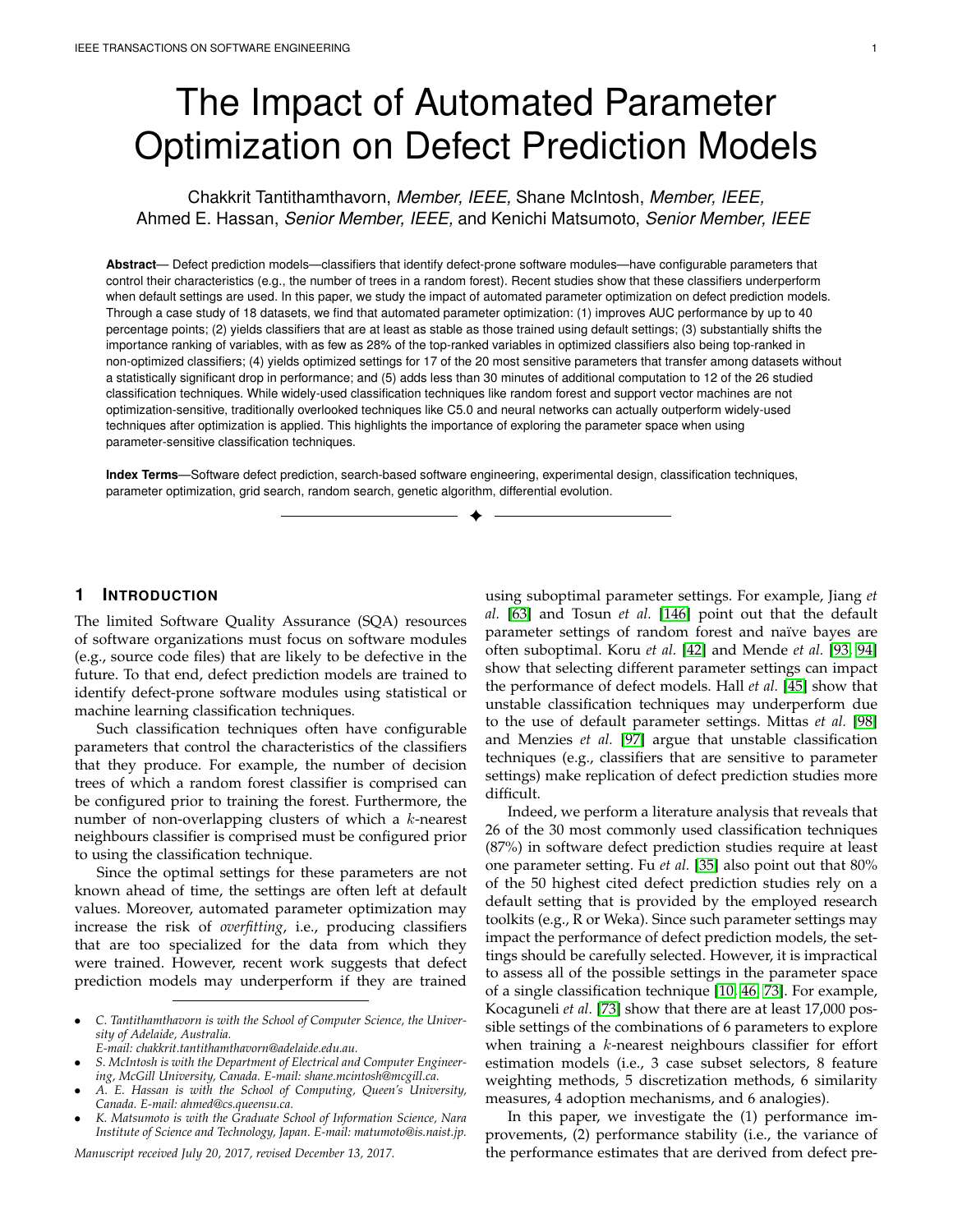diction models), (3) model interpretation (i.e., the ranking of the importance of variables), (4) parameter transferability, (5) computational cost, and (6) and the ranking of classification techniques of defect prediction models where automated parameter optimization techniques (e.g., grid search) are applied. The four automated parameter optimization techniques evaluate candidate parameter settings and suggests the optimized settings that achieve the highest performance. We evaluate 26 commonly-used classification techniques using 12 performance measures, namely, 3 thresholdindependent (e.g., AUC) and 9 threshold-dependent (e.g., precision, recall) performance measures. Furthermore, we also conduct an empirical comparison of the four automated parameter optimization techniques (i.e., grid search, random search, genetic algorithm, differential evolution) for defect prediction models. Through a case study of 18 datasets from systems that span both proprietary and open source domains, we record our observations with respect to seven dimensions:

- **(1) Performance improvement:** Optimization improves the AUC performance of defect prediction models by up to 40 percentage points (e.g., C5.0 classifier). The performance improvement when applying optimization is non-negligible for 16 of the 26 studied classification techniques (62%), for example, C5.0, neural networks, and CART classifiers. Fortunately, the optimization of the parameters of random forest classifiers, one of the most popularly-used techniques in defect prediction studies, tends to have a negligible to small impact on the performance of random forest. Nevertheless, the impact of parameter optimization should be carefully considered when researchers select a particular technique for their studies.
- **(2) Performance stability:** Optimized classifiers are at least as stable as classifiers that are trained using the default settings. Moreover, the optimized classifiers of 9 (including C5.0, neural networks, and CART classifiers) of the 26 studied classification techniques (35%) are significantly more stable than classifiers that are trained using the default settings. On the other hand, for random forest and naïve bayes classifiers, the performance of the default-settings models is as stable as the optimized models.
- **(3) Model interpretation:** Optimization substantially shifts the importance ranking of variables, with as few as 28% of the top-ranked variables from the optimized models appearing in the same ranks as the non-optimized models. Classification techniques where optimization has a large impact on performance (e.g., C5.0, neural networks, CART classifiers) are subject to large shifts in interpretation. On the other hand, 95% of the variables appear at the same rank in the classification techniques where optimization has a negligible performance improvement (e.g., random forest classifiers).
- **(4) Parameter transferability:** The optimal settings of 17 of the 20 most sensitive parameters can be applied to datasets that share a similar set of metrics without a statistically significant drop in performance. On the other hand, we find that only the parameters of LogitBoost, FDA, and xGBTree cannot be transferred

across any of the studied datasets, indicating that researchers and practitioners should re-apply automated parameter optimization for such classifiers. However, we note that classifiers with low transferability are not top-performing classifiers.

- **(5) Computational cost:** Grid-search optimization adds less than 30 minutes of additional computation time to 12 of the 26 studied classification techniques. To assign an actual monetary cost for such optimization techniques, we used an Amazon EC2 costing estimates. We find that an Amazon EC2's estimated computational cost of the 3 slowest classification techniques is less than \$1.
- **(6) The ranking of classification techniques:** Random forest is not the top-performing classification technique for all of the studied datasets, which disagrees with the findings of prior general data mining and recent software engineering related studies. In addition, some rarely-used low-performing classification techniques (e.g., C5.0) are substantially outperforming widely-used techniques like random forest—*highlighting the importance of exploring the parameter settings of classifiers.*
- **(7) Empirical comparison of automated parameter optimization techniques:** Grid search, random search, genetic algorithm, and differential evolution techniques yield similar benefits of performance improvement, when applying to defect prediction models irrespective of the choice of performance measures.

Our results lead us to conclude that automated parameter optimization can have a large impact on the performance, stability, interpretation, and ranking of defect prediction models for many commonly-used classification techniques like neural networks. However, there are some classification techniques like random forest and support vector machines whose parameter optimization has a negligible to small improvement. Thus, future studies should apply automated parameter optimization only if the used classification techniques are sensitive to parameter settings, and should not be too concerned about the parameter optimization of one of most commonly-used classification techniques (i.e., random forest). Since we find that random forest tends to be the top-performing classification techniques, tends to produce stable performance estimates, and is insensitive to parameter settings, future studies should consider using a random forest classifier when constructing defect prediction models.

Finally, we would like to emphasize that we do not seek to claim the generalization of our results. Instead, the key message of our study is to shed light that automated parameter optimization should be applied in many classification techniques like neural networks, but it is not essential in some classification techniques like random forest. Moreover, some rarely-used low-performing classification techniques (e.g., C5.0) are substantially outperforming widely-used techniques like random forest—highlighting the importance of exploring the parameter settings of classifiers.

While recent studies throughtout the community have used our prior work [\[139\]](#page-31-1) to advocate the need for applying parameter optimization to all classifiers, the key message of our extend analyses, as presented in this paper, is to highlight that parameter optimization is not essential for all classifiers. For example, some very commonly-used clas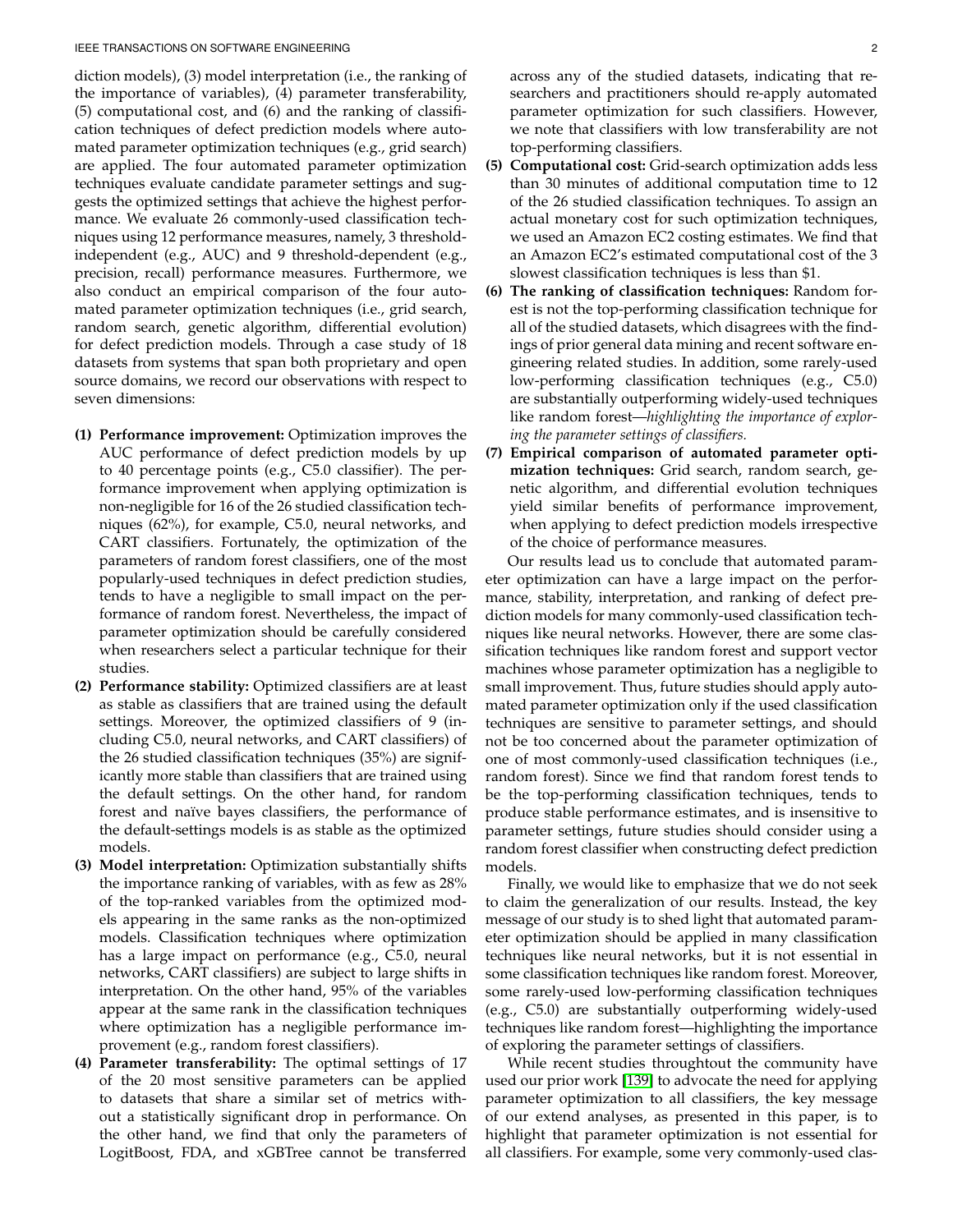sifiers like random forest are not impacted by our prior findings. However, some rarely used classifiers are able to outperform commonly-used classifiers. Hence, future studies might want to consider the C5.0 classifier. Furthermore, the reported AUC performance and analyses of random forest of prior studies is likely not impacted by our recent work [\[139\]](#page-31-1). Nevertheless, more improved performance might be possible in such prior studies if classifiers such as C5.0, and neural networks were considered (and whenever if appropriate). This paper shows that C5.0 performs as well and is as stable as random forest.

#### **1.1 Contributions**

This paper is an extended version of our earlier work [\[139\]](#page-31-1) (i.e., RQs 1, 2, and 6). This extension makes eight additional conceptual contributions and two technical contributions:

- 1) An extensive investigation of the impact of an automated parameter optimization on 12 performance measures, namely, 3 threshold-independent (e.g., AUC) and 9 threshold-dependent (e.g., precision, recall) performance measures (RQ1).
- 2) An investigation of the impact of parameter settings of classification techniques on the interpretation of defect prediction models when automated parameter optimization is applied (RQ3).
- 3) An investigation of parameter transferability across defect datasets when automated parameter optimization is applied (RQ4).
- 4) An investigation of the computational costs of applying automated parameter optimization (RQ5).
- 5) An in-depth discussion of the ranking of optimized and default-settings classifiers for defect prediction models (RQ6).
- 6) An introduction to the state-of-the-art automated parameter optimization techniques for defect prediction models (Section [8.1\)](#page-19-0).
- 7) An empirical comparison of automated parameter optimization techniques for defect prediction models (Section [8.2.3\)](#page-21-0).
- 8) An in-depth and a critical discussion of the broader implications of our findings with respect to (1) the conclusions of prior defect prediction studies; (2) the experimental design of defect prediction models; and (3) search-based software engineering literature (Section [9\)](#page-22-0).

Our two technical contributions are as follows:

- 1) A generic variable importance calculation that applies to the 26 studied classification techniques (Section [5.5\)](#page-9-0).
- 2) An improvement to the Scott-Knott ESD test (v2.0) (Section [5.5.3\)](#page-10-0). The implementation of the improved ScottKnottESD test (v2.0) is also available on  $G$ itHub<sup>[1](#page-3-0)</sup> and  $CRAN^2$  $CRAN^2$  [\[134\]](#page-31-2).

#### **1.2 Paper Organization**

The remainder of the paper is organized as follows. Section [2](#page-3-2) illustrates the relevance of the parameter settings of classification techniques for defect prediction models. Section [3](#page-3-3) positions this paper with respect to the related work. Section [4](#page-4-0) discusses our selection criteria of the studied systems. Section [5](#page-6-0) presents the design of our case study, while Section [6](#page-10-1) presents the results. Section [7](#page-17-0) revisits prior analyses of the ranking of classification techniques when automated parameter optimization is applied. Section [8](#page-19-1) presents the approach and the results of an empirical comparison of four automated parameter optimization techniques for defect prediction models. Section [9](#page-22-0) discusses the broader implications of our findings. Section [10](#page-23-0) discloses the threats to the validity of our study. Finally, Section [11](#page-24-0) draws conclusions.

# <span id="page-3-2"></span>**2 THE RELEVANCE OF PARAMETER SETTINGS FOR DEFECT PREDICTION MODELS**

A variety of classification techniques are used to train defect prediction models. Since some classification techniques do not require parameter settings (e.g., logistic regression), we first assess whether the most commonly used classification techniques require parameter settings.

We begin with the six families of classification techniques that are used by Lessmann *et al.* [\[81\]](#page-29-5). Based on a recent literature review [\[80\]](#page-29-6), we add five additional families of classification techniques that were recently used in defect prediction studies (e.g., Ghotra *et al.* [\[39,](#page-28-4) [40\]](#page-28-5)). In total, we study 30 classification techniques that span 11 classifier families. Table [1](#page-5-0) provides an overview of the 11 families of classification techniques.

Our literature analysis reveals that 26 of the 30 most commonly used classification techniques require at least one parameter setting. Table [1](#page-5-0) provides an overview of the 25 unique parameters that apply to the studied classification techniques.

*26 of the 30 most commonly used classification techniques require at least one parameter setting, indicating that selecting an optimal parameter setting for defect prediction models is an important experimental design choice.*

# <span id="page-3-3"></span>**3 RELATED WORK & RESEARCH QUESTIONS**

Recent research has raised concerns about parameter settings of classification techniques when applied to defect prediction models. For example, Koru *et al.* [\[42\]](#page-28-1) and Mende *et al.* [\[93,](#page-29-0) [94\]](#page-29-1) point out that selecting different parameter settings can impact the performance of defect models. Jiang *et al.* [\[63\]](#page-28-0) and Tosun *et al.* [\[146\]](#page-31-0) also point out that the default parameter settings of research toolkits (e.g., R [\[113\]](#page-30-0), Weka [\[44\]](#page-28-6), Scikit-learn [\[106\]](#page-30-1), MATLAB [\[89\]](#page-29-7)) are suboptimal.

Although prior work suggests that defect prediction models may underperform if they are trained using suboptimal parameter settings, parameters are often left at their default values. Fu *et al.* [\[35\]](#page-27-0) point out that 80% of the 50 highly-cited defect prediction studies rely on a default setting that is provided by the employed research toolkits (e.g., R or Weka). For example, Mende *et al.* [\[92\]](#page-29-8) use the default number of decision trees to train a random forest classifier (provided by an R package). Weyuker *et al.* [\[148\]](#page-31-3) also train defect models using the default setting of C4.5 that is provided by Weka. Jiang *et al.* [\[62\]](#page-28-7) and Bibi *et al.* [\[13\]](#page-27-2) use the default value of  $k$  for the  $k$ -nearest neighbours

<span id="page-3-0"></span><sup>1.</sup><http://github.com/klainfo/ScottKnottESD>

<span id="page-3-1"></span><sup>2.</sup><https://cran.r-project.org/web/packages/ScottKnottESD/>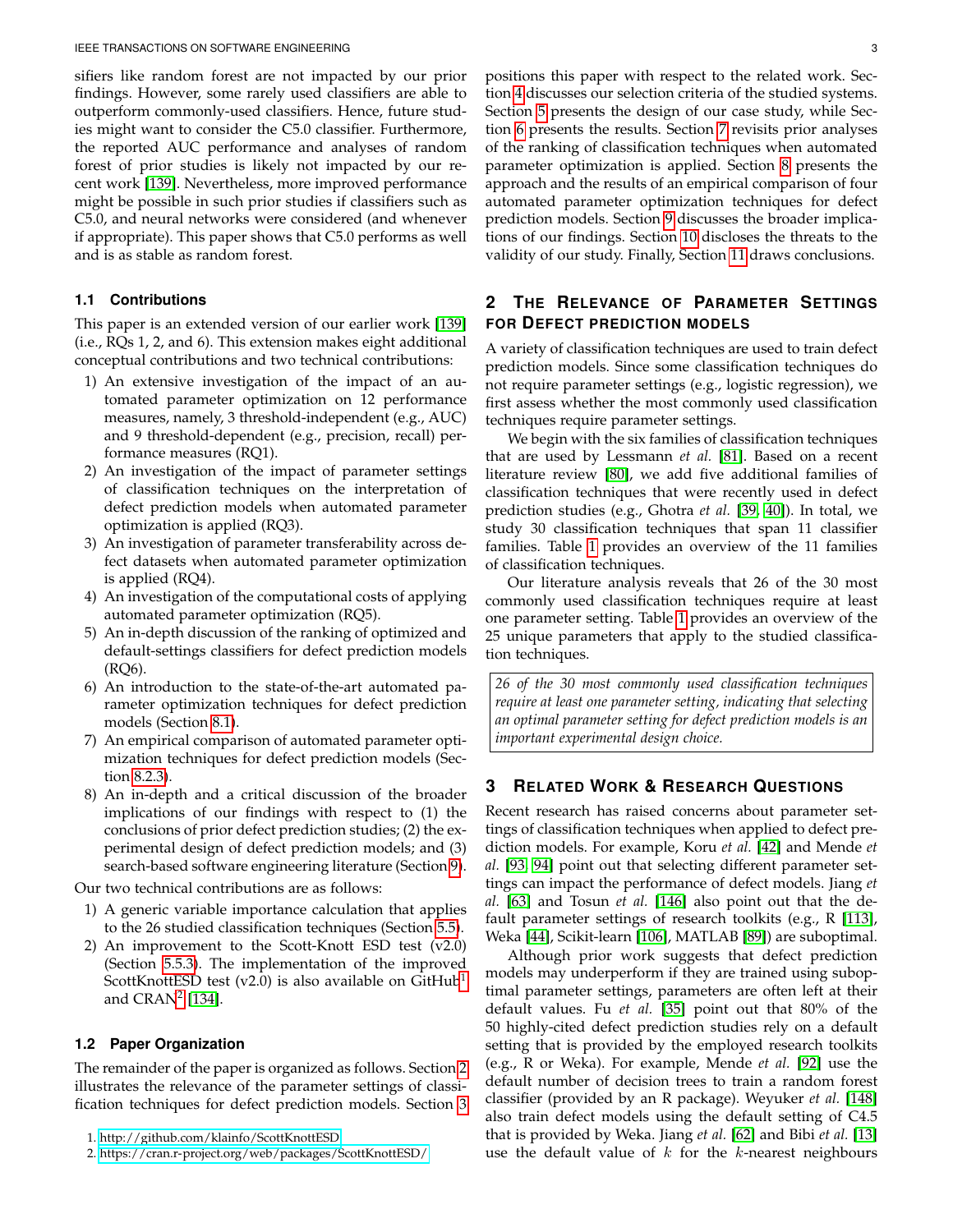classification technique ( $k = 1$ ). In our prior work (e.g., [\[39,](#page-28-4) [138\]](#page-31-4)), we ourselves have also used default classification settings.

In addition, the implementations of classification techniques that are provided by different research toolkits often use different default settings. For example, for the number of decision trees for a random forest classifier, the default varies among settings of 10 for the bigrf R package [\[83\]](#page-29-9), 50 for MATLAB [\[89\]](#page-29-7), 100 for Weka [\[44\]](#page-28-6), and 500 for the randomForest R package [\[82\]](#page-29-10). Moreover, for the number of hidden layers of the neural networks techniques, the default varies among settings of 1 for the neuralnet R package [\[33\]](#page-27-3), 2 for Weka [\[44\]](#page-28-6) and the nnet R package [\[118\]](#page-30-2), and 10 for MATLAB [\[89\]](#page-29-7). Such variations among default settings of different research toolkits may influence conclusions of defect prediction studies [\[135\]](#page-31-5).

There are many empirical studies in the area of Search-Based Software Engineering (SBSE) [\[10,](#page-27-1) [46,](#page-28-3) [47,](#page-28-8) [73\]](#page-29-4) that aim to optimize software engineering tasks (e.g., software testing [\[60\]](#page-28-9)). However, little is known about the impact of automated parameter optimization on the performance of defect prediction models. Thus, we formulate the following research question:

*(RQ1) What is the impact of automated parameter optimization on the performance of defect prediction models?*

Like any form of classifier optimization, automated parameter optimization may increase the risk of *overfitting*, i.e., producing classifiers that are too specialized for the data from which they were trained to apply to other datasets. Such overfitting classifiers may produce unstable performance estimates.

Indeed, recent research voices concerns about the stability of performance estimates that are obtained from classification techniques when applied to defect prediction models. For example, Menzies *et al.* [\[97\]](#page-29-3) and Mittas *et al.* [\[98\]](#page-29-2) argue that unstable classification techniques can make replication of defect prediction studies more difficult. Shepperd *et al.* [\[123\]](#page-30-3), and Jorgensen *et al.* [\[67\]](#page-28-10) point out that the unstable performance estimates that are produced by classification techniques may introduce bias, which can mislead different research groups to draw erroneous conclusions. Mair *et al.* [\[88\]](#page-29-11) and Myrtveit *et al.* [\[101\]](#page-30-4) show that high variance in performance estimates from classification techniques is a critical problem in comparative studies of prediction models. Song *et al.* [\[128\]](#page-30-5) also show that applying different settings to unstable classification techniques will provide different results.

To investigate whether parameter optimization impacts the performance stability of defect prediction models, we formulate the following research question:

*(RQ2) Does automated parameter optimization increase the performance instability of defect prediction models?*

In addition to being used for prediction, defect models are also used to understand the characteristics of defectprone modules. For example, Bettenburg *et al.* [\[12\]](#page-27-4) study the relationship between social interactions and software quality. Shihab *et al.* [\[126\]](#page-30-6) study the characteristics of high impact and surprising defects. Recent works [\[74,](#page-29-12) [90,](#page-29-13) [91,](#page-29-14) [99,](#page-29-15) [144\]](#page-31-6)

explore the relationship between modern code review practices and software quality. Such an understanding of defectproneness is essential to design effective quality improvement plans.

Recent research draws into question the accuracy of insights that are derived from defect prediction models. For example, our recent work shows that issue report mislabelling has a large impact on the interpretation of defect prediction models [\[138\]](#page-31-4). To investigate whether default parameter settings impact the interpretation of defect prediction models, we formulate the following research question:

*(RQ3) How much does the interpretation of defect prediction models change when automated parameter optimization is applied?*

Recent research applies the parameter settings of classification techniques that perform well on one dataset to another. For example, Jiang *et al.* [\[61\]](#page-28-11) also experiment with various settings on one dataset, since the total execution time of a classification technique (i.e., MARS) can take several hours. However, others [\[39,](#page-28-4) [71,](#page-29-16) [129\]](#page-31-7) show that the performance of defect prediction models often depends on the characteristics of the defect datasets that are used to train them. Gao *et al.* [\[38\]](#page-28-12) also argue that classification techniques are dataset-specific, i.e., classification techniques that work well on one dataset but may not work well on another dataset. Tan *et al.* [\[133\]](#page-31-8) explore different settings to identify the optimal setting on one dataset and assume that the optimal setting will apply to other datasets. Yet, little is known about whether the optimal parameter settings that are obtained for one dataset are transferable to another. Knowing the transferability of the optimal parameter settings of the most sensitive classification techniques will shed light onto whether automated parameter optimization can be safely omitted (by opting to use these transferable setting instead) without incurring a significant drop in performance. To investigate how well the optimal parameter settings transfer from one dataset to another, we formulate the following research question:

*(RQ4) How well do optimal parameter settings transfer from one dataset to another?*

In addition to the benefits of applying automated parameter optimization, one must also consider the additional computational cost to provide a balanced perspective on the practicality of parameter optimization. Menzies *et al.* [\[95\]](#page-29-17) show that some classification techniques can be very slow and exploring various settings would incur a large computational cost. Ma *et al.* [\[86\]](#page-29-18) point out that the computational cost depends on to the size of the training dataset. Hence, we formulate the following research question:

*(RQ5) What is the computational cost of applying automated parameter optimization?*

## <span id="page-4-0"></span>**4 STUDIED DATASETS**

In this section, we discuss our selection criteria and the studied datasets that satisfy these criteria. In selecting the studied datasets, we identified three important criteria that needed to be satisfied: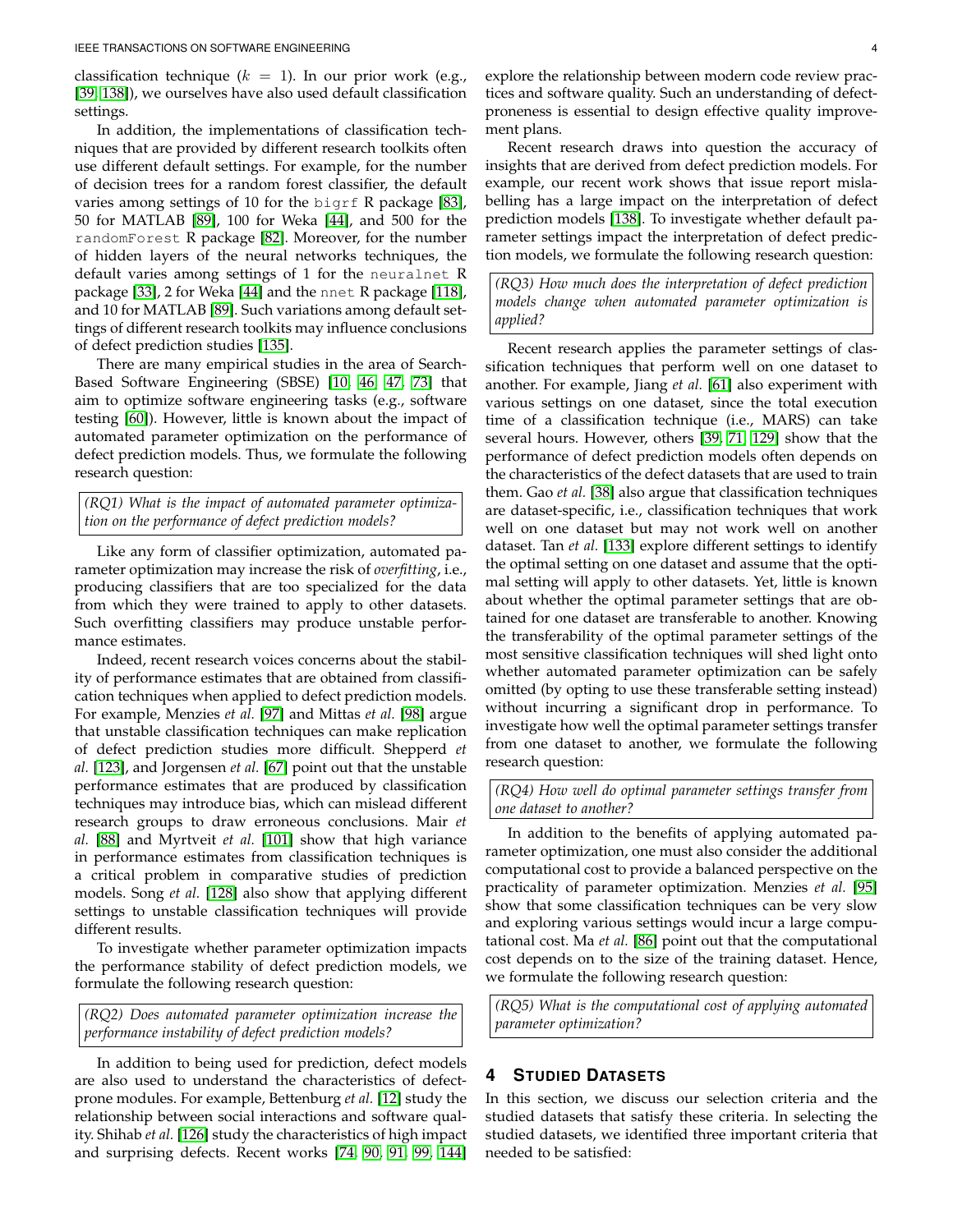#### <span id="page-5-0"></span>IEEE TRANSACTIONS ON SOFTWARE ENGINEERING 5

# TABLE 1: Overview of the examined parameters of the studied classification techniques.

| Family                          | <b>Family Description</b>                                                                                                                                                                                                  | Parameter Name                   | <b>Parameter Description</b>                                                                                                                    | Studied classification techniques<br>with their default (in bold) and<br>candidate parameter values.                                                            |  |  |  |  |
|---------------------------------|----------------------------------------------------------------------------------------------------------------------------------------------------------------------------------------------------------------------------|----------------------------------|-------------------------------------------------------------------------------------------------------------------------------------------------|-----------------------------------------------------------------------------------------------------------------------------------------------------------------|--|--|--|--|
|                                 | Naive Bayes is a probabilistic model that assumes<br>that predictors are independent of each other [75].                                                                                                                   | Laplace<br>Correction            | [N] Laplace correction (0 indicates no cor-<br>rection).                                                                                        | $NB = \{0\}$                                                                                                                                                    |  |  |  |  |
| Naive<br>Bayes                  | Techniques: Naive Bayes (NB).                                                                                                                                                                                              | Distribution Type                | [L] TRUE indicates a kernel density esti-<br>mation, while FALSE indicates a normal<br>density estimation.                                      | NB={TRUE, FALSE}                                                                                                                                                |  |  |  |  |
| Nearest<br>Neighbour            | Nearest neighbour is an algorithm that stores all<br>available observations and classifies each new ob-<br>servation based on its similarity to prior observa-<br>tions $[75]$ .<br>Techniques: k-Nearest Neighbour (KNN). | #Clusters                        | [N] The numbers of non-overlapping clus-<br>ters to produce.                                                                                    | $KNN = \{1, 5, 9, 13, 17\}$                                                                                                                                     |  |  |  |  |
| Regression                      | Logistic regression is a technique for explaining bi-<br>nary dependent variables. MARS is a non-linear re-<br>gression modelling technique [32].<br>Techniques: GLM and MARS.                                             | Degree<br>Interaction            | [N] The maximum degree of interaction<br>(Friedman's mi). The default is 1, meaning<br>build an additive model (i.e., no interaction<br>terms). | $MARS = \{1\}$                                                                                                                                                  |  |  |  |  |
| Partial<br>Least<br>Squares     | Partial Least Squares regression generalizes and<br>combines features from principal component<br>analysis and multiple regression [142].<br>Techniques:<br>Generalized<br>Partial<br>Least<br>Squares (GPLS).             | #Components                      | [N] The number of PLS components.                                                                                                               | $GPLS = \{1, 2, 3, 4, 5\}$                                                                                                                                      |  |  |  |  |
|                                 | Neural network techniques are used to estimate or                                                                                                                                                                          | Bagging                          | [L] Should each repetition apply bagging?                                                                                                       | AVNNet={TRUE, FALSE}                                                                                                                                            |  |  |  |  |
|                                 | approximate functions that can depend on a large<br>number of inputs and are generally unknown [127].<br>Techniques: Standard (NNet), Model Averaged<br>(AVNNet), Feature Extraction (PCANNet), Ra-                        | Weight Decay                     | [N] A penalty factor to be applied to the<br>errors function.                                                                                   | MLPWeightDecay, PMR, AVN-<br>Net, NNet, PCANNet={0, 0.0001,<br>$0.001, 0.01, 0.1$ , SVMLinear={1}                                                               |  |  |  |  |
| Neural<br>Network               | dial Basis Functions (RBF), Multi-layer Perceptron<br>(MLP), Voted-MLP (MLPWeightDecay), and Penal-<br>ized Multinomial Regression (PMR).                                                                                  | #Hidden Units                    | [N] Numbers of neurons in the hidden lay-<br>ers of the network that are used to produce<br>the prediction.                                     | MLP, MLPWeightDecay, AVN-<br>Net, NNet, PCANNet={1, 3, 5, 7,<br>9},<br>$RBF = \{11, 13, 15, 17, 19\}$                                                           |  |  |  |  |
|                                 | Discriminant analysis applies different kernel func-<br>tions (e.g., linear) to classify a set of observations into                                                                                                        | Product Degree                   | [N] The number of degrees of freedom that<br>are available for each term.                                                                       | $FDA=\{1\}$                                                                                                                                                     |  |  |  |  |
| Discrimina-<br>tion<br>Analysis | predefined classes based on a set of predictors [31].<br>Techniques: Linear Discriminant Analysis (LDA),<br>Penalized Discriminant Analysis (PDA), and Flexible                                                            | Shrinkage Penalty<br>Coefficient | [N] A shrinkage parameter that is applied<br>to each tree in the expansion (a.k.a., learning<br>rate or step-size reduction).                   | $PDA = \{1, 2, 3, 4, 5\}$                                                                                                                                       |  |  |  |  |
|                                 | Discriminant Analysis (FDA).                                                                                                                                                                                               | #Terms                           | [N] The number of terms in the model.                                                                                                           | $FDA = \{10, 20, 30, 40, 50\}$                                                                                                                                  |  |  |  |  |
| Rule-based                      | Rule-based techniques transcribe decision trees using<br>a set of rules for classification [75].<br>Techniques: Rule-based classifier (Rule), and Ripper<br>classifier (Ripper).                                           | #Optimizations                   | [N] The number of optimization iterations.                                                                                                      | Ripper= $\{1, 2, 3, 4, 5\}$                                                                                                                                     |  |  |  |  |
|                                 | Decision trees use feature values to classify in-<br>stances [75].<br>Techniques: C4.5-like trees (J48), Logistic Model                                                                                                    | Complexity                       | [N] A penalty factor that is applied to the<br>error rate of the terminal nodes of the tree.                                                    | $CART = \{0.0001, 0.001, 0.01, 0.1,$<br>$0.5\}$                                                                                                                 |  |  |  |  |
| Decision<br>Trees-<br>Based     | Trees (LMT), and Classification And Regression Trees<br>(CART).                                                                                                                                                            | Confidence                       | [N] The confidence factor that are used for<br>pruning (smaller values incur more prun-<br>ing).                                                | $J48 = \{0.25\}$                                                                                                                                                |  |  |  |  |
|                                 |                                                                                                                                                                                                                            | #Iterations                      | [N] The number of iterations.                                                                                                                   | LMT= $\{1, 21, 41, 61, 81\}$                                                                                                                                    |  |  |  |  |
|                                 | Support Vector Machines (SVMs) use a hyperplane to                                                                                                                                                                         | Sigma                            | [N] The width of the Gaussian kernels.                                                                                                          | SVMRadial={0.1, 0.3, 0.5, 0.7, 0.9}                                                                                                                             |  |  |  |  |
| <b>SVM</b>                      | separate two classes (i.e., defective or not) [75].<br>Techniques: SVM with Linear kernel (SVMLinear),<br>and SVM with Radial basis function kernel (SVMRa-<br>dial).                                                      | Cost                             | [N] A penalty factor to be applied to the<br>number of errors.                                                                                  | SVMRadial={0.25, 0.5, 1, 2, 4},<br>$SVMLinear={1}$                                                                                                              |  |  |  |  |
| Bagging                         | Bagging methods combine different base classifiers<br>together to classify instances [154].<br>Technique: Random Forest (RF), Bagged CART<br>(BaggedCART)                                                                  | #Trees                           | [N] The number of classification trees.                                                                                                         | $RF = \{10, 20, 30, 40, 50\}$                                                                                                                                   |  |  |  |  |
|                                 | Boosting performs multiple iterations, each with dif-<br>ferent example weights, and makes predictions using<br>voting of classifiers [18].<br>Techniques: Gradient Boosting Machine (GBM),                                | #Boosting<br>Iterations          | [N] The numbers of iterations that are used<br>to construct models.                                                                             | $C5.0=\{1, 10, 20, 30, 40\}$ , GAM-<br>Boost= $\{50, 100, 150, 200, 250\}$ ,<br>LogitBoost= $\{11, 21, 31, 41, 51\}$ ,<br>GBM, xGBTree={50, 100, 150, 200, 250} |  |  |  |  |
|                                 | Adaptive Boosting (AdaBoost), Generalized linear                                                                                                                                                                           | #Trees                           | [N] The numbers of classification trees.                                                                                                        | AdaBoost={50, 100, 150, 200, 250}                                                                                                                               |  |  |  |  |
|                                 | and Additive Models Boosting (GAMBoost), Logistic<br>Regression Boosting (LogitBoost), eXtreme Gradient<br>Boosting Tree (xGBTree), and C5.0.                                                                              | Shrinkage                        | [N] A shrinkage factor that is applied to<br>each tree in the expansion (a.k.a., learning<br>rate or step-size reduction).                      | GBM= $\{0.1\}$ , xGBTree= $\{0.3\}$                                                                                                                             |  |  |  |  |
|                                 |                                                                                                                                                                                                                            | Max Tree Depth                   | [N] The maximum depth per tree.                                                                                                                 | AdaBoost, GBM, xGBTree={1, 2,<br>3, 4, 5                                                                                                                        |  |  |  |  |
| <b>Boosting</b>                 |                                                                                                                                                                                                                            | Terminal<br>Min.<br>Node Size    | [N] The minimum terminal nodes in the<br>trees.                                                                                                 | $GBM = \{10\}$                                                                                                                                                  |  |  |  |  |
|                                 |                                                                                                                                                                                                                            | Winnow                           | [L] Should predictor winnowing (i.e feature<br>selection) be applied?                                                                           | $C5.0=\{FALSE, TRUE\}$                                                                                                                                          |  |  |  |  |
|                                 |                                                                                                                                                                                                                            | AIC Prune?                       | [L] Should pruning using stepwise feature<br>selection be applied?                                                                              | GAMBoost={FALSE, TRUE}                                                                                                                                          |  |  |  |  |
|                                 |                                                                                                                                                                                                                            | Model Type                       | [F] Either use trees for the predicted class or<br>rules for model confidence values.                                                           | $C5.0 = {rules, tree}$                                                                                                                                          |  |  |  |  |

[N] denotes a numeric value; [L] denotes a logical value; [F] denotes a factor value.

The default values are shown in bold typeface and correspond to the default values of the Caret R package.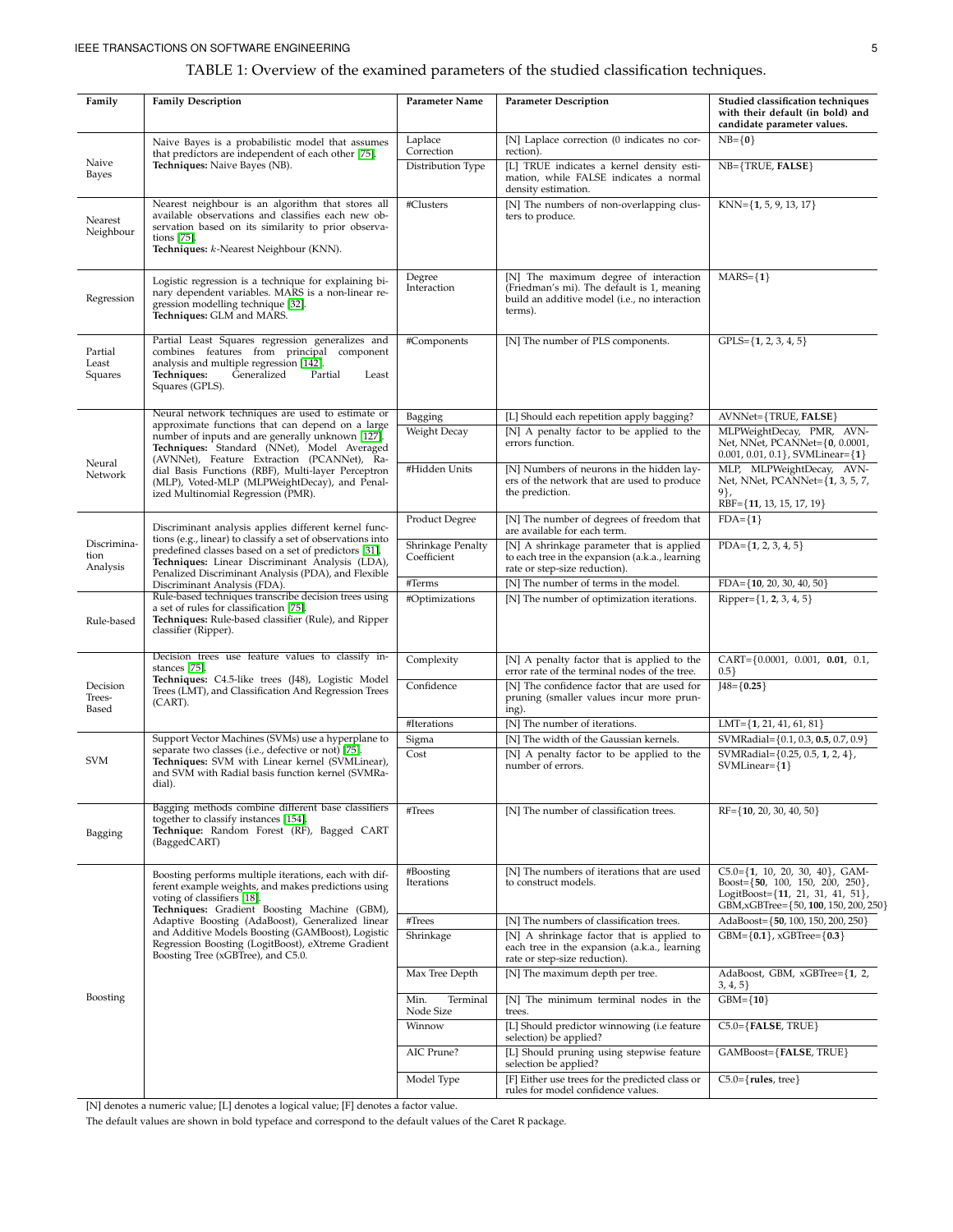#### **Criterion 1 — Publicly-available defect datasets from different corpora**

Our recent work [\[140\]](#page-31-11) highlights that the tendency of researchers to reuse experimental components (e.g., datasets, metrics, and classifiers) can introduce a bias in the reported results. Song *et al.* [\[129\]](#page-31-7) and Ghotra *et al.* [\[39,](#page-28-4) [40\]](#page-28-5) also show that the performance of defect prediction models can be impacted by the dataset from which they are trained. To combat potential bias in our conclusions and to foster replication of our experiments, we choose to train our defect prediction models using datasets from different corpora and domains that are hosted in publicly-available data repositories. To satisfy criterion 1, we began our study using 101 publicly-available defect datasets: 76 datasets from the Tera-PROMISE Repository,<sup>[3](#page-6-1)</sup> 12 clean NASA datasets as provided by Shepperd *et al.* [\[124\]](#page-30-8), 5 datasets as provided by Kim *et al.* [\[72,](#page-29-20) [149\]](#page-31-12), 5 datasets as provided by D'Ambros *et al.* [\[23,](#page-27-8) [24\]](#page-27-9), and 3 datasets as provided by Zimmermann *et al.* [\[155\]](#page-31-13).

#### **Criterion 2 — Dataset that has a low risk of overfitting**

Mende *et al.* [\[93\]](#page-29-0) show that models that are trained using small datasets may produce unstable performance estimates. An influential characteristic in the performance of a classification technique is the number of *Events Per Variable* (EPV) [\[107,](#page-30-9) [141\]](#page-31-14), i.e., the ratio of the number of occurrences of the least frequently occurring class of the dependent variable (i.e., the number of defective modules) to the number of independent variables that are used to train the model (i.e., the numbers of variables). For example, given a defect dataset of 1,000 modules with 10 software metrics and a defective ratio of 10%, the dataset has an EPV value of 10 (i.e., = 100 defective modules / 10 variables). Larger EPV values indicate the lower risk of producing unstable results due to overfitting. Our recent work shows that defect prediction models that are trained using datasets with low EPV values are especially susceptible to unstable results [\[141\]](#page-31-14). To mitigate this risk, we choose to study datasets that have an EPV above 10, as suggested by Peduzzi *et al.* [\[107\]](#page-30-9). To satisfy criterion 2, we exclude the 78 datasets that we found to have an EPV value that is below 10.

#### **Criterion 3 — Dataset that produced non-overly optimistic model performance**

Classification techniques that are trained on imbalanced data often favour the majority class. When defective modules are the majority class, defect prediction models are likely to produce overly optimistic performance values. Moreover, for a defect dataset with a high defective ratio, a ZeroR classifier may suffice. ZeroR is a simple classification technique, which predicts that all instances in the testing dataset are of the majority class from the training dataset [\[55\]](#page-28-13). To satisfy criterion 3, we exclude an additional 5 datasets because they have a defective rate above 50%.

#### **Datasets that satisfy our three criteria**

<span id="page-6-1"></span>Table [2](#page-6-2) provides an overview of the 18 datasets that satisfy our analysis criteria. To strengthen the generalizability of

TABLE 2: An overview of the studied datasets.

<span id="page-6-2"></span>

| Domain      | Dataset                           | <b>Defective</b> | #Modules | #Metrics | <b>EPV</b> | Granularity |
|-------------|-----------------------------------|------------------|----------|----------|------------|-------------|
|             |                                   | Rate             |          |          |            |             |
| <b>NASA</b> | $J\overline{M1}$ <sup>1</sup>     | 21%              | 7,782    | 21       | 80         | Method      |
|             | PC5 <sup>1</sup>                  | 28%              | 1,711    | 38       | 12         | Method      |
| Proprietary | $Prop-1^2$                        | 15%              | 18,471   | 20       | 137        | Class       |
|             | Prop-2 <sup>2</sup>               | 11%              | 23,014   | 20       | 122        | Class       |
|             | $Prop-32$                         | 11%              | 10,274   | 20       | 59         | Class       |
|             | $Prop-42$                         | 10%              | 8,718    | 20       | 42         | Class       |
|             | $Prop-52$                         | 15%              | 8,516    | 20       | 65         | Class       |
| Apache      | Camel $1.22$                      | 36%              | 608      | 20       | 11         | Class       |
|             | $X$ alan $2.52$                   | 48%              | 803      | 20       | 19         | Class       |
|             | Xalan 2.6 <sup>2</sup>            | 46%              | 885      | 20       | 21         | Class       |
| Eclipse     | Platform $2.03$                   | 14%              | 6,729    | 32       | 30         | Files       |
|             | Platform 2.1 <sup>3</sup>         | 11%              | 7,888    | 32       | 27         | File        |
|             | Platform 3.0 <sup>3</sup>         | 15%              | 10,593   | 32       | 49         | File        |
|             | Debug 3.4 <sup>4</sup>            | 25%              | 1,065    | 17       | 15         | Method      |
|             | SWT $3.44$                        | 44%              | 1,485    | 17       | 38         | Method      |
|             | JDT <sup>5</sup>                  | 21%              | 997      | 15       | 14         | Class       |
|             | Mylyn <sup>5</sup>                | 13%              | 1,862    | 15       | 16         | Class       |
|             | PDE <sup>5</sup>                  | 14%              | 1,497    | 15       | 14         | Class       |
|             | 1Provided by Shepperd et al [124] |                  |          |          |            |             |

**<sup>1</sup>**Provided by Shepperd *et al.* [\[124\].](#page-30-8) **<sup>2</sup>**Provided by Jureczko *et al.* [\[68\]](#page-28-14). **<sup>3</sup>**Provided by Zimmermann *et al.* [\[155\]](#page-31-13).

**<sup>4</sup>**Provided by Kim *et al.* [\[72,](#page-29-20) [149\]](#page-31-12).

**<sup>5</sup>**Provided by D'Ambros *et al.* [\[23\]](#page-27-8).

our results, the studied datasets include proprietary and open source systems of varying size and domain.

#### <span id="page-6-0"></span>**5 CASE STUDY APPROACH**

In this section, we describe the design of the case study that we perform in order to address our five research questions. Figure [1](#page-7-0) provides an overview of the approach that we apply to each studied dataset. We describe each step in our approach below.

#### **5.1 Generate Bootstrap Sample**

In order to ensure that our conclusions are robust, we use the out-of-sample bootstrap validation technique [\[28,](#page-27-10) [141\]](#page-31-14), which leverages aspects of statistical inference [\[29\]](#page-27-11). The outof-sample bootstrap is made up of two steps:

- **(Step 1)** A bootstrap sample of size  $N$  is randomly drawn with replacement from an original dataset, which is also of size N.
- **(Step 2)** A model is trained using the bootstrap sample and tested using the rows that do not appear in the bootstrap sample. On average, 36.8% of the rows will not appear in the bootstrap sample, since the sample is drawn with replacement [\[28\]](#page-27-10).

The out-of-sample bootstrap process is repeated 100 times, and the average out-of-sample performance is reported as the performance estimate.

Unlike the ordinary bootstrap, the out-of-sample bootstrap technique fits models using the bootstrap samples, but rather than testing the model on the original sample, the model is instead tested using the rows that do not appear in the bootstrap sample [\[141\]](#page-31-14). Thus, the training and testing corpora do not share overlapping observations.

Unlike  $k$ -fold cross-validation, the out-of-sample bootstrap technique fits models using a dataset that is of equal length to the original dataset. Cross-validation splits the data into k equal parts, using  $k - 1$  parts for fitting the model, setting aside 1 fold for testing. The process is repeated  $k$  times, using a different part for testing each time. However, Mende *et al.* [\[93\]](#page-29-0) point out that the scarcity of defective modules in the small testing corpora of 10-fold cross validation may produce biased and unstable results.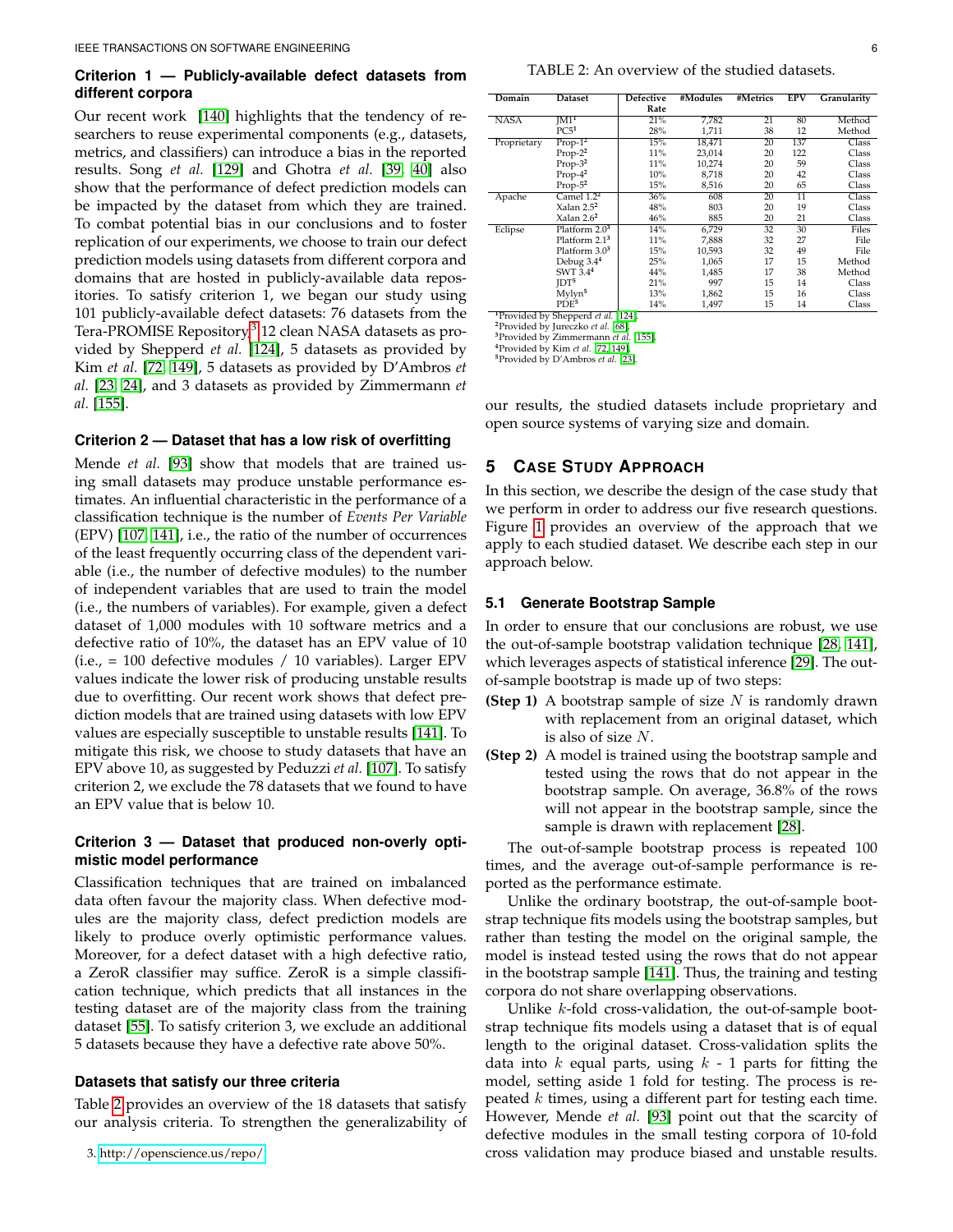<span id="page-7-0"></span>

Fig. 1: An overview of our case study approach.

Prior studies have also shown that 10-fold cross validation can produce unstable results for small samples [\[17\]](#page-27-12). On the other hand, our recent research demonstrates that the out-of-sample bootstrap tends to produce the least biased and most stable performance estimates [\[141\]](#page-31-14). Moreover, the out-of-sample bootstrap is recommended for highly-skewed datasets [\[49\]](#page-28-15), as is the case in our defect prediction datasets.

#### **5.2 Identify the Optimal Settings**

To address the first six research questions, we use the gridsearch optimized parameter settings as suggested by the train function of the caret R package [\[78\]](#page-29-21). Caret suggests candidate settings for each of the studied classification techniques, which can be checked using the getModelInfo function of the caret R package [\[78\]](#page-29-21). A key benefit of applying a grid-search optimization technique is that the experimental design is highly controlled—i.e., the candidate parameter settings of the grid search technique do not vary for each dataset and bootstrap sample, while the candidate parameter settings of other advanced parameter optimization techniques often vary, leading to substantially more complex experimental settings. Figure [2](#page-8-0) provides an overview of the grid-search parameter optimization process. The optimization process is made up of three steps.

- **(Step 1) Generate candidate parameter settings:** The train function will generate candidate parameter settings based on a given budget threshold (i.e., the tuneLength) for evaluation. The budget threshold indicates the number of different values to be evaluated for each parameter. As suggested by Kuhn [\[76\]](#page-29-22), we use a budget threshold of 5. For example, the number of boosting iterations of the C5.0 classification technique is initialized to 1 and is increased by 10 until the number of candidate settings reaches the budget threshold (e.g., 1, 11, 21, 31, 41). Table [1](#page-5-0) shows the candidate parameter settings for each of the examined parameters. The default settings are shown in bold typeface.
- **(Step 2) Evaluate candidate parameter settings:** Caret evaluates all of the potential combinations of the candidate parameter settings. For example, if a classification technique accepts 2 parameters with 5 candidate parameter settings for each, Caret will

explore all 25 potential combinations of parameter settings. We use 100 repetitions of the outof-sample bootstrap to estimate the performance of classifiers that are trained using each of the candidate parameter settings. For each candidate parameter setting, a classifier is fit to a sample of the training corpus and we estimate the performance of a model using those rows in the training corpus that do not appear in the sample that was used to trained the classifier.

**(Step 3) Identify the optimal setting:** Finally, the performance estimates are used to identify the most optimal parameter settings.

#### **5.3 Construct Defect Prediction Models**

To measure the impact of automated parameter optimization on defect prediction models, we train our models using the optimized and default settings. To ensure that the training and testing corpora have similar characteristics, we do not re-balance nor do we re-sample the training data.

**Normality Adjustment**. Analysis of the distributions of our independent variables reveals that they are right-skewed. As suggested by previous research [\[4,](#page-27-13) [11,](#page-27-14) [15\]](#page-27-15), we mitigate this skew by log-transforming each independent variable using  $ln(x + 1)$  prior to training our models.

**Correlation Analysis**. Highly correlated independent variables may interfere with each other when a model is being interpreted. Indeed, our recent work [\[65,](#page-28-16) [136,](#page-31-15) [140\]](#page-31-11) has demonstrated that collinearity and multicollinearity issues can artificially inflate (or deflate) the impact of software metrics when interpreting defect prediction models. Jiarpakdee *et al.* [\[66\]](#page-28-17) also point out that 10%-67% of metrics of publicly-available defect datasets are redundant. Thus, we perform correlation and redundancy analyses prior to training our defect prediction models. We measure the correlation between explanatory variables using Spearman rank correlation tests  $(\rho)$ , as it relaxes the non-normality assumption of the data. We then use a variable clustering analysis [\[120\]](#page-30-10) to construct a hierarchical overview of the correlation and remove explanatory variables with a high correlation. We select  $|\rho| = 0.7$  as a threshold for removing highly correlated variables [\[70\]](#page-29-23). We perform this analysis iteratively until all clusters of surviving variables have  $|\rho| < 0.7$ .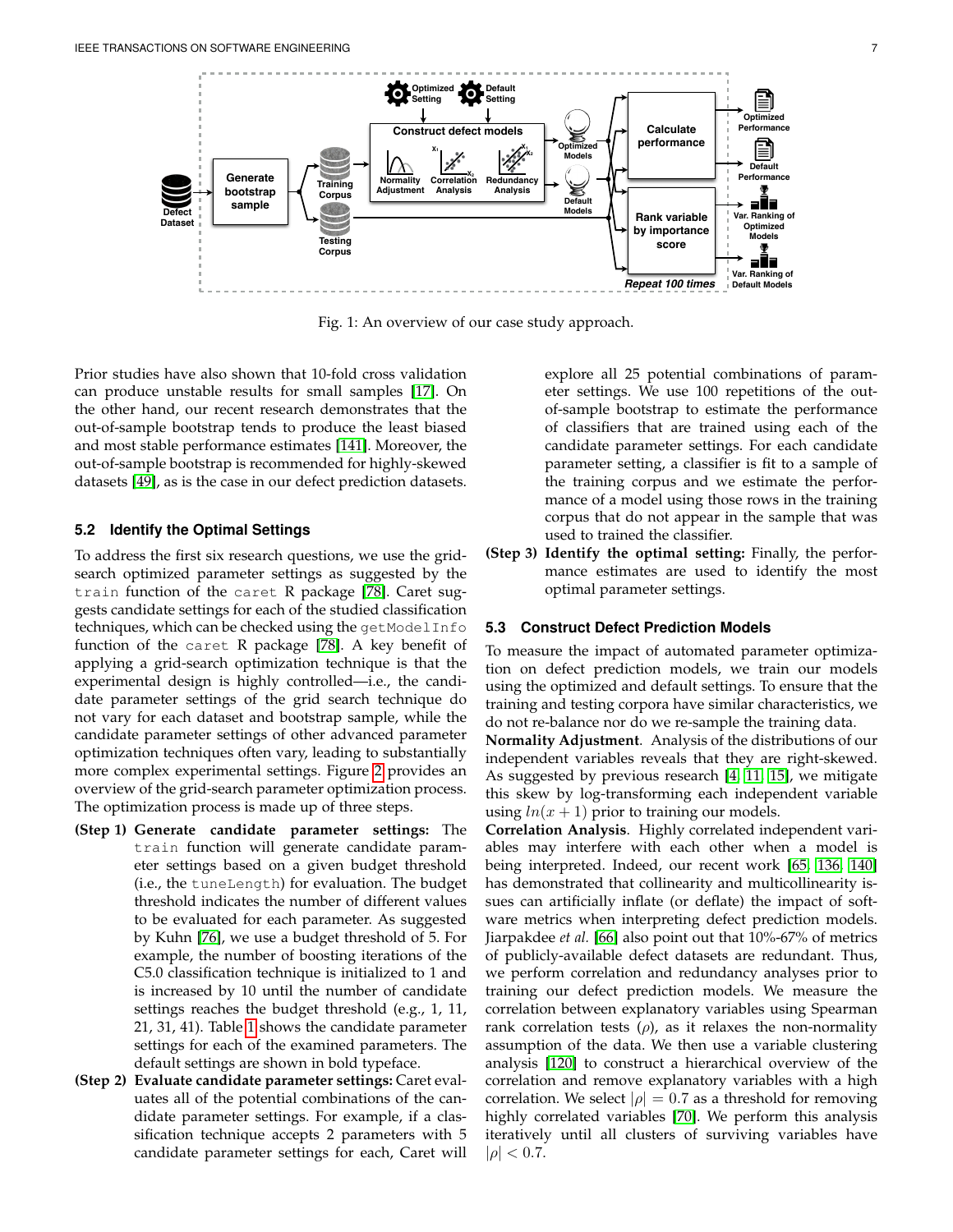<span id="page-8-0"></span>

Fig. 2: An overview of grid-search parameter optimization.

**Redundancy Analysis**. While correlation analysis reduces collinearity among our variables, it does not detect all of the *redundant variables*, i.e., variables that do not have a unique signal with respect to the other variables. Redundant variables will interfere with each other, distorting the modelled relationship between the explanatory variables and the outcome. Therefore, we remove redundant variables prior to constructing our defect prediction models. In order to detect redundant variables, we fit preliminary models that explain each variable using the other explanatory variables. We use the  $R^2$  value of the preliminary models to measure how well each variable is explained by the other variables.

We use the implementation of this technique as provided by the redun function of the rms R package [\[50\]](#page-28-18). The variable that is most well-explained by the other variables is iteratively dropped until either: (1) no preliminary model achieves an  $R^2$  above a cutoff threshold (for this paper, we use the default threshold of 0.9), or (2) removing a variable would make a previously dropped variable no longer explainable, i.e., its preliminary model will no longer achieve an  $R^2$  exceeding the threshold.

#### **5.4 Measuring the performance of the models**

We apply the defect prediction models that we train using the training corpus to the testing corpus in order to measure their performance. Prior work focused on a limited number of performance measures. For example, our prior work [\[139\]](#page-31-1) study only one threshold-independent measures (i.e., AUC). Fu *et al.* [\[35\]](#page-27-0) study three thresholddependent measures (i.e., Precision, Recall, and F-measure). To combat any potential bias and extend the generalization of our findings, we apply both threshold-dependent and threshold-independent performance measures to quantify the performance of our models. First, we include the three traditional performance measures for defect prediction studies, i.e., Precision (i.e,. Positive Predicted Values), Recall (i.e., Probability of Detection, True Positive rate, Sensitivity, PD), and F-measure, as previously used by Fu *et al.* [\[35\]](#page-27-0). Since Zhang *et al.* [\[151,](#page-31-16) [152\]](#page-31-17) argue that precision and recall can be unstable when datasets contain a low percentage of defective ratios, we include Gmean, Gmeasure, and True Negative rate (i.e,. Specificity). As suggested by Menzies *et al.* [\[95\]](#page-29-17), we include False Positive rate (i.e, Probability of False Alarm, PF). As suggested by Zhang *et al.* [\[153\]](#page-31-18) and Tosun *et al.* [\[145\]](#page-31-19), we include Balance measure. As suggested by Shepperd *et al.* [\[123\]](#page-30-3), we include Matthews Correlation Coefficient.

Prior studies argued that threshold-dependent performance metrics (e.g., precision and recall) are problematic because they: (1) depend on an arbitrarily-selected threshold [\[1,](#page-26-0) [5,](#page-27-16) [81,](#page-29-5) [114,](#page-30-11) [125,](#page-30-12) [137\]](#page-31-20) and (2) are sensitive to imbalanced data [\[25,](#page-27-17) [51,](#page-28-19) [85,](#page-29-24) [93,](#page-29-0) [133,](#page-31-8) [137\]](#page-31-20). Thus, we also include three threshold-independent performance measures to quantify the performance of our defect prediction models (i.e., AUC, Brier, and LogLoss). Arisholm *et al.* [\[5\]](#page-27-16) argue that traditional performance measures do not consider the required inspection cost. Therefore, recent studies [\[69,](#page-28-20) [114](#page-30-11)[–116\]](#page-30-13) recommend the use of the area under the cost effectiveness curve (AUCEC). However, the AUCEC measure is not currently compatible with the Caret implementation. Caret measures the model performance based on a summaryFunction function that only takes the observed and predicted values. Hence, we are unable to compute the AUCEC measure. Nonetheless, we plan to explore the impact of automated parameter optimization on the AUCEC measure in the future.

Table [3](#page-9-1) provide the definitions and descriptions of our 9 threshold-dependent and 3 threshold-independent performance measures. In total, we study 12 performance measures that are commonly-used in defect prediction studies. We describe and discuss each performance measure below.

#### *5.4.1 Threshold-Dependent Performance Measures*

In order to calculate the threshold-dependent performance measures, these probabilities are transformed into a binary classification (defective or clean) using the default threshold value of 0.5, i.e., if a module has a predicted probability above 0.5, it is considered defective; otherwise, the module is considered clean. Using the default threshold of 0.5, we compute nine threshold-dependent performance measures.

#### <span id="page-8-1"></span>*5.4.2 Threshold-Independent Performance Measures*

First, we use the *Area Under the receiver operator characteristic Curve (AUC)* to measure the discriminatory power of our models, as suggested by recent research [\[26,](#page-27-18) [49,](#page-28-15) [58,](#page-28-21) [81,](#page-29-5) [130,](#page-31-21) [131\]](#page-31-22). The AUC is a threshold-independent performance metric that measures a classifier's ability to discriminate between defective and clean modules (i.e., do the defective modules tend to have higher predicted probabilities than clean modules?). AUC is computed by measuring the area under the curve that plots the true positive rate against the false positive rate, while varying the threshold that is used to determine whether a file is classified as defective or not. Values of AUC range between 0 (worst performance), 0.5 (random guessing performance), and 1 (best performance).

Second, we use the *Brier score* [\[20,](#page-27-19) [119\]](#page-30-14) to measure the distance between the predicted probabilities and the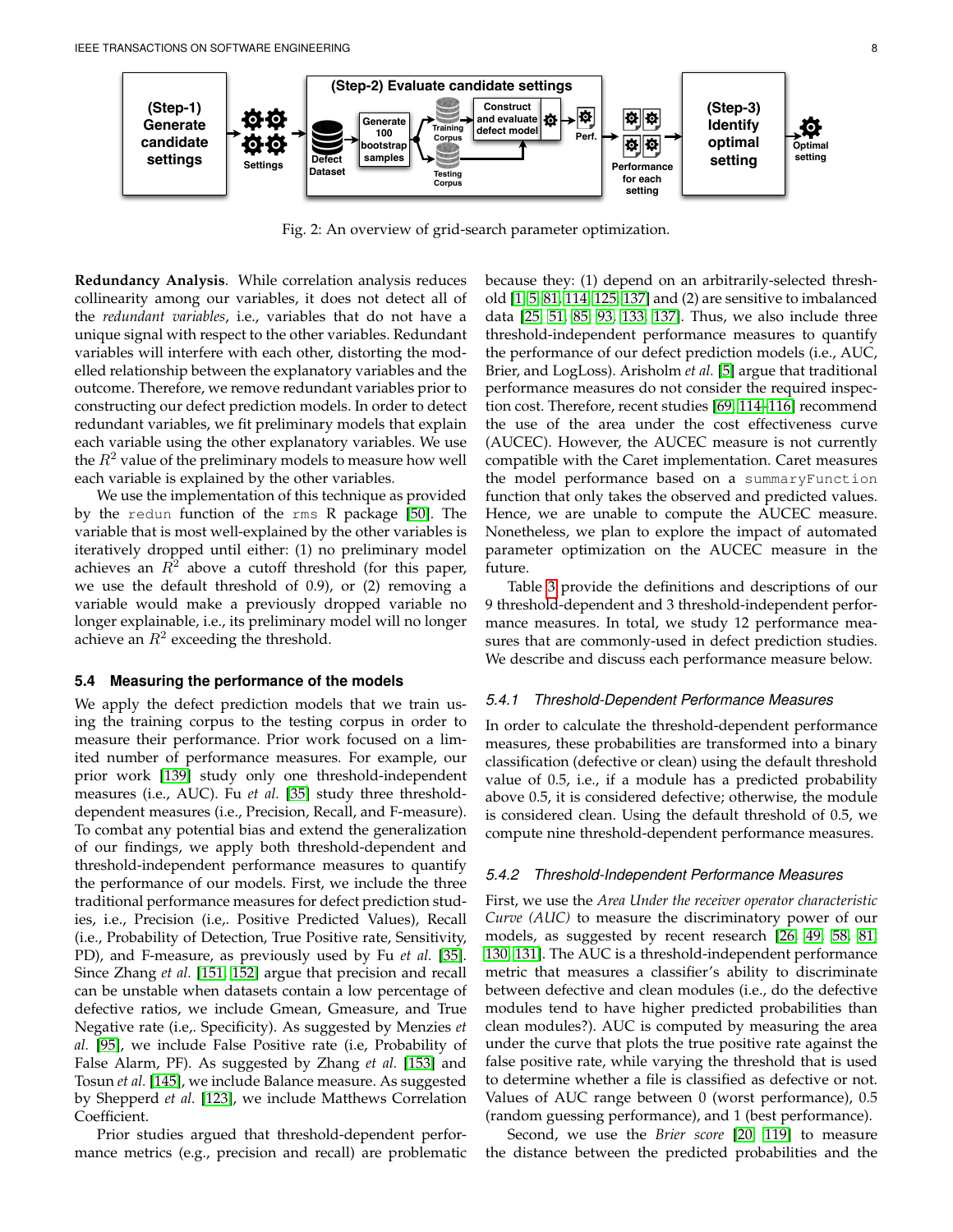<span id="page-9-1"></span>TABLE 3: The definitions and descriptions of our 9 threshold-depending and 3 threshold-independent performance measures. In total, we study 12 performance measures.

| <b>Measure</b>                                                             | <b>Definition</b>                                                                      | Description                                                            |
|----------------------------------------------------------------------------|----------------------------------------------------------------------------------------|------------------------------------------------------------------------|
|                                                                            | Threshold-Dependent Performance Measures                                               |                                                                        |
| (Positive<br>Precision<br>Predicted Values)                                | $P = \frac{TP}{TP + FP}$                                                               | Proportion of modules that are correctly<br>classified as defective.   |
| Recall (Probability of<br>Detection, True Posi-<br>tive rate, Sensitivity) | $R = \frac{TP}{TP + FN}$                                                               | Proportion of defective modules that are<br>correctly classified.      |
| F-Measure                                                                  | $F = 2 \times \frac{P \times R}{P + R}$                                                | Harmonic mean of Precision and Recall.                                 |
| G-mean                                                                     | $Gmean = \sqrt{TP_{rate} \times TN_{rate}}$                                            | Geometric mean of True Positive rate and<br>True Negative rate.        |
| G-measure                                                                  | $Gmeasure = \frac{2 \times pd \times (1-fpr)}{pd + (1-fpr)}$                           | Harmonic mean of recall and specificity.                               |
| Balance                                                                    | $1-\sqrt{\frac{(0-pf)^2+(1+pd)^2)}{2}}$                                                | Proportion of clean modules that are mis-<br>classified.               |
| Matthews Correla-<br>tion Coefficient                                      | $MCC = \frac{TP \times TN - FP \times FN}{\sqrt{(TP + FP)(TP + FN)(TN_F P)(TN + FN)}}$ | Discrimination power.                                                  |
| True Negative rate<br>(Specificity)                                        | $TN_{rate} = \frac{TN}{TN + FP}$                                                       | Proportion of clean modules that are cor-<br>rectly classified.        |
| False Positive rate<br>(Probability of False)                              | $FP_{rate} = \frac{FP}{FP + TN}$                                                       | Proportion of clean modules that are mis-<br>classified.               |
| Alarm)                                                                     | Threshold-Independent Performance Measures                                             |                                                                        |
|                                                                            |                                                                                        |                                                                        |
| AUC                                                                        | See Section 5.4.2.                                                                     | Discriminative power.                                                  |
| <b>Brier</b>                                                               | $\frac{1}{N}\sum_{i=1}^{N}(p_i-y_i)^2$                                                 | The distance between the predicted prob-<br>abilities and the outcome. |
| LogLoss                                                                    | $-\frac{1}{N}\sum_{i=1}^{N}(y_i log(p_i) + (1-y_i)log(1-p_i))$                         | Classification loss function.                                          |

outcome, as suggested by Tantithamthavorn *et al.* [\[141\]](#page-31-14). The Brier score is calculated as:

$$
B = \frac{1}{N} \sum_{i=1}^{N} (p_i - y_i)^2
$$
 (1)

where  $p_i$  is the predicted probability,  $y_i$  is the outcome for module t encoded as 0 if module t is clean and 1 if it is defective, and  $N$  is the total number of modules. The Brier score ranges from 0 (best classifier performance) to 1 (worst classifier performance), where a brier score of 0.25 is a random-guessing performance.

Third, we use LogLoss since it (1) penalizes classifiers that are accurate about a false classification [\[64\]](#page-28-22), (2) is threshold-independent, and (3) is a standard performance measure of the Kaggle competition. $4$  LogLoss is computed using the error between predicted probabilities  $(p_i)$  and outcomes  $(y_i)$  as follows:

$$
logloss = -\frac{1}{N} \sum_{i=1}^{N} (y_i log(p_i) + (1 - y_i) log(1 - p_i))
$$
 (2)

A perfect classifier should have a logLoss of precisely zero, while less ideal classifiers have progressively larger values of logLoss.

#### <span id="page-9-0"></span>**5.5 Rank Variables by Importance Score**

To identify the most important variables, we compute variable importance for each variable in our models. To do so, we introduce a generic variable importance score that can be applied to any classifier, that is derived from Breiman's Variable Importance Score [\[19\]](#page-27-20). Figure [3](#page-10-2) provides an overview of the calculation of our variable importance measurement to generate the ranks of important variables for each of the optimized-setting and default-setting models.

#### *5.5.1 Generic Variable Importance Score*

The calculation of our variable importance score consists of 2 steps for each variable.

- **(Step 1)** For each testing dataset, we first randomly permute the values of the variable, producing a dataset with that one variable permuted, while all other variables as is.
- **(Step 2)** We then compute the difference in the misclassification rates of defect prediction models that are trained using the clean datasets and the datasets with the randomly-permuted variables. The larger the difference, the greater the importance of that particular variable.

We repeat the Steps 1 and 2 for each variable in order to produce a variable important score across all the variables. Since the experiment is repeated 100 times, each variable will have several variable importance scores (i.e., one score for each of the repetitions).

#### *5.5.2 Ranking Variables*

To study the impact that the studied variables have on our models, we apply the Scott-Knott Effect Size Difference

<span id="page-9-2"></span><sup>4.</sup><https://www.kaggle.com/wiki/LogLoss>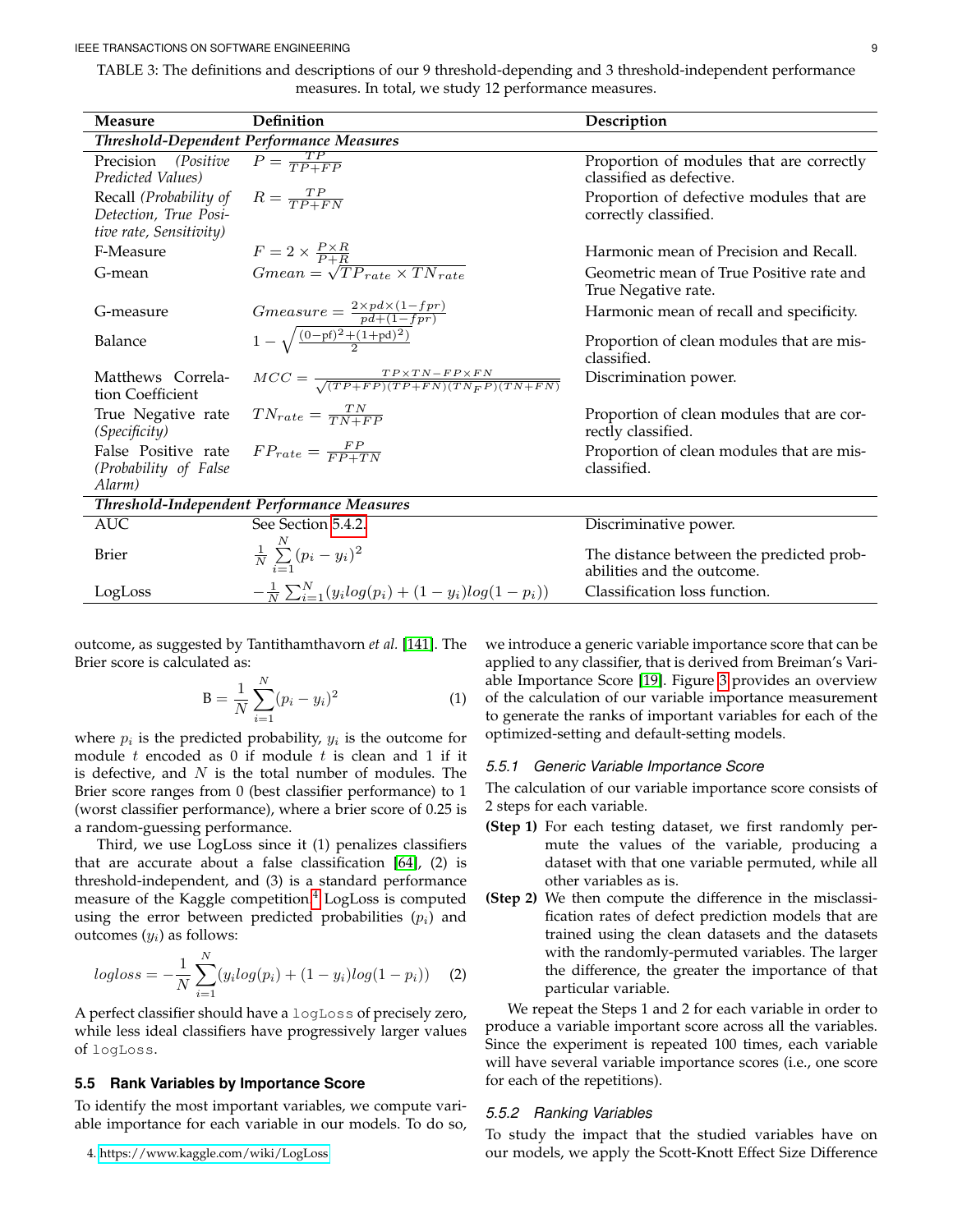<span id="page-10-2"></span>

Fig. 3: An overview of our generic variable importance calculation that can be applied to any classification techniques.

(ESD) test (v2.0) [\[134,](#page-31-2) [141\]](#page-31-14). The Scott-Knott ESD test also overcomes the confounding factor of overlapping groups that are produced by other post-hoc tests [\[39,](#page-28-4) [98\]](#page-29-2), such as Nemenyi's test [\[102\]](#page-30-15). In particular, Nemenyi's test produces overlapping groups of treatments (e.g., variables), implying that there exists no statistically significant difference among the defect prediction models that are trained using many different variables [\[39\]](#page-28-4). We use the implementation of the Scott-Knott ESD test of the sk\_esd function that is provided by the ScottKnottESD R package [\[134\]](#page-31-2). The Scott-Knott ESD test clusters variables according to statistically significant differences in their mean variable importance scores  $(\alpha = 0.05)$ . The Scott-Knott ESD test ranks each variable exactly once, but several variables may appear within one rank. Finally, we produce rankings of variables in the optimized and default-setting models. Thus, each variable has a rank for each type of model.

We discuss the implementation details of the Scott-Knott ESD test (v2.0) below.

#### <span id="page-10-0"></span>*5.5.3 The Scott-Knott ESD test (v2.0)*

The Scott-Knott ESD test (v2.0) is a mean comparison approach that leverages a hierarchical clustering to partition a set of treatment means (e.g., means of variable importance scores, means of model performance) into statistically distinct groups *with non-negligible difference*.

Unlike the original Scott-Knott test [\[59\]](#page-28-23), the Scott-Knott ESD test (v2.0) is an alternative approach of the Scott-Knott test [\[59\]](#page-28-23) that considers the magnitude of the difference (i.e., effect size) of treatment means with-in a group and between groups. Therefore, the Scott-Knott ESD test (v2.0) produces the ranking of treatment means while ensuring that (1) the magnitude of the difference for all of the treatments in each group is negligible; and (2) the magnitude of the difference of treatments between groups is negligible.

Unlike the earlier version of the Scott-Knott ESD test [\[141\]](#page-31-14) that post-processes the groups that are produced by the Scott-Knott test, the Scott-Knott ESD test (v2.0) check the magnitude of the difference throughout the clustering process by merging pairs of statistically distinct groups that have a negligible difference for all of the treatments of those two groups.

The mechanism of the Scott-Knott ESD test (v2.0) is made up of 2 steps:

**(Step 1) Find a partition that maximizes treatment means between groups.** We begin by sorting the treatment means. Then, following the original Scott-Knott test [\[59\]](#page-28-23), we compute the sum of squares between groups (i.e., a dispersion measure of data points) to identify a partition that maximizes treatment means between groups.

**(Step 2) Splitting into two groups or merging into one group.** Instead of using a likelihood ratio test and a  $\chi^2$  distribution as a splitting and merging criterion (i.e., a hypothesis testing of the equality of all treatment means) [\[59\]](#page-28-23), we analyze the magnitude of the difference for each pair for all of the treatment means of the two groups. If there is any one pair of treatment means of two groups are non-negligible, we split into two groups. Otherwise, we merge into one group. We use the Cohen [\[22\]](#page-27-21) effect size — an effect size estimate based on the difference between the two means divided by the standard deviation of the two treatment means  $(d = \frac{\bar{x}_1 - \bar{x}_2}{s.d.})$ . The magnitude is assessed using the thresholds provided by Cohen [\[22\]](#page-27-21) :

|                                                                                                |                                   | if Cohen's $d \leq 0.2$         |
|------------------------------------------------------------------------------------------------|-----------------------------------|---------------------------------|
|                                                                                                | $\int$ $\frac{negligible}{small}$ | if $0.2 <$ Cohen's $d \le 0.5$  |
| effect size $=\begin{cases} \frac{1}{2} & \text{if } n \neq 0 \\ \text{if } m = 1 \end{cases}$ |                                   | if $0.5 <$ Cohen's $d \leq 0.8$ |
|                                                                                                | $\int  arge $                     | if $0.8 <$ Cohen's d            |

The implementation of the Scott-Knott ESD test (v2.0) is available at the sk\_esd function of the ScottKnottESD R package [\[134\]](#page-31-2).

#### <span id="page-10-1"></span>**6 CASE STUDY RESULTS**

In this section, we present the results of our case study with respect to our five research questions.

#### **(RQ1) What is the impact of automated parameter optimization on the performance of defect prediction models?**

**Approach**. To address RQ1, for each performance measure, we start with the performance distribution of the 26 classification techniques that require at least one parameter setting (see Section [2\)](#page-3-2). For each classification technique, we compute the difference in the performance of classifiers that are trained using default settings and optimized parameter settings. We then use boxplots to present the distribution of the performance difference for each of the 18 studied datasets. We apply a Mann-Whitney U test ( $\alpha = 0.05$ ) to assess if the distributions of the performance of classifiers that are trained using default settings and optimized parameter settings are statistically significant. To quantify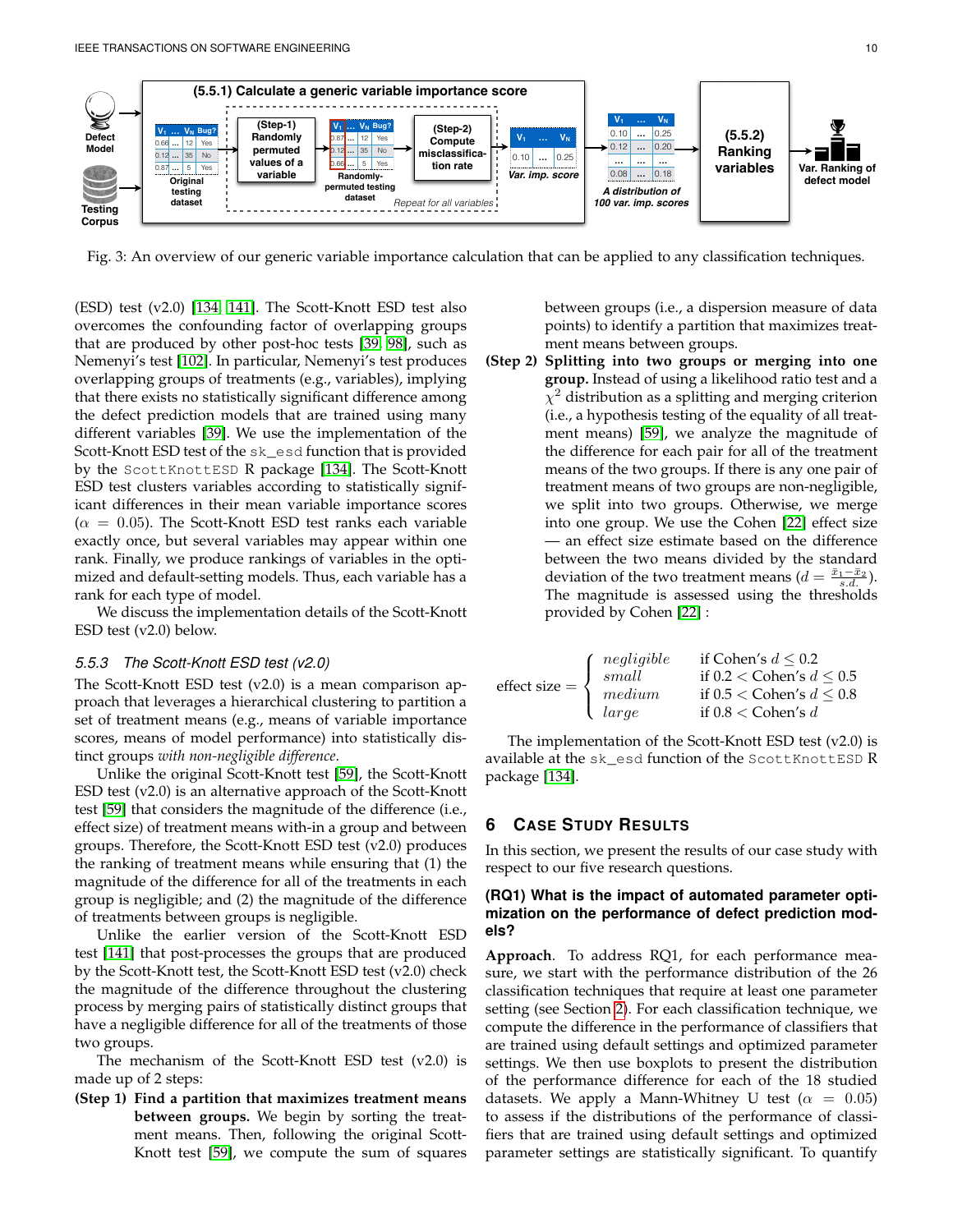<span id="page-11-0"></span>

(e) Precision Performance Improvement

(f) Recall Performance Improvement

Fig. 4: The performance improvement and its Cohen's d effect size for each of the studied classification techniques.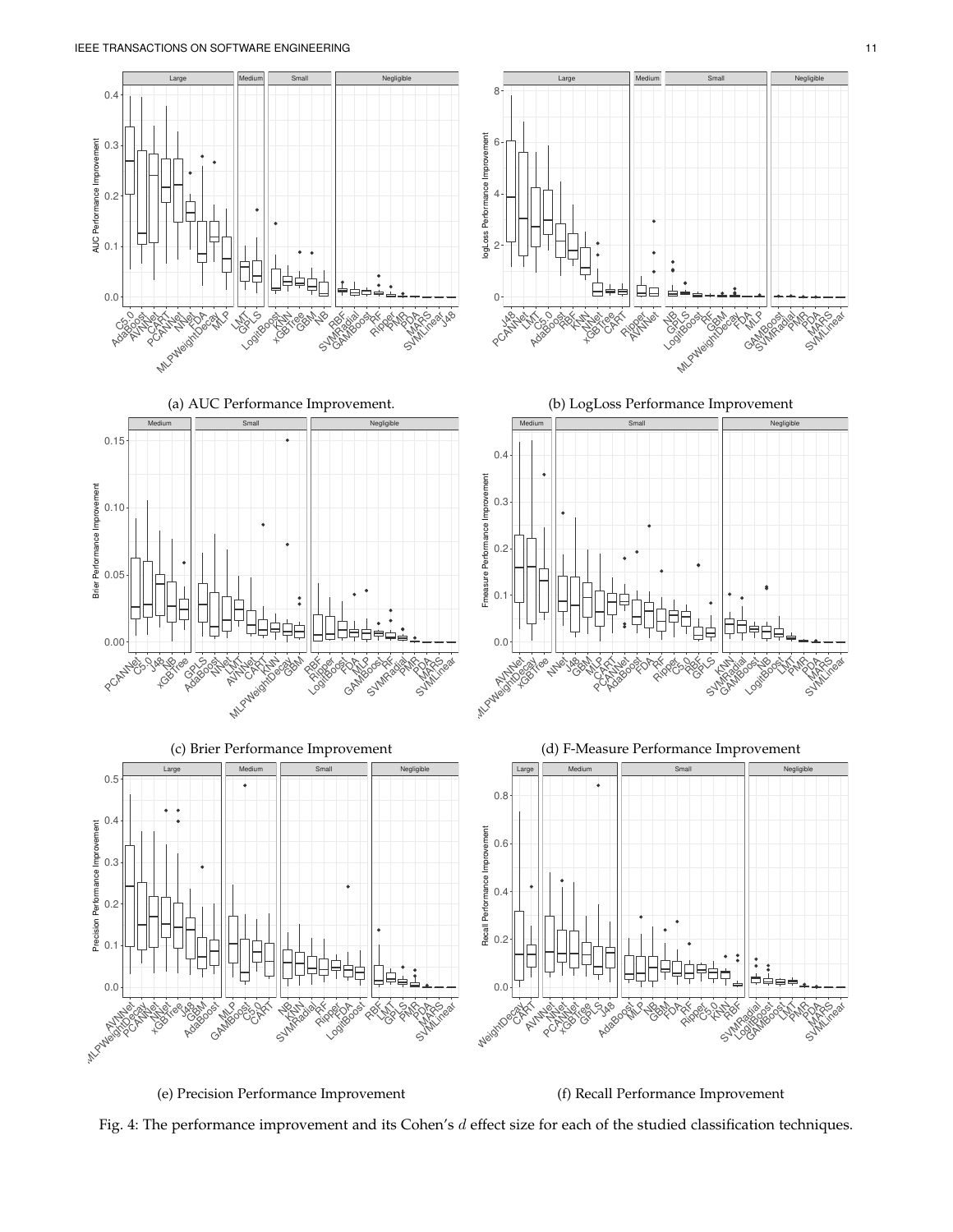<span id="page-12-0"></span>

Fig. 4: (Continued) The performance improvement and its Cohen's d effect size for each of the studied classification techniques.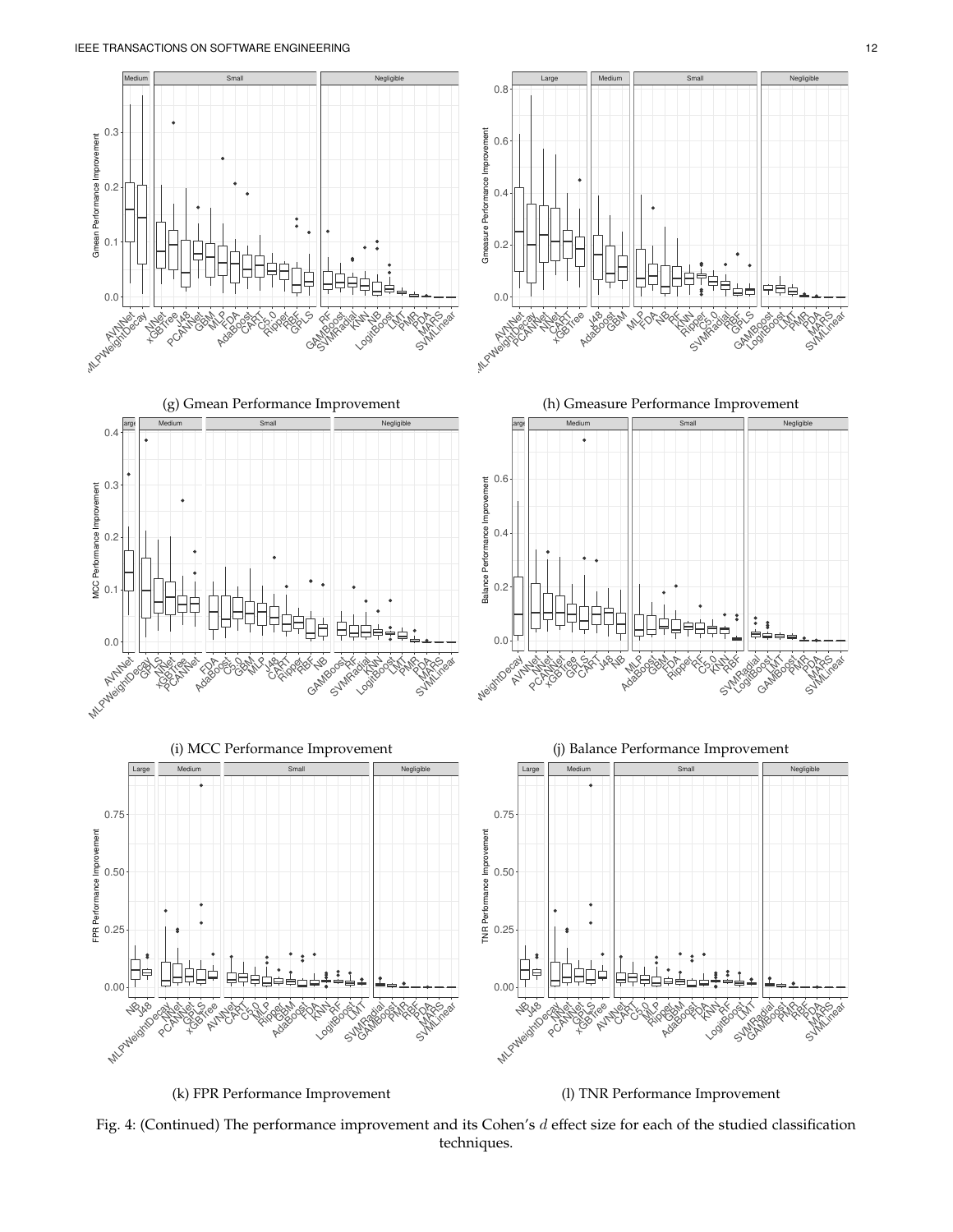the magnitude of the performance improvement, we use Cohen's d effect size [\[21\]](#page-27-22).

Furthermore, understanding the most influential parameters would allow researchers to focus their optimization effort. To this end, we investigate the performance difference for each of the studied parameters. To quantify the individual impact of each parameter, we train a classifier with all of the studied parameters set to their default settings, except for the parameter whose impact we want to measure, which is set to its optimized setting. We estimate the impact of each parameter using the difference of its performance with respect to a classifier that is trained entirely using the default parameter settings.

**Results**. **Optimization improves AUC performance by up to 40 percentage points.** Figure [4](#page-12-0) shows the performance improvement for each of the 18 studied datasets and for each of the classification techniques. The boxplots show that optimization can improve the AUC performance by up to 40 percentage points. Moreover, the performance improvement provided by applying optimization is non-negligible (i.e.,  $d > 0.2$ ) for 16 of the 26 studied classification techniques (62%). This result indicates that parameter settings can substantially influence the performance of defect prediction models.

**Fortunately, random forest that is popularly-used in defect prediction studies tends to have negligible to small impact on the AUC performance of defect prediction models.** Figure [4](#page-12-0) shows that optimization improves the performance of random forest classifiers as little as 2% of Brier and 5% of AUC. However, the random forest classifier tends to have a larger impact on threshold-dependent performance measures. Indeed, we observe that optimization improves the performance of random forest classifiers by up to 12% of Precision, 18% of Recall, and 15% of F-measure. This finding provides supporting evidence of Fu *et al.* [\[35\]](#page-27-0) that automated parameter optimization impacts the thresholddependent measures of random forest classifiers. Moreover, this finding suggests that random forest classifiers tend to robust to parameter settings when considering thresholdindependent measures.

**C5.0 boosting yields the largest performance improvement when optimization is applied.** According to Cohen's  $d$ , the performance improvement provided by applying optimization is large for 9 of the 26 studied classification techniques (35%). On average, Figure [4](#page-12-0) shows that the C5.0 boosting classification technique benefits the most from applying optimization, with a median performance improvement of 27 percentage points of AUC. Indeed, the C5.0 boosting classification technique improves from 6-40 percentage points of AUC. Moreover, irrespective to the choice of performance measures, C5.0 classifier has nonnegligible magnitude of performance improvement when optimization is applied.

Figure [5](#page-13-0) shows that the #boosting iterations parameter of the C5.0 classification technique is the most influential parameter, while the winnow and model type parameters tend to have less of an impact. Indeed, the default #boosting iterations setting that is provided by the C5.0 R package [\[77\]](#page-29-25) is 1, indicating that only one C5.0 tree model is used for prediction. Nevertheless, we find that the optimal #boosting iterations parameter

<span id="page-13-0"></span>

Fig. 5: The AUC performance improvement of the top-20 most sensitive parameters.

is 40, suggesting that the default parameter settings of the commonly-used research toolkits in literature nowadays are suboptimal for defect prediction datasets. This finding provides supporting evidence of the suspicions of prior studies [\[45,](#page-28-2) [63,](#page-28-0) [128,](#page-30-5) [146\]](#page-31-0).

**In addition to C5.0 boosting, other classifiers like GPLS, and neural networks family (i.e., AVNNet, NNet, and PCANNet) also yield a considerably large benefit.** Figure [4](#page-12-0) shows that the performance of the adaptive boosting (i.e., AdaBoost), advanced neural networks (i.e., AVNNet, PCANNet, NNet, MLP, and MLPWeightDecay), CART, and Flexible Discriminant Analysis (FDA) classification techniques have a median performance improvement from 13-24 percentage points with a large effect size. Indeed, Figure [5](#page-13-0) shows that the fluctuation of the performance of the advanced neural network techniques is largely caused by changing the weight decay, but not the #hidden units or bagging parameters. Moreover, the complexity parameter of CART and max tree depth of adaptive boosting classification techniques are also sensitive to parameter optimization, indicating that researchers should pay more attention on the influential parameters and not to be as concerned on the less-influential one.

*Optimization improves the AUC performance of defect prediction models by up to 40 percentage points (e.g., C5.0 classifier). The performance improvement when applying optimization is non-negligible for 16 of the 26 studied classification techniques (62%), for example, C5.0, neural networks, and CART classifiers. Fortunately, the optimization of the parameters of random forest classifiers, one of the most popularly-used techniques in defect prediction studies, tends to have a negligible to small impact on the performance of random forest. Nevertheless, the impact of parameter optimization should be carefully considered when researchers select a particular technique for their studies.*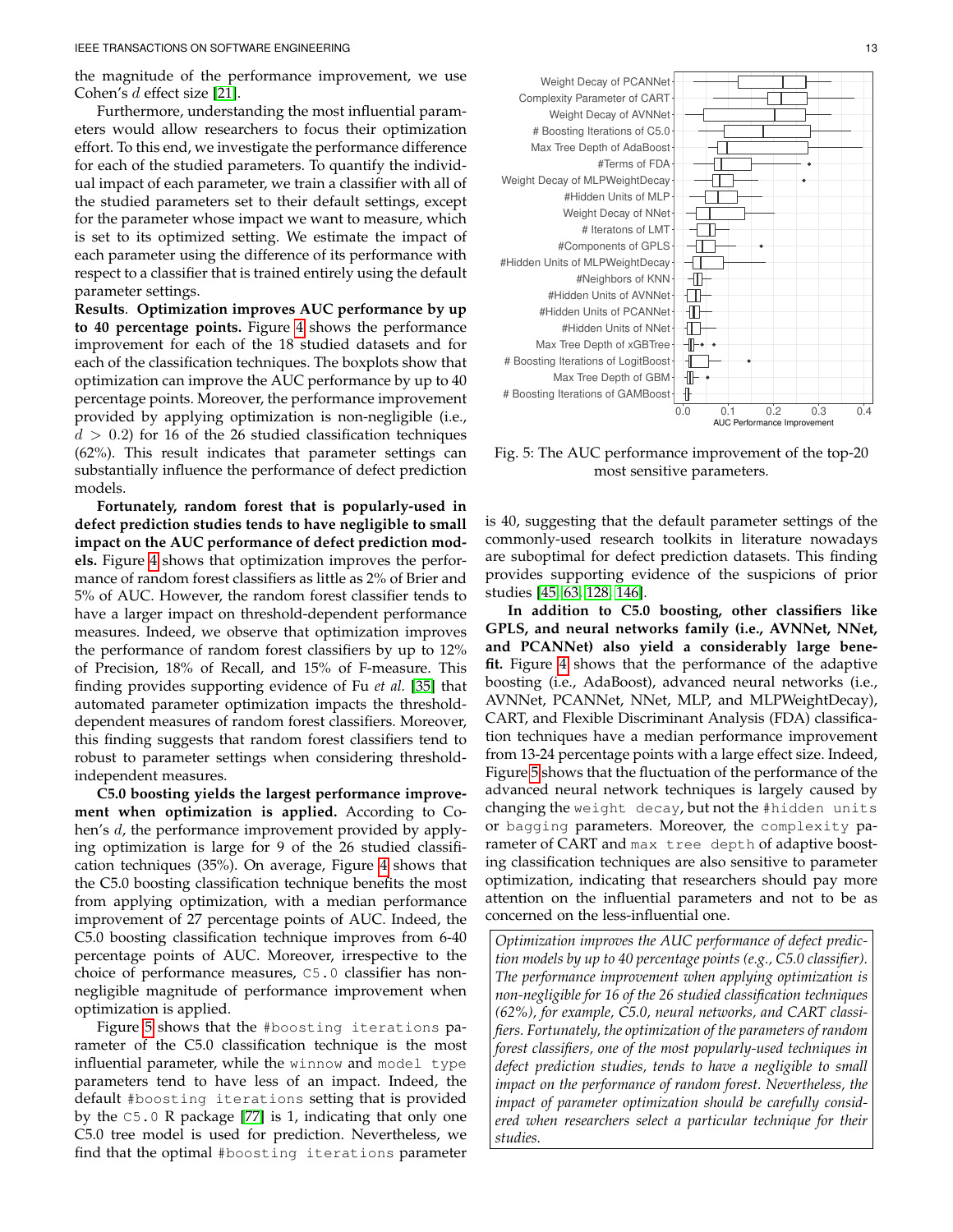<span id="page-14-0"></span>

Fig. 6: The stability ratio of the classifiers that are trained using optimized settings compared to the classifiers that are trained using default settings for each of the studied classification techniques. A stability ratio that is less than one indicates that the classifiers that are trained with

optimized settings are more stable than classifiers that are trained with default settings.

#### *(RQ2) Does automated parameter optimization increase the performance instability of defect prediction models?*

**Approach**. To address RQ2, we start with the AUC performance distribution of the 26 studied classification techniques on each of the 18 studied datasets. The stability of a classification technique is measured in terms of the variability of the performance estimates that are produced by the 100 iterations of the out-of-sample bootstrap. For each classification technique, we compute the standard deviation (S.D.) of the bootstrap performance estimates of the classifiers where optimized settings are used ( $\sigma_{optimized}$ ) and the S.D. of the bootstrap performance estimates of the classifiers where the default settings are used ( $\sigma_{default}$ ). To analyze the difference of the stability between two classification techniques, we present the distribution of the stability ratio  $SR = \frac{\sigma_{optimized}}{\sigma_{dof}}$  $\frac{\textit{optimized}}{\sigma_{default}}$ ) of the two classifiers when applied to the 18 studied datasets. A stability ratio that is less than one indicates that the classifiers that are trained with optimized settings are more stable than classifiers that are trained with default settings.

Similar to RQ1, we analyze the parameters that have the largest impact on the stability of the performance estimates. To this end, we investigate the stability ratio for each of the studied parameters. To quantify the individual impact of each parameter on model stability, we train a classifier with all of the studied parameters set to their default settings, except for the parameter whose impact we wish to measure, which is set to its optimized setting. We estimate the impact of each parameter using the stability ratio of its S.D. of performance estimates with respect to a classifier that is

<span id="page-14-1"></span>

Fig. 7: The stability ratio of the top-20 most sensitive parameters.

trained entirely using default settings.

**Results**. **Optimized classifiers are at least as stable as classifiers that are trained using the default settings.** Figure [6](#page-14-0) shows that there is a median stability ratio of at least one for all of the studied classification techniques. Indeed, we find that the median ratio of one tends to appear for the classification techniques that yield negligible performance improvements in RQ1. These tight stability ratio ranges that are centered around one indicate that the stability of classifiers is not typically impacted by the optimized settings.

**The optimized classifiers of 9 of the 26 studied classification techniques (35%) are more stable than classifiers that are trained using the default settings.** Indeed, Figure [6](#page-14-0) shows that there is a median stability ratio of 0.11 (NNet) to 0.61 (MLP) among the 9 classification techniques where the stability has improved. This equates to a 39%- 89% stability improvement for these optimized classifiers. Indeed, Figure [7](#page-14-1) shows that the stability of the performance of the advanced neural network techniques is largely caused by changing the weight decay, but not the #hidden units or bagging parameters, which is consistent with our findings in RQ1.

*Optimized classifiers are at least as stable as classifiers that are trained using the default settings. Moreover, the optimized classifiers of 9 (including C5.0, neural networks, and CART classifiers) of the 26 studied classification techniques (35%) are significantly more stable than classifiers that are trained using the default settings. On the other hand, for random forest and na¨ıve bayes classifiers, the performance of the default-settings models is as stable as the optimized models.*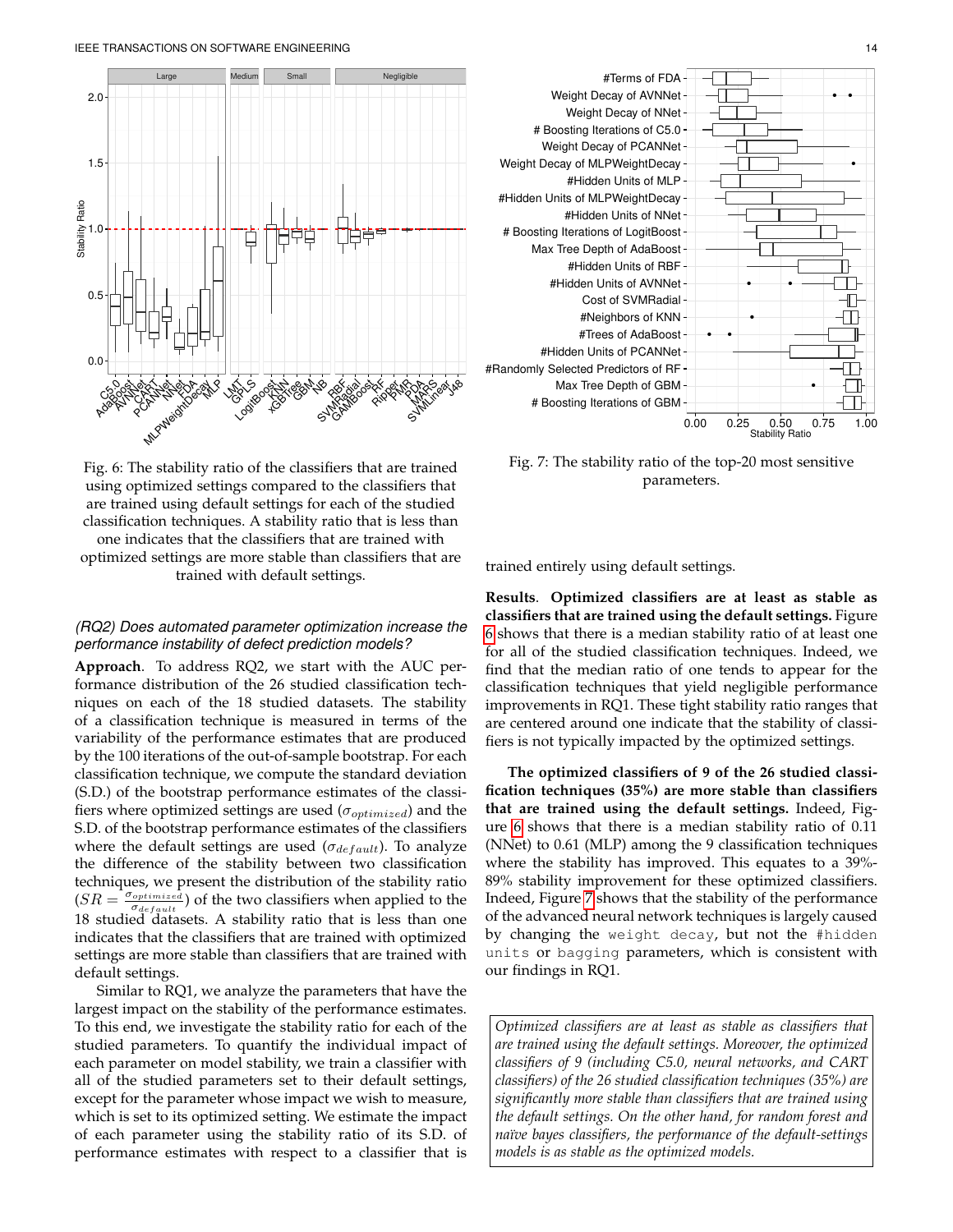<span id="page-15-0"></span>



models. The colours of the bars indicate the effect size of the performance improvement of classifiers according to Figure [4a.](#page-11-0)

#### *(RQ3) How much does the interpretation of defect prediction models change when automated parameter optimization is applied?*

**Approach**. To address RQ3, we start with the variable ranking of the 26 studied classification techniques on each of the 18 studied datasets for both optimized and default models. For each classification technique, we compute the difference in the ranks of the variables that appear in the top-three ranks of the classifiers that are trained using the optimized and default settings. For example, if a variable  $v$  appears in the top rank in both the optimized and default-settings models, then the variable would have a rank difference of 0. However, if  $v$  appears in the third rank in the defaultsettings model, then the rank difference of  $v$  would be -2.

**Results**. **The insights that are derived from 42% of the optimized classifiers are different from the insights that are derived from the classifiers that are trained using the default settings.** Figure [8](#page-15-0) shows the rank differences for all of the studied classifiers. In the 11 studied classification techniques that yield a medium to large performance improvement, we find that 35%-36% of the variables in the top importance rank of the optimized models do not appear in the top importance rank of the default-settings models. Indeed, in the 9 studied classification techniques that yield a large performance improvement, as few as 28% of the variables in the third rank of the optimized models also appear in the third rank of the default-settings models. This indicates that the interpretation of defect prediction models is heavily influenced by the parameter settings of classification techniques that are used to train the models.

**Classification techniques that are sensitive to parameter settings in the performance tend to also be sensitive in the interpretation.** Figure [8](#page-15-0) shows that a smaller percentage of the variables of the optimized models are found at the same rank in the classification techniques that have a large performance improvement than the classification techniques that have a negligible performance improvement. Indeed, 65% of the variables in the top importance rank of classification techniques that yield a large performance improvement are found at the same rank. On the other hand, 95% of the variables appear at the same rank in the optimized and default-settings models of classification techniques where optimization yields a negligible performance improvement (e.g., random forest classifiers). This indicates that automated parameter optimization must be applied to classification techniques that are sensitive to parameter settings. Moreover, the interpretation of defect prediction studies that apply such sensitive classification should be revisited in order to confirm the stability of the findings.

*Optimization substantially shifts the importance ranking of variables, with as few as 28% of the top-ranked variables from the optimized models appearing in the same ranks as the nonoptimized models. Classification techniques where optimization has a large impact on performance (e.g., C5.0, neural networks, CART classifiers) are subject to large shifts in interpretation. On the other hand, 95% of the variables appear at the same rank in the classification techniques where optimization has a negligible performance improvement (e.g., random forest classifiers).*

#### *(RQ4) How well do optimal parameter settings transfer from one dataset to another?*

**Approach**. For each classification technique, we obtain a list of optimal settings for every studied dataset. We then estimate the transferability of these settings using the frequency of their appearance in the Caret suggestions across datasets. We refer to settings that appear in the Caret suggestions of several datasets as "transferable".

We analyze 4 different types of transferability, i.e., across the 18 datasets, across the 5 proprietary datasets, across the 3 Eclipse datasets, and across the 2 NASA datasets. Since the transferability of optimized parameters has more of an impact on the most sensitive parameters, we focus our analysis on the 20 most sensitive parameters (see Figure [5\)](#page-13-0). **Results**. **The optimal setting of 17 of the 20 most sensitive parameters can be applied to datasets that share a similar set of metrics without a statistically significant drop in**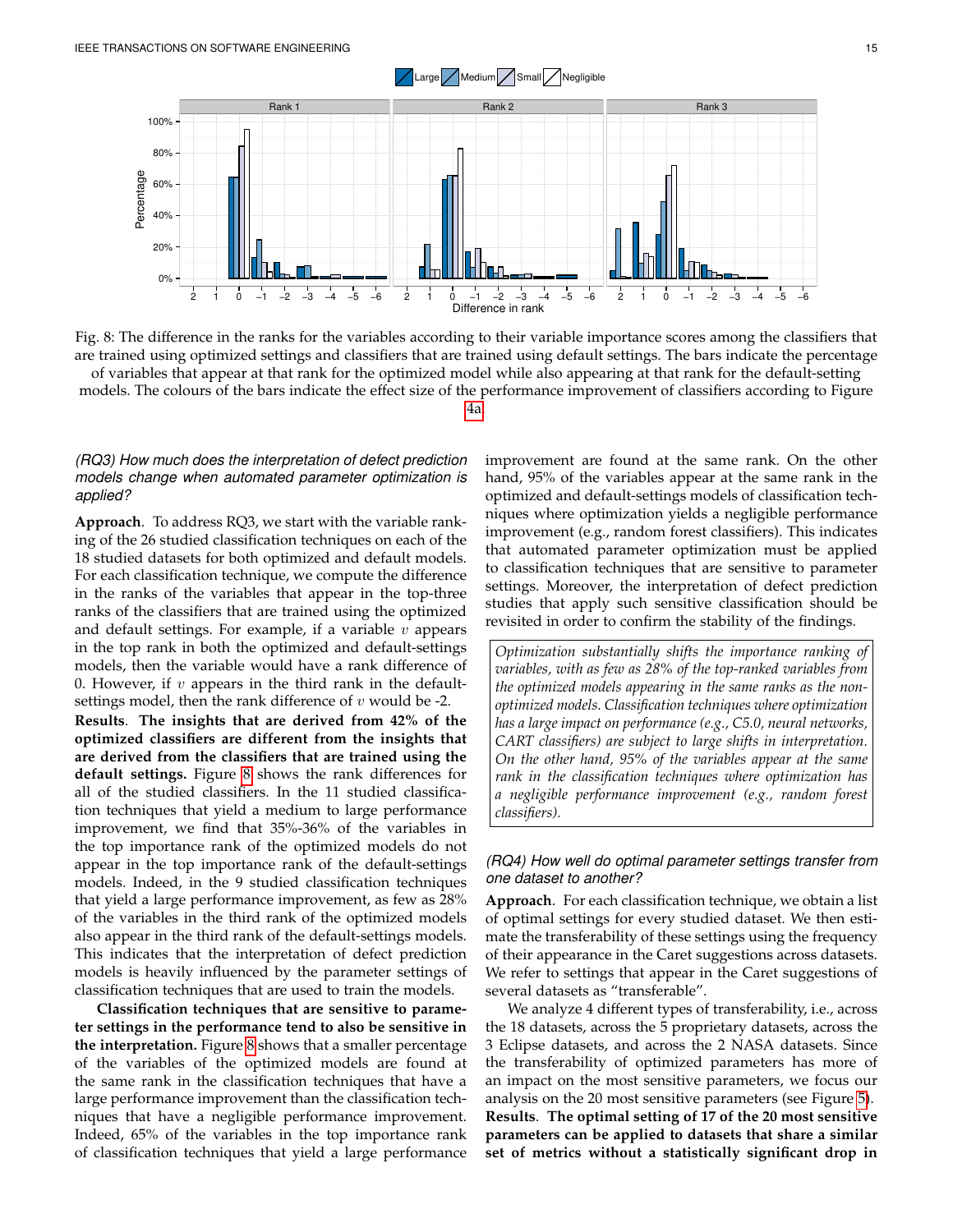<span id="page-16-0"></span>

Fig. 9: Four types of transferability for each of the top-20 most sensitive parameters. A higher frequency for each of the optimized settings that appear across datasets indicates high transferability of a parameter.

**performance.** Figure [9](#page-16-0) shows the 4 types of transferability for each of the 20 most sensitive parameters. We divide the transferable parameters into three groups: (1) those that can be transferred across the studied datasets, (2) those that can be transferred across some of the studied datasets, and (3) those that cannot be transferred across any of the studied datasets.

We find that the optimal setting of 17 of the 20 most sensitive parameters can be applied to other datasets that share a similar set of metrics without a statistically significant drop in performance with respect to the optimal performance for that dataset (i.e., the first and the second groups). For example, the value 40 for the # boosting iterations parameter of the C5.0 boosting classification technique can be applied to all of the 18 studied datasets without a statistically significant drop in performance. Moreover, the optimal value of 9 for #hidden units and value of 0.1 for weight decay parameters of the advanced neural networks (i.e., AVNNet) can be applied to 9 and 15 of the 18 studied datasets, respectively, that have a similar set of metrics without a statistically significant drop in performance. Indeed, the parameters of C5.0 and LMT are always transferable across the studied datasets, indicating that researchers and practitioners can safely adopt the optimized parameters that are obtained using a dataset with similar metrics. On the other hand, we find that only the parameters of LogitBoost, FDA, and xGBTree cannot be transferred across any of the studied datasets, indicating that researchers and practitioners should re-apply automated parameter optimization.

*The optimal settings of 17 of the 20 most sensitive parameters can be applied to datasets that share a similar set of metrics without a statistically significant drop in performance. On the other hand, we find that only the parameters of LogitBoost, FDA, and xGBTree cannot be transferred across any of the studied datasets, indicating that researchers and practitioners should re-apply automated parameter optimization for such classifiers. However, we note that classifiers with low transferability are not top-performing classifiers.*



Fig. 10: The distribution of computational cost of grid-search optimization techniques (hours). The red-dashed line indicates the computational cost of 30 minutes.

#### *(RQ5) What is the computational cost of applying automated parameter optimization?*

**Approach**. Our case study approach is computationallyintensive (i.e., 450 parameter settings  $\times$  100 out-of-sample bootstrap repetitions  $\times$  18 systems = 810,000 results). However, the results can be computed in parallel. Hence, we design our experiment using a High Performance Computing (HPC) environment. Our experiments are performed on 43 high performance computing machines with Intel Xeon 5675 @3.1 GHz (24 hyper-threads) and 64 GB memory.

For each classification technique, we compute the average amount of execution time that was consumed by gridsearch optimization when producing the suggested parameter settings for each of the studied datasets.

**Results**. **Grid-search optimization adds less than 30 minutes of additional computation time to 12 of the 26 studied classification techniques.** The optimization cost of 12 of the 26 studied classification techniques (46%) is less than 30 minutes for at least 75% of the studied datasets. C5.0 and extreme gradient boosting classification techniques, which yield top-performing classifiers more frequently than other classification techniques, add less than 30 minutes of ad-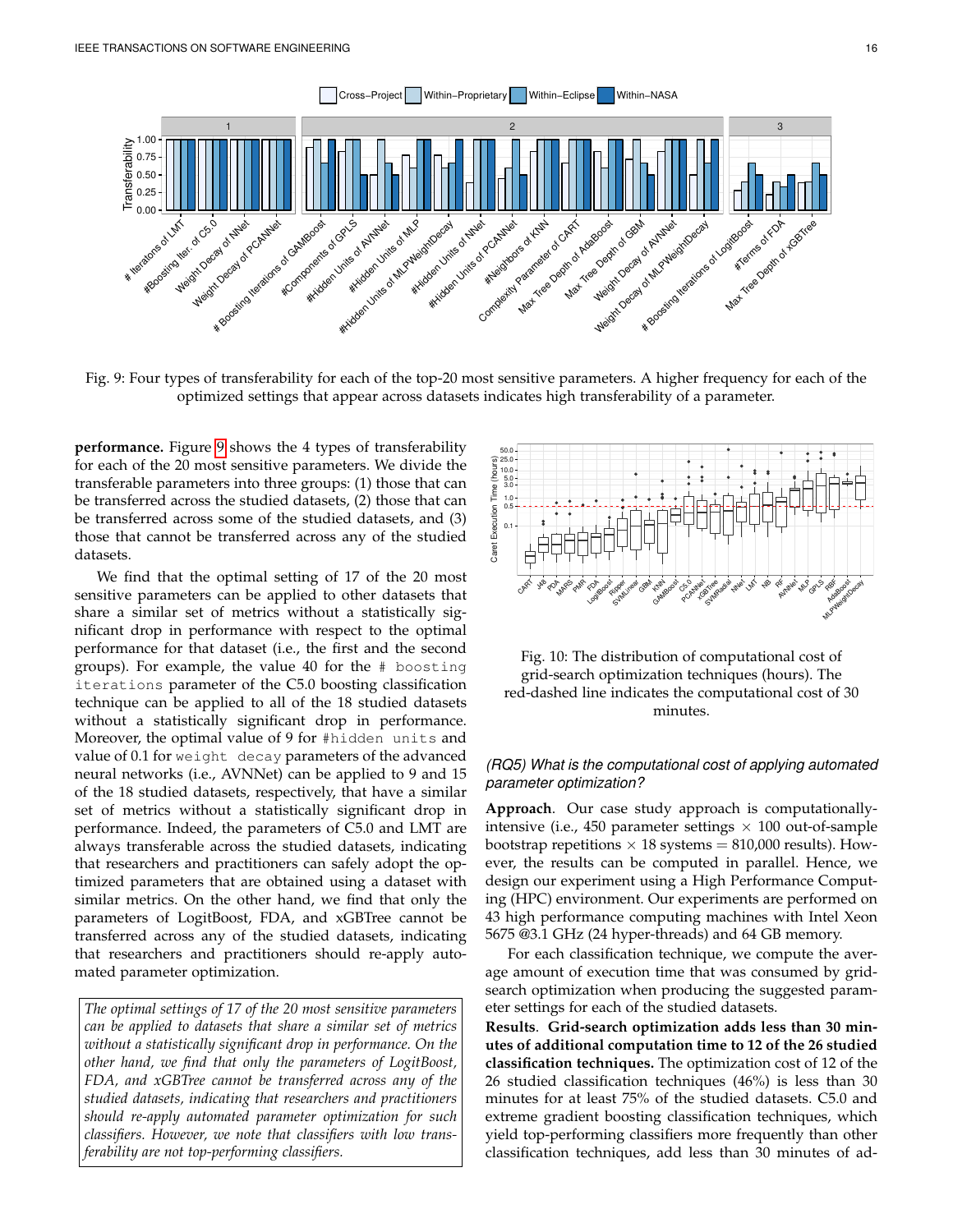<span id="page-17-2"></span>

Fig. 11: An overview of the double Scott-Knott ESD approach (i.e., a statistical comparison over multiple datasets).

ditional computation time for at least 50% of the studied datasets. This indicates that applying optimization tends to improve the performance of defect models while incurring a manageable additional computational cost.

Moreover, the optimized classifiers of 9 of the 26 studied classification techniques (35%) (i.e., AdaBoost, MLPWeight-Decay, and RBF) require more than 3 additional hours of computation time to apply grid-search optimization for at least 50% of the studied datasets. We observe that the longer computational time of the other 50% studied datasets have to do with the size of the datasets. Indeed, the datasets that take the longest computational time are the top-3 largest studied datasets (i.e., prop-1, prop-2, and eclipse-3.0). Nonetheless, the computation could still be completed if it was executed overnight. Assuming that we used Amazon's EC2 cloud computing infrastructure to offload the optimization process,  $a \nc4$ . large container that provides 8 CPU and 3.75 GB of memory costs \$0.1 per hour (as of July 2017). $5$  Therefore, the additional computational cost of the 3 slowest classification techniques can be offloaded to an Amazon EC2 instance for less than \$1. This back-of-the-envelope cost estimation suggests that the benefits of automated parameter optimization outweigh the costs. Since defect prediction models do not need to be (re)trained very often in practice, this cost should still be manageable.

*Grid-search optimization adds less than 30 minutes of additional computation time to 12 of the 26 studied classification techniques. To assign an actual monetary cost for such optimization techniques, we used an Amazon EC2 costing estimates. We find that an Amazon EC2's estimated computational cost of the 3 slowest classification techniques is less than* \$*1.*

# <span id="page-17-0"></span>**7 REVISITING THE RANKING OF CLASSIFICATION TECHNIQUES FOR DEFECT PREDICTION MODELS**

Prior studies have ranked classification techniques according to their performance on defect prediction datasets. For example, Lessmann *et al.* [\[81\]](#page-29-5) demonstrate that 17 of 22 studied classification techniques are statistically indistinguishable. On the other hand, Ghotra *et al.* [\[39\]](#page-28-4) argue that

<span id="page-17-1"></span>5.<https://aws.amazon.com/ec2/pricing/>

classification techniques can have a large impact on the performance of defect prediction models.

Our earlier work [\[139\]](#page-31-1) shows that automated parameter optimization increases the likelihood of appearing in the top Scott-Knott ESD rank by as much as 83%. However, our earlier work did not discuss the ranking of optimized and default-settings classifiers for defect prediction models. To address this, we formulate the following research question:

*(RQ6) What is the ranking of optimized and default-settings classifiers for defect prediction models?*

#### **7.1 Approach**

To analyze the ranking of optimized and default-settings classifiers, we perform a double Scott-Knott ESD test [\[39\]](#page-28-4). The double Scott-Knott ESD approach is a statistical comparison approach over multiple datasets that consider dataset-specific performance. Figure [11](#page-17-2) provides an overview of the double Scott-Knott ESD approach. The double Scott-Knott ESD test is divided into two steps that we describe below.

**(Step 1) Generate Scott-Knott ESD ranks for each dataset**

Similar to Ghotra *et al.* [\[39\]](#page-28-4), we first start with the AUC performance distribution of the 26 studied classification techniques that are trained with the optimized parameter settings and the default settings. To find statistically distinct ranks of classification techniques within each dataset, we provide the AUC performance distribution of the 100 bootstrap iterations of each classification technique with both parameter settings to a Scott-Knott ESD test ( $\alpha$  = 0.05) [\[141\]](#page-31-14). We use the Scott-Knott ESD test in order to control for dataset-specific model performance, since some datasets may have a tendency to produce over- or under-performing classifiers. Finally, for each classification technique, we have 18 different Scott-Knott ESD ranks (i.e., one from each dataset).

**(Step 2) Summarize ranks of classification techniques for all of the studied datasets.** We provide the 18 different Scott-Knott ESD ranks to a second run of the Scott-Knott ESD test to produces a statistically distinct ranks of classification techniques across all of the studied datasets.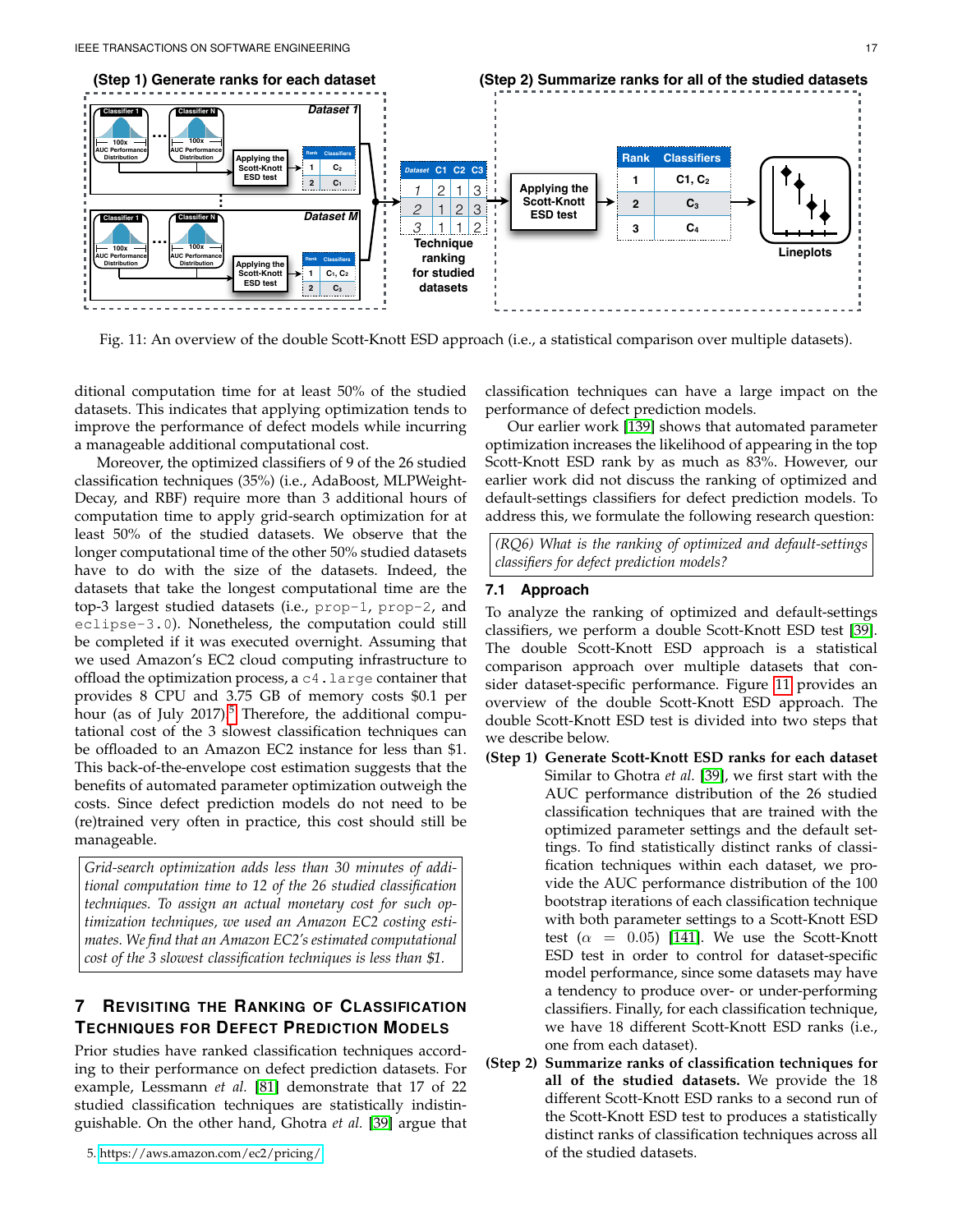

Fig. 12: The ScottKnott ESD ranking of optimized and default-settings classifiers across all of the studied datasets. Circle dots and triangle dots indicate the average ranks for optimized and default-settings models, respectively, while the lines indicate the 95% confidence interval of the ranks across the 18 studied datasets.

#### **7.2 Results**

Figure [16](#page-26-1) shows the ScottKnott ESD ranking of optimized and default-settings classifiers across all of the studied datasets.

**Random forest is not the top-performing classification technique for all of the studied datasets.** Figure [16](#page-26-1) shows that random forest, which is one of the most commonlyused classification technique in software engineering, appears at the second Scott-Knott ESD ranks. Unlike prior work in the data mining domain [\[30\]](#page-27-23), we find that random forest is not the most frequent top performer in our defect prediction datasets. We find that the average rank of random forest is 3.277, where random forest appears at the top Scott-Knott ESD rank for 50% of the datasets. This contradicts the conclusions of Fernandez-Delgado *et al.* [\[30\]](#page-27-23), who find that random forest tends to yield top-performing classifiers the most frequently on non-software engineering datasets. The contradictory conclusions suggest that domain-specifics play an important role.

Nevertheless, we find that optimization does not impact the ranking of random forest. Figure [16](#page-26-1) shows that both optimized and default-settings random forest classifiers appear at the second Scott-Knott ESD ranks. This result echoes the findings of RQ1, where we noted that random forest yileds the negligible to small benefits of applying automated parameter optimization techniques.

**Only the optimized extreme gradient boosting trees (xGBTree), C5.0, gradient boosting machine (GBM) classifiers are the top-performing classification techniques across all of the studied datasets.** Figure [16](#page-26-1) shows that there are only three optimized classifiers (i.e., xGBTree, C5.0, and GBM) are the top-performing classification techniques across all of the studied datasets. We find that the average ranks of optimized xGBTree, C5.0, and GBM classifiers are 2.39, 2.56, and 2.94, respectively. Indeed, we find that au-

tomated parameter optimization substantially changes the ranking of C5.0 classifiers from the ninth rank to the first rank. This result echoes the findings of RQ1, where we noted that C5.0 boosting benefits the most of automated parameter optimization.

**Automated parameter optimization substantially improves the ranking of default-settings neural networks, C5.0, gradient boosting machines, and CART classifiers.** We observed a trend that optimized classifiers (i.e., red lines) tend to appear at the top Scott-Knott ESD ranks (i.e., left hand) more than default-settings classifiers (i.e., blue lines). Figure [16](#page-26-1) shows that 18 of the 26 studied classification techniques (70%) (e.g., C5.0, GBM, xGBTree, AVNnet, NNet, and CART) that are trained with optimized settings appear at the lower rank than that classification techniquest that are trained with default settings. Morever, we find that the optimized AVNNet classifiers and random forest classifiers appear at the same Scott-Knott ESD rank, suggesting that future studies on Deep Learning in software engineering should consider automated parameter optimization. This finding also echoes the importance of a study of Fu *et al.* [\[34\]](#page-27-24) where automated parameter optimization is essential for neural network and deep learning in software engineering domain.

*Random forest is not the top-performing classification technique for all of the studied datasets, which disagrees with the findings of prior general data mining and recent software engineering related studies. In addition, some rarely-used low-performing classification techniques (e.g., C5.0) are substantially outperforming widely-used techniques like random forest—highlighting the importance of exploring the parameter settings of classifiers.*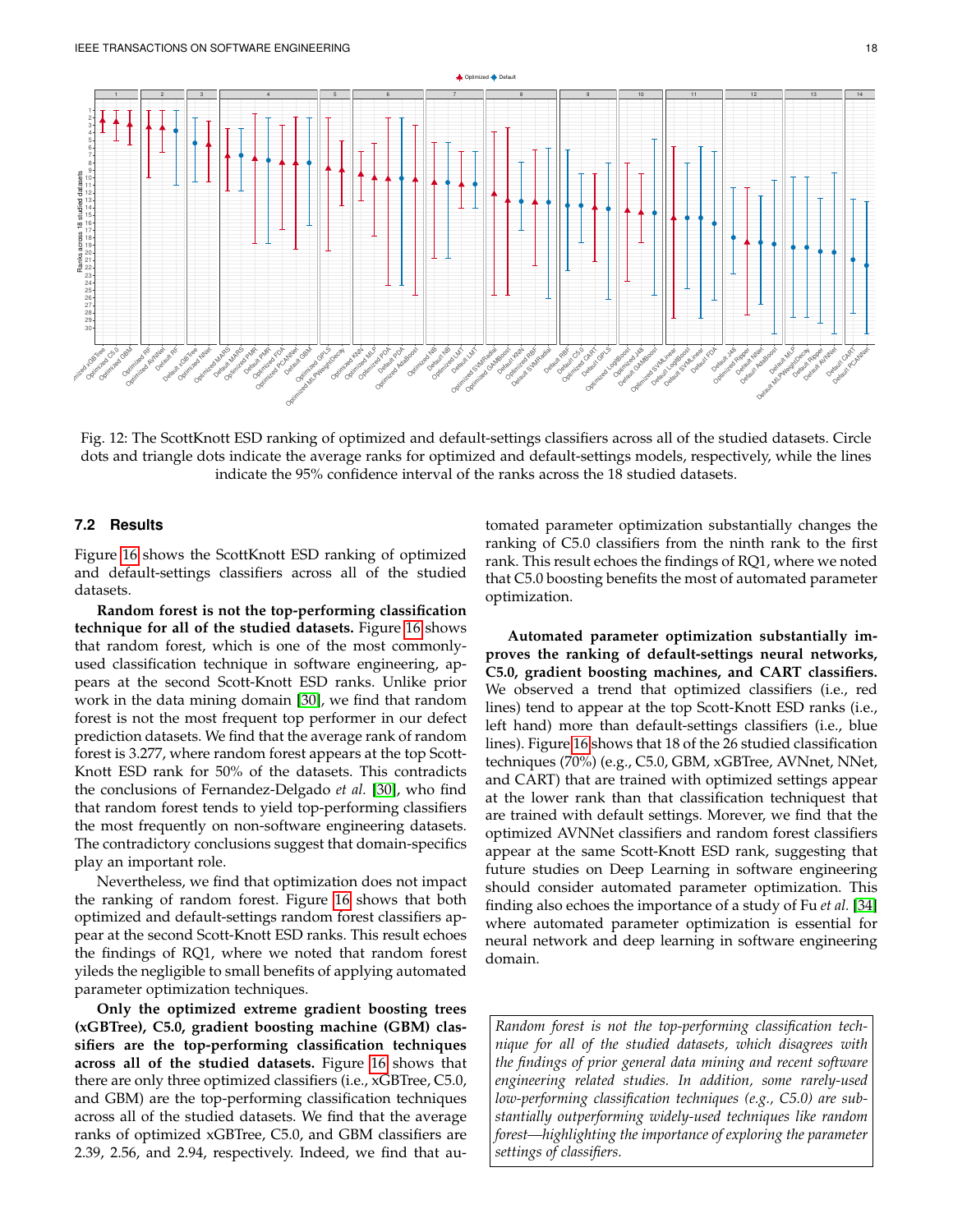# <span id="page-19-1"></span>**8 AN EMPIRICAL COMPARISON OF AUTOMATED PARAMTER OPTIMIZATION TECHNIQUES FOR DE-FECT PREDICTION MODELS**

Recent studies show several benefits of applying automated parameter optimization techniques. For example, Tantithamthavorn *et al.* [\[139\]](#page-31-1) show the improvement of the performance and stability of defect prediction models when grid-search parameter optimization is applied. Fu *et al.* [\[35\]](#page-27-0) show that the performance of defect prediction models can be improved when applying a differential evolution algorithm. Moreover, Di Martino *et al.* [\[27\]](#page-27-25) and Sarro *et al.* [\[121\]](#page-30-16) show that the performance of support vector machines is substantially improved when using a genetic algorithm as an automated parameter optimization. Hu *et al.* [\[57\]](#page-28-24) adopt a genetic algorithm to find an optimal parameter setting of neural network for defect prediction models.

Although recent works reach the same conclusions that automated parameter optimization techniques should be included in future defect prediction studies, they apply different parameter optimization techniques. Indeed, the choice of parameter optimization techniques may impact the conclusions of recent defect prediction studies. For example, Tantithamthavorn *et al.* [\[135,](#page-31-5) [140\]](#page-31-11) and Menzies *et al.* [\[97\]](#page-29-3) point out that the use of different techniques for an experimental component may influence the conclusions of defect prediction studies. Yet, little research is known about the impact that parameter optimization techniques have on the performance of defect prediction models. Indeed, it is not clear which optimization techniques should be used for future defect prediction studies. The lack of consistency in the choice of parameter optimization techniques of prior work makes it hard to derive practical guidelines about the most appropriate parameter optimization techniques to use in future defect prediction research. To address this, we formulate the following research question:

*(RQ7) Which optimization techniques yield the largest performance improvement for defect prediction models?*

#### <span id="page-19-0"></span>**8.1 The State-of-the-Art of Automated Parameter Optimization Techniques**

There are a plethora of automated parameter optimization techniques that can be applied [\[9,](#page-27-26) [10,](#page-27-1) [79,](#page-29-26) [87\]](#page-29-27). Since it is impractical to study all of these techniques, we would like to select a manageable, yet representative set of optimization techniques for our study. To do so, we analyze the Search-Based Software Engineering (SBSE) literature in order to identify the commonly used search-based techniques.

We first start with a grid search technique that is previously used in our recent work [\[139\]](#page-31-1). Based on a recent literature review of Harman *et al.* [\[48\]](#page-28-25), we add a random search technique [\[10\]](#page-27-1), and two evolutionary algorithms that include a genetic algorithm [\[41\]](#page-28-26) and a differential evolution algorithm [\[132\]](#page-31-23). An evolutionary-based search technique directs the search using an approach that resembles the biological evolution and natural selection processes. Below, we provide the description of the parameters for each automated parameter optimization technique.

#### *8.1.1 Grid Search Technique*

Grid search technique is the simplest optimization technique based on an exhaustive search through a manually specified set of the parameter space of a classification technique [\[7,](#page-27-27) [8,](#page-27-28) [56\]](#page-28-27). The advantage of using grid search technique is that the candidate parameter settings are systematically generated. Thus, each dataset will be evaluated using the same candidate parameter settings. Parameter:

– Budget indicates the number of different values to be evaluated for each parameter.

Grid search is made up of three steps as follows:

- 1) Systematically generate candidate parameter settings based on a given budget threshold. For example, a budget threshold of 5 will limit the number of candidate settings for each parameter to 5. Thus, for an arbitrary classifier with 3 parameters and a budget threshold of 5, grid search technique generates  $5 * 5 * 5 = 125$ combinations of parameter settings.
- 2) Evaluate each candidate parameter setting.
- 3) Identify optimal parameter setting.

#### *8.1.2 Random Search Technique*

Unlike grid search technique, random search technique exhaustively searches through a randomly generated set of the parameter space of a classification technique [\[112\]](#page-30-17). Bergstra and Bengio [\[10\]](#page-27-1) argue that, given the same computational cost, advanced parameter optimization techniques (e.g., random search, genetic algorithm, differential evolution) can find a more accurate model due to a larger search space of candidate parameter settings. Parameter:

– Iteration indicates maximum number of the combination of different parameter settings to be evaluated for a classification technique.

Random search is made up of three steps as follows:

- 1) Unlike grid search technique that needs pre-defined candidate parameter settings, a random search technique randomly generates candidate parameter settings based on a given iteration threshold. For example, an iteration threshold of 5 will limit the number of candidate parameter settings for each classification technique to 5. Thus, regardless of the number of parameter settings, the random search technique always generates 5 combinations of parameter settings for a classification technique.
- 2) Evaluate each candidate parameter setting.
- 3) Identify optimal parameter setting.

#### *8.1.3 Genetic Algorithm (GA)*

A genetic algorithm is an evolutionary-based optimization technique which is based on natural selection and genetics concepts, where chromosomes of the two individuals (parents) work together to form new individual by keeping the best property from each of the parent individuals [\[41\]](#page-28-26). A genetic algorithm optimizes a population of parameter settings for a given objective, e.g., maximizing the performance of defect prediction models. In a genetic algorithm,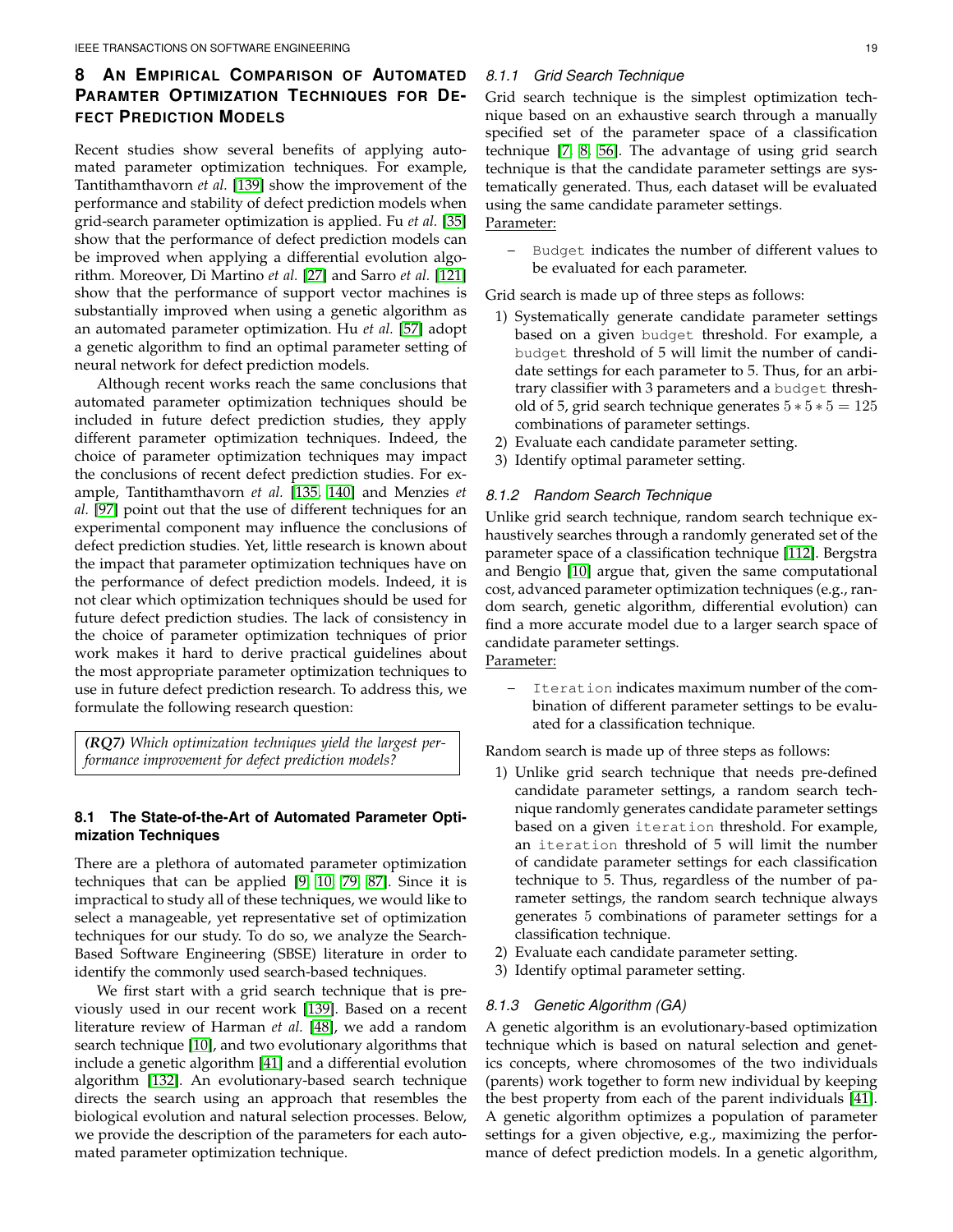two parents are selected from the population for reproduction (*crossover*), i.e., generating offspring. The generated offspring is a combination of parameter settings that of values are shared with at least one parent. To drive the evolution, a genetic algorithm randomly changes one or more parameter settings of the offspring (*mutation*). Finally, the performance of the mutated offspring is evaluated and either selected as an optimal combination of parameter setting or inserted into the population for reproduction in a next generation. Parameters:

- Population size indicates the size of the population. This parameter defines how many offspring will be generated in parallel during a generation.
- Crossover probability indicates the probability of a parameter setting behing inherited from one of the parents.
- Mutation probability indicates the probability of a parameter setting mutating from the inherited value.
- *Elitism* indicates the number of best-performing combinations of parameter settings that are guaranteed a role as parent or as optimal combination in the next generation.
- *Generations* indicates the number of generations with no consecutive performance improvement before the algorithm will stop.

A genetic algorithm is made up of five steps as follows:

- 1) Initialize the Population. The population is initialized by randomly generating a combination of parameter settings given the population size threshold.
- 2) Evaluate each candidate parameter setting.
- 3) Randomly select pairs of parents from the population and generate a mutated offspring using the *crossover* and *mutation probabilities*. Mutation allows the algorithm to introduce diversity into the population, expanding the opportunity to search unexplored areas in the search space for fitter solutions.
- 4) Select the best-performing combinations into the population, taking *elitism* into account.
- 5) Return to step 2 until the algorithm terminates.

#### *8.1.4 Differential Evolution (DE)*

Differential evolution is an evolutionary-based optimization technique [\[132\]](#page-31-23), which is based on differential equation concept. Unlike a GA technique that uses crossover as search mechanisms, a DE technique uses mutation as a search mechanism. Hegerty *et al.* [\[52\]](#page-28-28) point out that a DE technique provides a more stable optimal solution than genetic algorithm. Moreover, Hegerty *et al.* [\[52\]](#page-28-28) also point out that a DE technique finds better global solution than a genetic algorithm.

Parameters:

- Population size indicates the number of multiple candidate (individual) generated at each generation.
- Crossover probability is the probability of crossover taking place between two individuals for mutation process.

– Strategy determines the function for mutation in differential evolutionary technique.

Differential Evolution is made up of three steps as follows:

- 1) (Population initialization step): DE randomly generates the initial population of candidate parameter settings, given a population size threshold.
- 2) (Mutation step): DE generates new candidates by adding a weighted difference between two population members to a third member based on a crossover probability parameter.
- 3) (Selection step) Keep the best candidate parameter setting for the next generation.

#### **8.2 Approach**

We use the high-level approach of Figure [1](#page-7-0) that is described in Section [5](#page-6-0) to address RQ7. While Steps 1 (i.e., Generate Bootstrap Sample) and 4 (Calculate Performance) of the high-level approach is identical, Steps 2 (i.e., Identify Optimizal Setting) and 3 (Construct Defect Prediction Models) are performed differently. We describe the different Steps 2 and 3 below.

#### *8.2.1 (Step 2) Identify optimizal settings*

To study the impact of optimal settings that are derived from different automated parameter optimization techniques, we only focus on off-the-shelf parameter optimization techniques that are readily-available so our observations and recommendations are easy to transfer to industrial practices. Thus, we apply four automated parameter optimization techniques as discussed in Section [8.1](#page-19-0) (i.e., Grid Search, Random Search, Genetic Algorithm, and Differential Evolution). We use the implementation of a grid search technique that is provided by the train function of the caret R package [\[78\]](#page-29-21) by specifying the following argument trainControl(search="grid"). We use the implementation of a random search technique that is provided by the train function of the caret R package [\[78\]](#page-29-21) by specifying the following argument trainControl(search="random"). We use the implementation of a genetic algorithm that is provided by the ga function of the GA R package [\[122\]](#page-30-18). We use the implementation of a differential evolution that is provided by the DEoptim function of the DEoptim R package [\[100\]](#page-30-19).

#### *8.2.2 (Step 3) Construct defect prediction models*

In selecting the classification techniques for our empirical comparison, we identified three important criteria that need to be satisfied:

- **Criterian 1 Configurable classification techniques:** Since we want to study the impact that optimization techniques have on the performance of defect prediction models, we select only the classification techniques that require at least one configuration parameter setting (see Section [2\)](#page-3-2).
- **Criterian 2 Sensitive classification techniques:** The results of RQ1 the sensitivity of the parameters of classification techniques for defect prediction models are different (see Section [6\)](#page-10-1). Thus, we opt to study only the classification techniques whose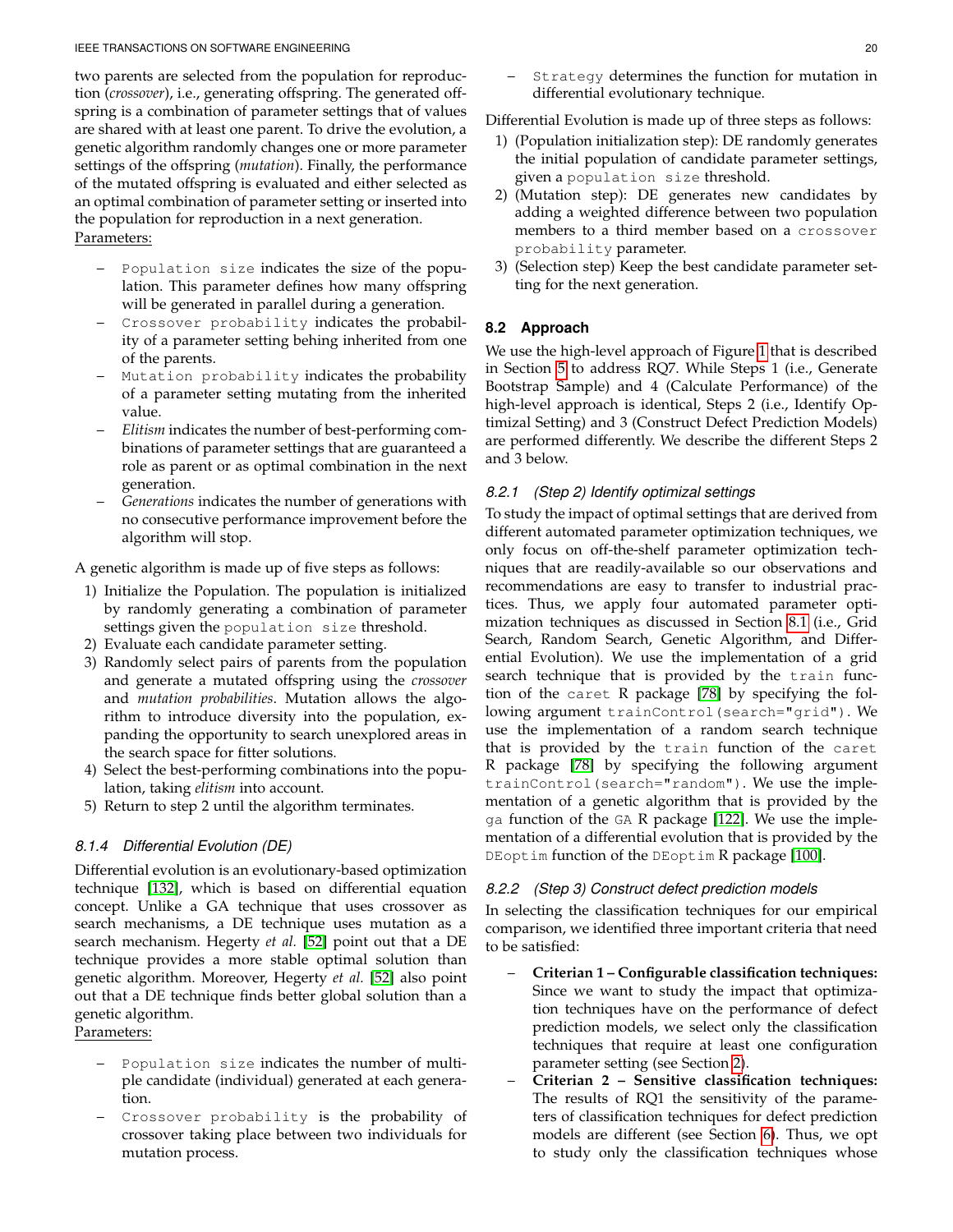<span id="page-21-1"></span>

Fig. 13: The distributions of the performance difference ratio of each performance measures.

parameter settings have a large impact on the performance of defect prediction models.

– **Criterian 3 – Top-performing classification techniques:** Recent research finds that the choice of classification techniques has a large impact on the performance of defect prediction models [\[39\]](#page-28-4). Thus, we select to study only the top-ranked classification techniques (see Section [7\)](#page-17-0).

To satisfy criterion 1, we began our study using the 26 configurable classification techniques from Table [1.](#page-5-0) To satisfy criterion 2, we include only 9 of the 26 classification techniques that yield the largest performance improvement when automated parameter optimization is applied (see Figure [4a\)](#page-11-0), i.e., C5.0, AdaBoost, AVNNet, CART, PCAN-Net, NNet, FDA, MLPWeightDecay, and MLP classification techniques. To satisfy criterion 3, we select only the top 10 classification techniques that are likely to appear at the top-rank classification techniques (see Figure [16\)](#page-26-1). Thus, we exclude 5 classification techniques that infrequently or never appear at the top-ranked classification techniques (i.e., AdaBoost, CART, PCANNet, FDA, MLPWeightDecay, MLP). Table [1](#page-5-0) provides an overview of the 4 classification techniques that satisfy our criteria for analysis (i.e., C5.0, xGBTree, AVNNet, and GBM), which have varying types and numbers of parameters.

In order to measure the impact that automated parameter optimization techniques have on defect prediction models, we train defect prediction models using the optimal settings that are generated by the 4 studied optimization techniques and the default settings. To ensure that the training and testing corpora have similar characteristics, we do not re-balance or re-sample the training data.

To address RQ7, for each of the 12 performance measure, we start with the performance distribution of the 4 studied classification techniques. For each classification technique, we compute the difference in the performance of classifiers that are trained using default settings and optimal parameter settings that are generated by the studied optimization techniques (i.e., grid search, random search, genetic algorithm, and differential evolution).

#### <span id="page-21-0"></span>*8.2.3 Results*

To analyze the difference of the performance of the studied classification techniques when applying the 4 studied automated parameter optimization techniques, we use boxplots of Figure [13](#page-21-1) to present the distribution of the performance difference ratio (i.e., the performance of the optimized classifiers that are trained with optimal settings of random search, genetic algorithm, and differential evolution) divided by the performance of the grid-search optimized classifiers) when apply to the studied datasets and the studied classification techniques.

**Grid search, random search, genetic algorithm, and differential evolution techniques yield similar benefits of AUC performance improvement when applying to defect prediction models.** Figure [13](#page-21-1) shows the distributions of the performance difference ratio for the 12 performance measures. Irrespective of the choice of performance measures, the improvement ratios that are centerred at one indicate that optimized defect prediction models tend to produce similar performance irrespective of the used automated parameter optimization techniques. The actual AUC values of defect prediction models that are trained with default settings and optimized settings (see Figure [15\)](#page-26-2) also confirm that defect prediction models that are optimized by grid search, random search, genetic algorithm, and differential evolution tend to produce similar AUC performance values. This result suggests that the choice of automated parameter optimization techniques does not pose a great threat to the conclusions of defect prediction studies. Thus, practitioners and researchers can safely adopt any of the four studied automated parameter optimization techniques for defect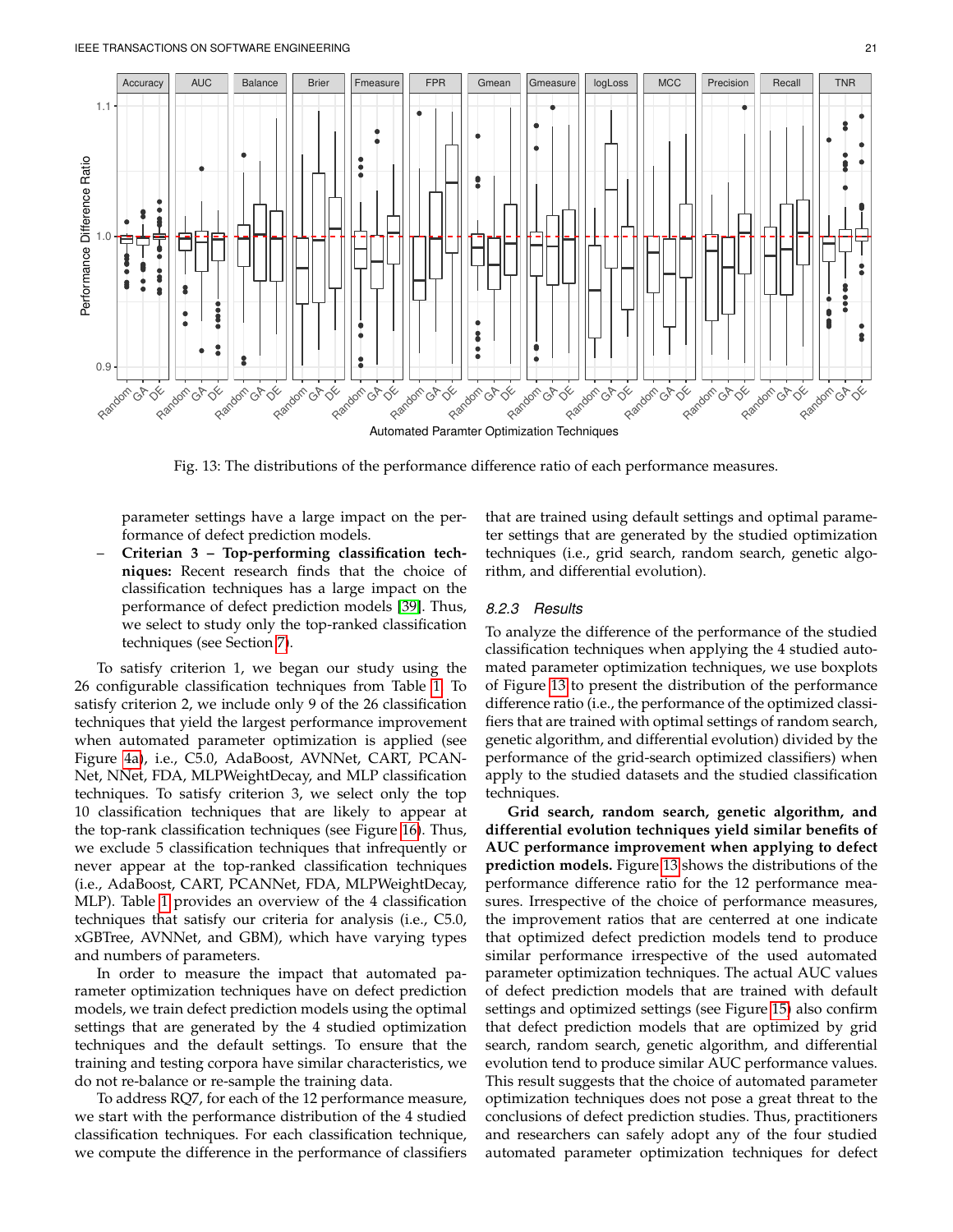



prediction models. However, when other dimensions like computational cost are considered, our recommendation might be changed.

*Irrespective of the choice of performance measures, grid search, random search, genetic algorithm, and differential evolution techniques yield similar benefits of performance improvement when optimizing defect prediction models. This result suggests that, with respect to the performance improvement, practitioners and researchers can safely adopt any of the four studied automated parameter optimization techniques for defect prediction models. However, when other dimensions like computational cost are considered, our recommendation might be changed.*

# <span id="page-22-0"></span>**9 DISCUSSION**

In this section, we discuss the broader implications of our findings and how our findings fit with (1) the conclusions of prior defect prediction studies; (2) the experimental design of defect prediction models; and (3) search-based software engineering literature.

#### **9.1 Conclusions of Prior Defect Prediction Studies**

In the past 10 years, there has been a spike in the use of random forest classification technique in defect prediction studies [\[37,](#page-27-29) [40,](#page-28-5) [43,](#page-28-29) [45,](#page-28-2) [53,](#page-28-30) [81,](#page-29-5) [117,](#page-30-20) [138,](#page-31-4) [150\]](#page-31-24). For example, Guo *et al.* [\[43\]](#page-28-29) and Lessmann *et al.* [\[81\]](#page-29-5) show that a random forest classifer is the top-performing classification techniques. Fukushima *et al.* [\[37\]](#page-27-29) developed a Just-In-Time defect prediction model using random forest classifiers.

Furthermore, the conclusions of prior defect prediction studies heavily rely on random forest classifiers. For example, recent studies use a random forest classification technique to investigate (1) the impact of issue report mislabelling on defect prediction models [\[138\]](#page-31-4); (2) the impact of model validation techniques on defect prediction models [\[141\]](#page-31-14); (3) the impact of the discretization of continuous defect counts [\[117\]](#page-30-20); (4) the impact of feature selection techniques on defect prediction models [\[40,](#page-28-5) [150\]](#page-31-24); (5) the impact of local-global defect prediction models [\[53\]](#page-28-30); and (6) the privacy and utility for defect prediction models [\[108–](#page-30-21)[110\]](#page-30-22).

**Implications.** The automated parameter optimization of random forest classifiers (1) has little impact on the AUC performance improvement and (2) its stability; and (3) has little impact on the interpretation of defect prediction models. This result indicates that automated parameter optimization does not pose a threat to the conclusions of prior defect prediction studies (which make use of random forest classifiers), suggesting that researchers and practitioners should not be too concerned about the impact of parameter settings on random forest classifiers.

#### **9.2 The Experimental Design of Defect Prediction Models**

Plenty of research raises concerns about the impact of experimental components on the conclusions of defect prediction studies [\[135\]](#page-31-5). For example, concerns about the quality of defect datasets have been raised [\[14,](#page-27-30) [103,](#page-30-23) [115,](#page-30-24) [138,](#page-31-4) [149\]](#page-31-12). Bird *et al.* [\[14\]](#page-27-30) find that the issue reports of several defects are not mentioned in commit logs. Bachmann *et al.* [\[6\]](#page-27-31) find that the noise generated by missing links in defect prediction datasets introduces bias. Kim *et al.* [\[72\]](#page-29-20) find that the randomly-generated noise has a large negative impact on the performance of defect models. On the other hand, our recent work [\[138\]](#page-31-4) shows that realistic noise (i.e., noise generated by actually mislabelled issue reports [\[54\]](#page-28-31)) does not typically impact the precision of defect prediction models.

Recent research also raises concerns about that the choice of classification and model validation techniques. For example, Ghotra *et al.* [\[39\]](#page-28-4) find that there are statistically significant differences in the performance of defect prediction models that are trained using different classification techniques. Panichella *et al.* [\[105\]](#page-30-25) and Bowes *et al.* [\[16\]](#page-27-32) also find that using different classification techniques can identify different defective modules. Our prior work [\[141\]](#page-31-14) shows that the choice of model validation technique also has an impact on the accuracy and stability of performance estimates.

**Implications.** In addition to the concerns about data quality, classification techniques, and model validation techniques, we find that the parameter settings of classification techniques can also have a large impact on the performance, stability, and interpretation of defect prediction models. Our findings suggest that researchers should experiment with the parameters of the classification techniques. Given the large parameter space of many classification techniques, automated parameter optimization techniques like Caret offer an efficient way to conduct such an exploration. While there are many classification techniques like random forest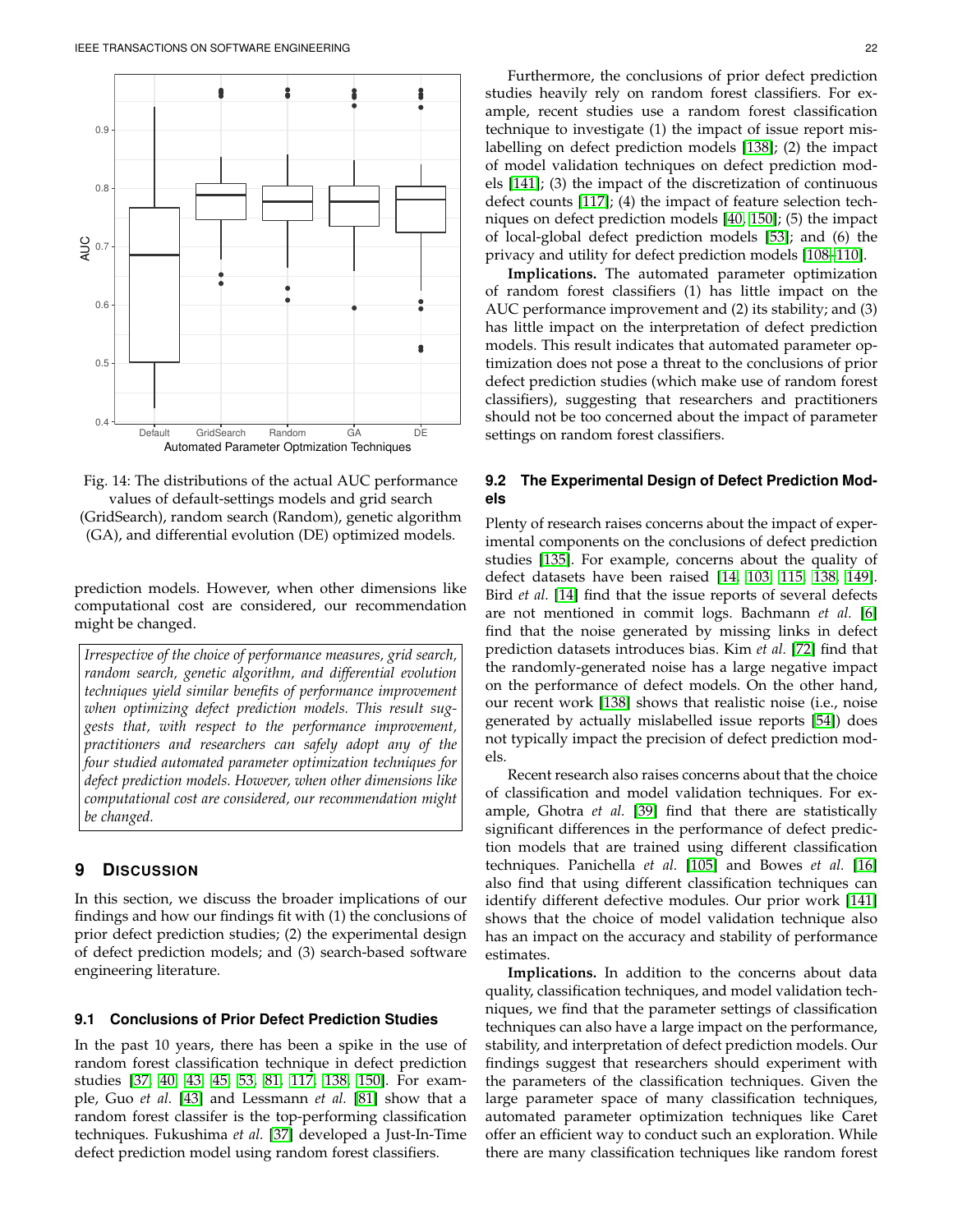#### IEEE TRANSACTIONS ON SOFTWARE ENGINEERING 23

for which the impact of automated parameter optimization is negligible or small, such optimization is still simple to adopt in practice given the availability of automated parameter optimization in commonly-used research toolkits (e.g., Caret package for R [\[78\]](#page-29-21), GA package for R [\[122\]](#page-30-18), DEoptim package for R [\[100\]](#page-30-19), MultiSearch for Weka [\[44\]](#page-28-6), GridSearch for Scikit-learn [\[106\]](#page-30-1)).

## **9.3 Parameter Optimization for Defect Prediction Models**

The most closely research related to our paper is the work by Fu *et al.* [\[35\]](#page-27-0), who demonstrate that automated parameter optimization has an impact on the performance, model interpretation, and the ranking of top-performing classification techniques. However, their experimental design is different from our paper in numerous ways. First, we investigate the impact of parameter settings of 26 classification techniques, while they focus on only 4 classification techniques. Second, we use 12 performance measures for our evaluation, namely, 3 threshold-independent and 9 threshold-dependent performance measures (RQ1), while they focus on only 3 threshold-dependent measures (i.e., precision, recall, and f-measure). Finally, we apply four offthe-shelf parameter optimization techniques, namely, grid search, random search, genetic algorithm, and differential evolution, while they apply only differential dvolution (DE) algorithm.

**Implications.** Even though the design of our experiments differ, our conclusions (i.e., RQ1, RQ3, and Section [7\)](#page-17-0) are consistent to the conclusions of their study. Relative to the contributions of prior work, this paper makes three additional contributions: an investigation of the impact of automated parameter optimization on model stability (RQ2), an investigation of parameter transferability across datasets of software systems (RQ4), and an empirical comparison of automated parameter optimization techniques for defect prediction models (Section [8.2.3\)](#page-21-0).

#### **9.4 Search-Based Software Engineering**

Prior studies in the area of the search-based software engineering show that search algorithms can be used to find useful solution to software engineering problems [\[46,](#page-28-3) [47\]](#page-28-8). For example, Panichella *et al.* [\[104\]](#page-30-26) and Lohar *et al.* [\[84\]](#page-29-28) tune the parameters of topic modelling techniques (i.e., Latent Dirichlet Allocation) for software engineering tasks. Thomas *et al.* [\[143\]](#page-31-25) tune off-the-shelf Information Retrieval techniques for bug localization. Song *et al.* [\[128\]](#page-30-5) tune classification techniques for software effort estimation models. Wang *et al.* [\[147\]](#page-31-26) tune the settings of code clone detection techniques. Arcuri *et al.* [\[3\]](#page-27-33) investigate a minimal test suite that maximizes branch coverage in the context of test data generation. Jia *et al.* [\[60\]](#page-28-9) investigate an optimal test suite for combinatorial interaction testing. Fu *et al.* [\[34\]](#page-27-24) tune the parameter settings of deep learning for software engineering.

**Implications.** In addition to the area of topic modelling, information retrieval, effort estimation, code clone detection, and test data and suite generation, we find that automated parameter optimization can also be used to efficiently tune parameter settings of classification techniques for defect prediction models. Furthermore, we find that optimization yields a large benefit in terms of the performance of defect prediction models, suggesting that automated parameter optimization should be used by future defect prediction studies.

#### <span id="page-23-0"></span>**10 THREATS TO VALIDITY**

We now discuss the threats to the validity of our study.

#### **10.1 Construct Validity**

The datasets that we analyze are part of several corpora (e.g., NASA and PROMISE), which each provide different sets of metrics and different granularity of modules (e.g., method, class, directory). Since the metrics and granularity of modules vary, this is a point of variation between the studied systems that could impact our results. However, our analysis on datasets that have the same set of metrics shows that the number and type of predictors do not influence our findings. Thus, we conclude that the variation of metrics does not pose a threat to our study. On the other hand, the variety of metrics and granularity of modules also strengthens the generalization of our results, i.e., our observations are not bound to one specific set of metrics.

The grid-search budget, which controls the number of settings that we evaluate for each parameter, limits our exploration of the parameter space. Although our budget setting is selected based on the literature [\[78\]](#page-29-21), selecting a different budget may yield different results. To combat this bias, we repeat the experiment with different budgets of exploration (i.e., 3, 5, 7) and find consistent conclusions. Thus, we believe that an increase in the budget would not alter the conclusions of our study.

Automated parameter optimization techniques also have configurable parameters that determine the characteristics of the optimization algorithms (e.g., the budget parameter of the grid search technique). Prior work in the area of search-based software engineering point out that the parameters of search-based techniques have a large impact on the performance of software engineering applications For example, Arcuri *et al.* [\[2,](#page-26-3) [3\]](#page-27-33) show that the parameters of search-based techniques substantially change the performance of test-case data generation. Indeed, the use of different parameter settings of automated parameter optimization techniques may produce different parameter space for evaluation. However, the exploration of the parameter space of automated parameter optimization techniques on a large number of classification techniques and datasets may require a large computational cost. Thus, future research should explore the impact of the parameters of automated parameter optimization techniques on defect prediction models.

While previous research [\[4,](#page-27-13) [11,](#page-27-14) [15\]](#page-27-15) suggested mitigating the skewness distribution of defect datasets, log transformation may not be necessary for all classification techniques (except logistic regression). Indeed, Jiang *et al.* [\[63\]](#page-28-0) point out that log transformation rarely affects the performance of defect prediction models. Thus, we suspect that the use of log transformation may not pose a threat to the validity of our conclusions. However, applying other choices of data transformation techniques may yield different results.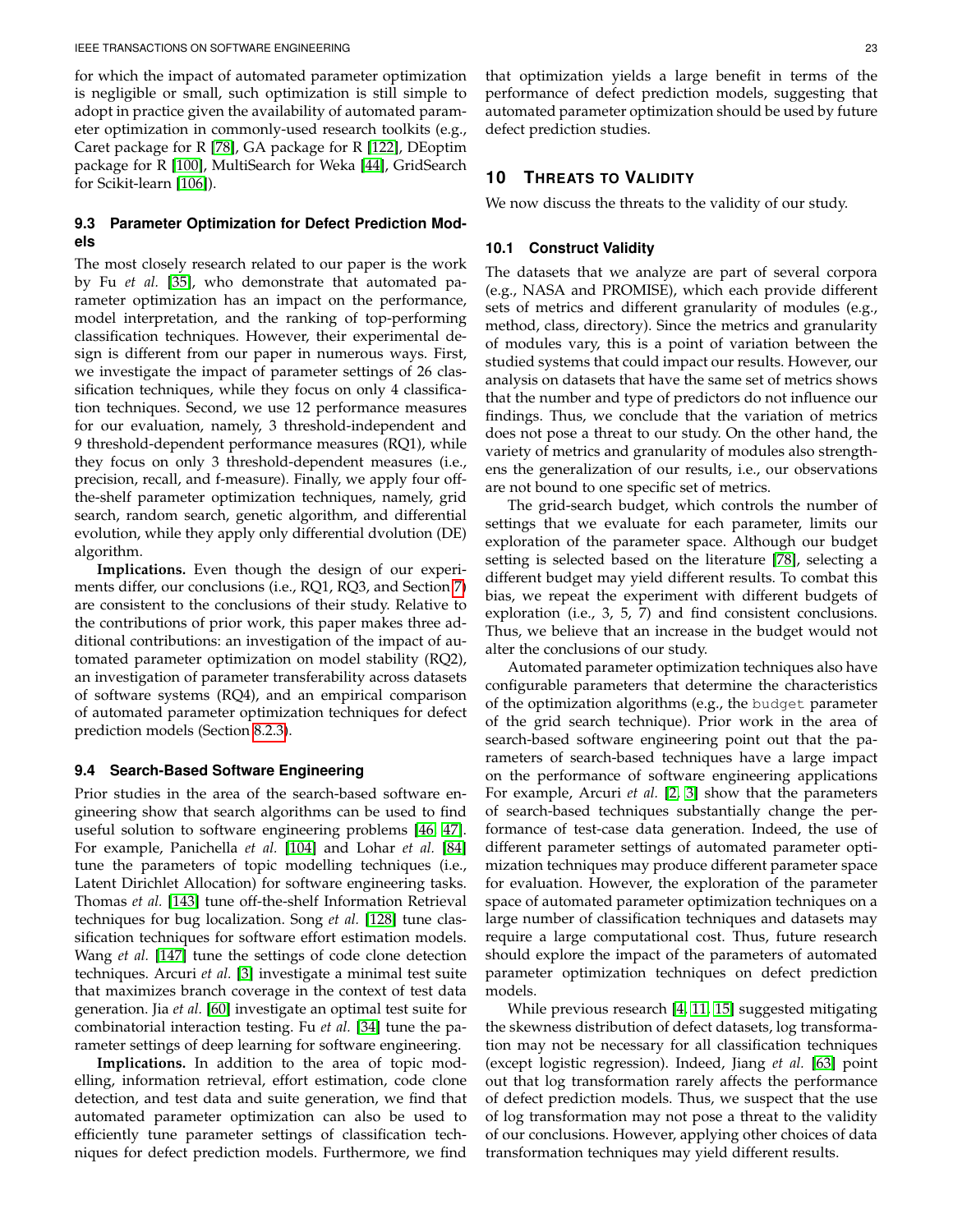#### **10.2 Internal Validity**

Prior work shows that noisy data may influence conclusions that are drawn from defect prediction studies [\[39,](#page-28-4) [135,](#page-31-5) [138\]](#page-31-4). Hence, noisy data may be influencing our conclusions. However, we conduct a highly-controlled experiment where known-to-be noisy NASA data [\[124\]](#page-30-8) has been cleaned. Recently, Jean *et al.* [\[111\]](#page-30-27) point out that the cleaned NASA datasets that are provided by Shepperd *et al.* [\[124\]](#page-30-8) are still problematic. To check whether this noise is impacting our conclusions, we repeat our experiment after dropping the NASA datasets (i.e., JM1 and PC5). We find that the problematic NASA datasets do not alter the conclusions of our study.

#### **10.3 External Validity**

We study a limited number of systems in this paper. Thus, our results may not generalize to all software systems (e.g., open-source and commercial systems). However, the goal of this paper is not to show a result that generalizes to all datasets, but rather to show that there are datasets where parameter optimization matters. Nonetheless, additional replication studies may prove fruitful.

The conclusions of the ranking of classification techniques rely on the AUC performance measure (see Section [7\)](#page-17-0). While AUC is a standard performance measure for model comparison, software teams may have different objective goals which require different performance measure. When we repeat the experiment using MCC measure, we find that the use of different performance measures does not alter the conclusions of the ranking of classification techniques. Indeed, with respect to MCC measure, we find that optimized C5.0 classifiers (1) are the top-performing classification technique; and (2) outperform random forest classifiers. In addition, we find that there many of the classification techniques in the top-3 ranks overlap between AUC and MCC measures, i.e., 6 of 8 classifiers (75%) that appear in the top-3 ranks of the AUC measure also appear in the top-3 ranks of the MCC measure. We also host these results in our online appendix.<sup>[6](#page-24-1)</sup> Furthermore, the conclusions of the ranking of classification techniques (Section [7\)](#page-17-0) rely on the grid-search parameter optimization. Since we find that the four studied parameter optimization techniques yield similar benefits of performance improvement when optimizing defect prediction models (see Section [8\)](#page-19-1), we suspect that the choice of parameter optimization may not pose a threat to validity.

The conclusions of the comparison of automated parameter optimization techniques rely on the performance improvement (see Section [8\)](#page-19-1). However, other dimensions that should be considered when selecting automated parameter optimization techniques in practice (e.g., computational cost, customization for other performance measures, sensitivity of the parameters of optimization techniques). Recent studies raise concerns that the computational cost of grid search technique is larger than advanced optimization techniques [\[10,](#page-27-1) [36\]](#page-27-34), e.g., random search, genetic algorithm, and differential evolution. However, it is the strength of our

<span id="page-24-1"></span>6. [https://github.com/SAILResearch/appendix-parameter](https://github.com/SAILResearch/appendix-parameter_optimization_extension/) [optimization](https://github.com/SAILResearch/appendix-parameter_optimization_extension/) extension/

paper that the experimental design is highly controlled—i.e., the candidate parameter settings of grid search technique do not vary for each dataset and bootstrap sample, while the candidate parameter settings of such advanced parameter optimization techniques often vary.

Our comparison of automated parameter optimization techniques relies on the observed performance improvements (see Section [8\)](#page-19-1). However, other dimensions (e.g., computational cost, customization for other performance measures, sensitivity of the parameters of optimization techniques) should be considered when selecting automated parameter optimization techniques in practice. Recent studies raise concerns that the computational cost of the grid search technique is larger than advanced optimization techniques, e.g., random search, genetic algorithm, and differential evolution [\[10,](#page-27-1) [36\]](#page-27-34). However, in this paper, we sought to ensure that the experimental design is highly controlledi.e., the candidate parameter settings of grid search technique do not vary for each dataset and bootstrap samples, while the candidate parameter settings of such advanced parameter optimization techniques often vary. Thus, future research should extensively investigate the strength and weakness of automated parameter optimization techniques.

The datasets that we analyze are part of several corpora (e.g., NASA and PROMISE), which each provide different sets of metrics and different granularity of modules (e.g., method, class, directory). Since the metrics and granularity of modules vary, this is a point of variation between the studied systems that could impact our results. However, our analysis on datasets that have the same set of metrics shows that the number and type of predictors do not influence our findings.

In Section [8,](#page-19-1) we study a limited number of automated parameter optimization techniques, namely, grid search, random search, genetic algorithm, and differential evolution. Our study shows that these parameter optimization techniques yield similar AUC performance when applied to defect prediction models, however, other automated parameter optimization techniques may produce different results. Nevertheless, these techniques are off-the-shelf parameter optimization techniques that are readily-available. Thus, our observations and guidances are easily transferable to industrial practices.

#### <span id="page-24-0"></span>**11 CONCLUSIONS**

Defect prediction models are classifiers that are trained to identify defect-prone software modules. The characteristics of the classifiers that are produced are controlled by configurable parameters. Recent studies point out that classifiers may under-perform because they were trained using suboptimal default parameter settings. However, it is impractical to explore all of the possible settings in the parameter space of a classification technique.

In this paper, we investigate the (1) performance improvement, (2) performance stability, (3) model interpretation, (4) parameter transferability, (5) computational cost, and (6) the ranking of classification techniques of defect prediction models where automated parameter optimization technique (i.e., grid search) has been applied. Through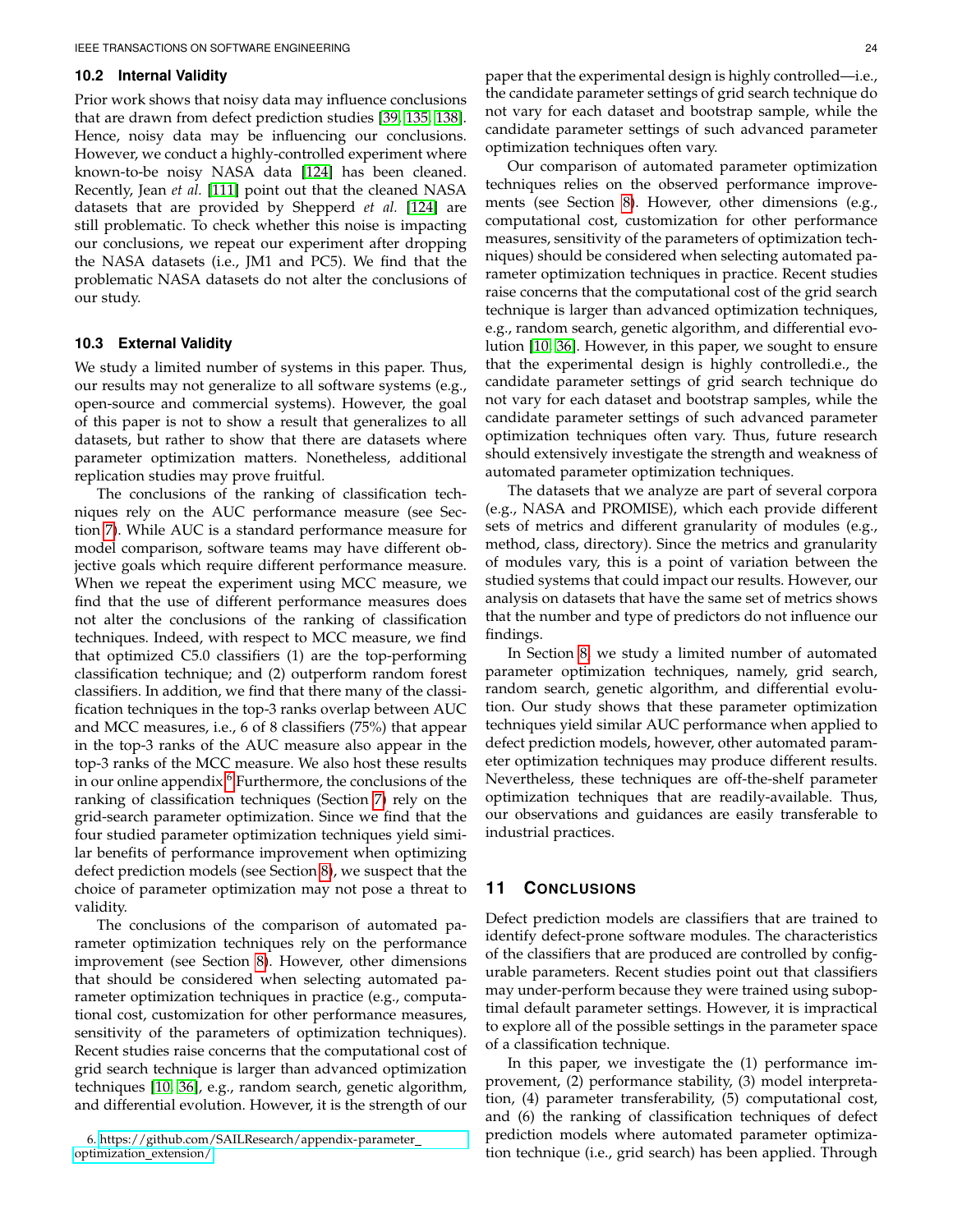a case study of 18 datasets from systems that span both proprietary and open source domains, we make the following observations:

- Optimization improves the AUC performance of defect prediction models by up to 40 percentage points. Fortunately, random forest that is popularly-used in defect prediction studies tends to have negligible to small impact on the AUC performance of defect prediction models.
- Optimized classifiers are at least as stable as classifiers that are trained using the default settings. On the other hand, for random forests classifiers, the performance of the default-settings models is as stable as the optimized models.
- Optimization substantially shifts the importance ranking of software metrics, with as few as 28% of the top-ranked variables from the optimized models appearing in those ranks in the default-settings models. On the other hand, 95% of the variables appear at the same rank in the classification techniques where optimization has a negligible performance improvement (e.g., random forest).
- The optimized settings of 17 of the 20 most sensitive parameters can be applied to datasets that share a similar set of metrics without a statistically significant drop in performance. On the other hand, we find that only the parameters of LogitBoost, FDA, and xGBTree cannot be transferred across any of the studied datasets.
- Grid-search optimization adds less than 30 minutes of additional computation time to 12 of the 26 studied classification techniques.
- Random forest is not the top-performing classification technique for all of the studied datasets, which disagrees with the findings of data mining studies. In addition, some rarely-used low-performing classification techniques (e.g., C5.0) are substantially outperforming widely-used techniques like random forest — highlighting the importance of exploring the parameter settings of classifiers.

Then, we investigate which automated parameter optimization techniques yield the largest performance improvement for defect prediction models. Based on an empirical comparison of the four state-of-the-art automated parameter optimization techniques, namely, grid search, random search, genetic algorithm, and differential evolution, we find that:

Irrespective of the choice of performance measures, automated parameter optimization techniques like grid search, random search, genetic algorithm, and differential evolution yield similar benefits of performance improvement when applying to defect prediction models.

Our results lead us to conclude that automated parameter optimization can have a large impact on the performance improvement, performance stability, model interpretation, and ranking of defect prediction models. However, there are some classification techniques like random forest and support vector machines that are not impacted by such

optimization. Thus, future studies should apply automated parameter optimization only if the used classification techniques are sensitive to parameter settings, and we should not be too concerned about the most commonly-used random forests. Since we find that random forest tends to be the top-performing classification techniques, tends to produce stable performance estimates, and is insensitive to parameter settings, future studies should consider using a random forest classifier when constructing defect prediction models.

Finally, we would like to emphasize that we do not seek to claim the generalization of our results. Instead, the key message of our study is to shed light that automated parameter optimization should be considered in many classification techniques like a neural network, but it is not essential in some classification techniques like a random forest. Nonetheless, some rarely-used low-performing classification techniques (e.g., C5.0) are substantially outperforming widely-used techniques like random forest when the parameters of C5.0 classifiers are optimized—highlighting the importance of exploring the parameter settings of classifiers. Hence, we recommend that software engineering researchers experiment with automated parameter optimization instead of relying on default parameter setting of research toolkits. Given the availability of automated parameter optimization in commonly-used research toolkits (e.g., Caret package for R [\[78\]](#page-29-21), GA package for R [\[122\]](#page-30-18), DEoptim package for R [\[100\]](#page-30-19), MultiSearch for Weka [\[44\]](#page-28-6), GridSearch for Scikit-learn [\[106\]](#page-30-1)), we believe that our recommendation is a rather simple and low-cost recommendation to adopt.

#### **11.1 Future Work**

In this section, we outline research avenues for future work.

- **Investigating the impact of automated parameter optimization techniques on the ranking of classification techniques.** The conclusions of the ranking of classification techniques rely on grid search parameter optimization (see Section [7\)](#page-17-0). Since we find that the four studied parameter optimization techniques yield similar performance improvements when optimizing defect prediction models (see Section [8\)](#page-19-1), we suspect that the choice of parameter optimization may not pose a threat to validity. Nevertheless, future research should investigate the impact of automated parameter optimization techniques on the ranking of classification techniques.
- **Investigating the impact of automated parameter optimization techniques on ensemble learning.** Ensemble learning is a classifier that combines predictions from multiple algorithms (e.g., boosting, bucketing, and stacking). Such advanced classifiers also have configurable parameters. Thus, future study should explore if automated parameter optimization techniques improve the overall performance of such ensemble classifiers.

#### **ACKNOWLEDGMENTS**

This study would not have been possible without the data shared in the Tera-PROMISE repository [\[96\]](#page-29-29) (curated by Tim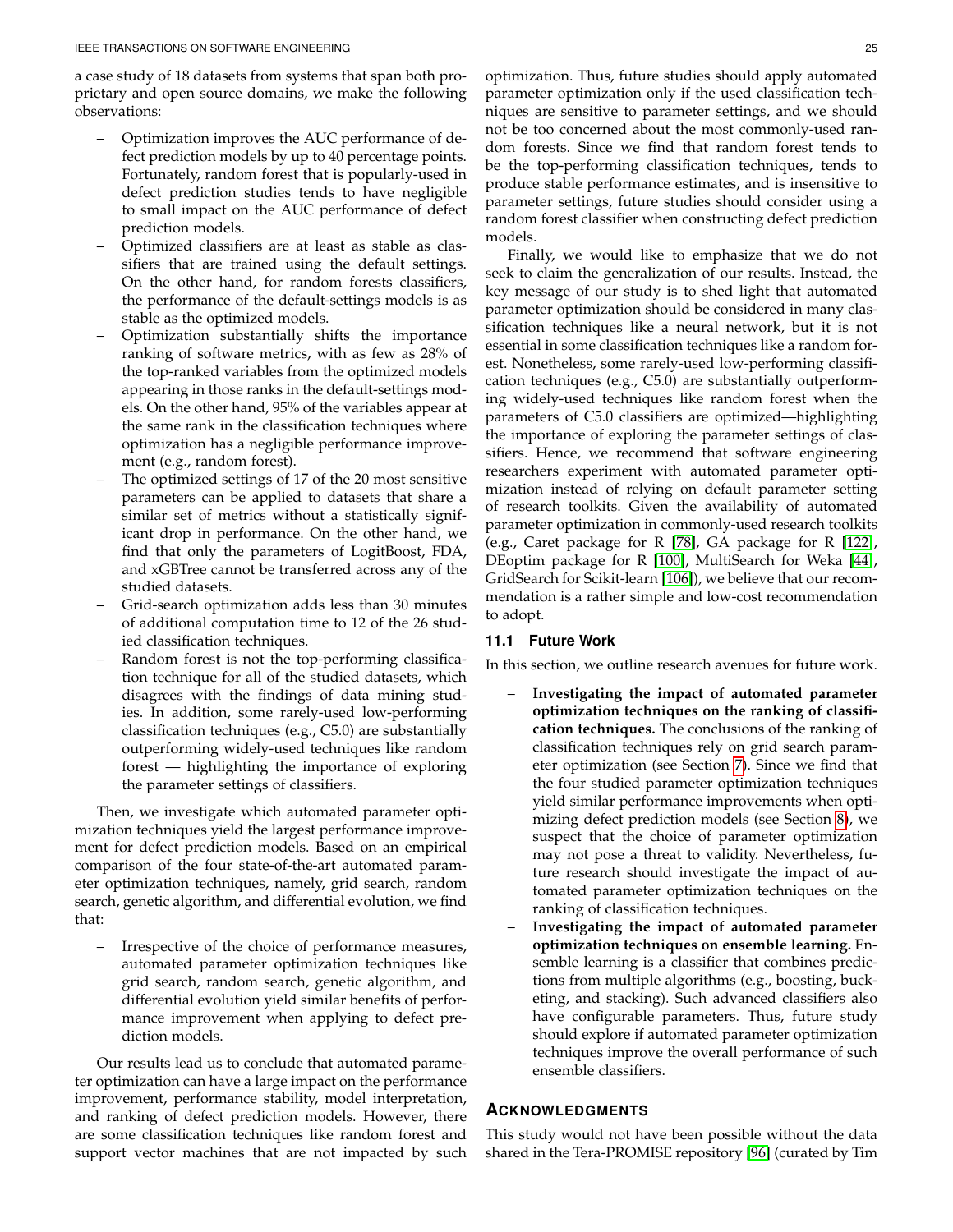

<span id="page-26-2"></span>

|                                                                                                        | $.1M1 - 0.690.69$                  | 0.68 0.53        | 83.0.83                                          | <b>880880</b> | 0.53                                                                    | 85.0.88.0       | <b>880880</b>       | 28.0.89                                                          | 88.0.88.0           | 0.53<br>0.69 | 0.69 0.66                      | 0.68 0.53                            | 0.65 0.63         | 0.66 0.53                                                                                                                                                                                                                       | 88.0.83.0                   | 0.67 0.55 | 0.67 0.67 | 0.620.62                                                                                       | 0.63 0.63 | 0.69 0.68 | 0.66 0.66                             | 0.62 0.55 | 0.57 0.56                     | 0.59 0.55                     | 0.63 0.63                                                                    | 0.57 0.55 |
|--------------------------------------------------------------------------------------------------------|------------------------------------|------------------|--------------------------------------------------|---------------|-------------------------------------------------------------------------|-----------------|---------------------|------------------------------------------------------------------|---------------------|--------------|--------------------------------|--------------------------------------|-------------------|---------------------------------------------------------------------------------------------------------------------------------------------------------------------------------------------------------------------------------|-----------------------------|-----------|-----------|------------------------------------------------------------------------------------------------|-----------|-----------|---------------------------------------|-----------|-------------------------------|-------------------------------|------------------------------------------------------------------------------|-----------|
|                                                                                                        | PC5 - 0.76 0.75 0.77 0.5 0.76 0.74 |                  |                                                  |               | 0.78 0.78 0.77 0.7 0.74 0.63 0.73 0.73                                  |                 |                     |                                                                  |                     |              |                                |                                      |                   | 0.74 0.73 0.68 0.73 0.61 0.73 0.72 0.72 0.55 0.74 0.71 0.68 0.55 0.74 0.74 0.76 0.68 0.72 0.72 0.7 0.7 0.73 0.72 0.75 0.75 0.75 0.67 0.67 0.67                                                                                  |                             |           |           |                                                                                                |           |           |                                       |           | 0.670.67                      | 0.66.0.62                     | 0.720.72                                                                     | 0.64.0.63 |
| camel-1.2 - 0.65 0.62                                                                                  |                                    |                  |                                                  |               | 0.68 0.48  0.64  0.61  0.67  0.67  0.68  0.62  0.65  0.56  0.63  0.63   |                 |                     | 0.66 0.65 0.63 0.55 0.63 0.58 0.63 0.59 0.64 0.61 0.61 0.64 0.61 |                     |              |                                |                                      |                   |                                                                                                                                                                                                                                 | 0.65 0.65 0.63 0.56 0.6 0.6 |           |           | 0.62 0.62 0.66 0.64                                                                            |           |           | 0.5 0.5 0.61 0.61 0.56 0.52 0.59 0.57 |           |                               | $0.6$ $0.59$                  | 0.65 0.65                                                                    | 0.58 0.57 |
|                                                                                                        |                                    |                  |                                                  |               |                                                                         |                 |                     |                                                                  |                     |              |                                |                                      |                   |                                                                                                                                                                                                                                 |                             |           |           |                                                                                                |           |           |                                       |           |                               | $0.73$ 0.7                    | 0.59 0.59 0.61 0.59                                                          |           |
|                                                                                                        |                                    |                  |                                                  |               |                                                                         |                 |                     |                                                                  |                     |              |                                |                                      |                   | nron-2:0850.76 0850.46 0.820.73 0.840.83 0.78 0.5 0.78 0.62 0.75 0.75 0.72 0.72 0.75 0.64 0.77 0.5 0.71 0.65 0.76 0.63 0.77 0.74 0.75 0.63 0.72 0.72 0.63 0.5 0.71 0.71 0.8 0.8                                                 |                             |           |           |                                                                                                |           |           |                                       |           |                               |                               | 0.5 0.5 0.74 0.72 0.7 0.69 0.73 0.64 0.68 0.67 0.76 0.73 0.59 0.59 0.58 0.57 |           |
|                                                                                                        |                                    |                  | prop-3 - 0.74 0.72 0.75 0.48 0.74 0.71 0.69 0.69 |               |                                                                         |                 |                     |                                                                  |                     |              |                                |                                      |                   | 0.74 0.5 0.74 0.63 0.72 0.71 0.71 0.71 0.72 0.63 0.72 0.5 0.71 0.66 0.72 0.52 0.71 0.65 0.72 0.52 0.71 0.71 0.61 0.5 0.7 0.7 0.71 0.71 0.71 0.65 0.64 0.72 0.7 0.65 0.66 0.68 0.58                                              |                             |           |           |                                                                                                |           |           |                                       |           | 0.63 0.62                     | 0.69 0.63                     | 0.630.63                                                                     | 0.52 0.52 |
|                                                                                                        |                                    |                  |                                                  |               |                                                                         |                 |                     |                                                                  |                     |              |                                |                                      |                   | prop-4-0.760.77 0.760.43 0.760.75 0.730.75 0.78 0.5 0.77 0.67 0.77 0.77 0.760.76 0.760.67 0.760.67 0.760.67 0.750.68 0.730.69 0.760.68 0.760.68 0.760.76 0.660.68 0.71 0.730.73 0.680.66 0.760.66 0.760.68 0.7 0.560.68 0.760.  |                             |           |           |                                                                                                |           |           |                                       |           |                               |                               |                                                                              |           |
|                                                                                                        |                                    |                  |                                                  |               | prop-5 - 0.75 0.73 0.75 0.48 0.75 0.71 0.73 0.72 0.74 0.5 0.74 0.64     |                 | 0.73 0.73           | 0.72 0.72 0.73 0.67                                              |                     |              |                                |                                      |                   | 0.73 0.5 0.71 0.68 0.72 0.5 0.71 0.67 0.72 0.5 0.72 0.72 0.64 0.5 0.72 0.72 0.71 0.71 0.67 0.67 0.67 0.73 0.71 0.63 0.63 0.68 0.62                                                                                              |                             |           |           |                                                                                                |           |           |                                       |           | 0.65 0.63                     | 0.69 0.67                     | 0.61 0.61                                                                    | 0.53 0.52 |
|                                                                                                        |                                    |                  |                                                  |               | xalan-2.5-0.75 0.7 0.76 0.67 0.74 0.68 0.77 0.77 0.73 0.66 0.69 0.6     |                 |                     |                                                                  |                     |              |                                |                                      |                   | 0.7 0.7 0.69 0.69 0.7 0.63 0.68 0.62 0.66 0.64 0.68 0.65 0.71 0.71 0.69 0.65 0.69 0.69 0.65 0.66 0.66 0.66 0.66 0.72 0.69 0.71 0.68 0.69 0.65 0.63 0.65 0.63 0.65 0.64 0.69 0.66 0.65 0.64 0.69 0.66 0.71 0.69 0.65 0.66 0.65 0 |                             |           |           |                                                                                                |           |           |                                       |           |                               |                               |                                                                              |           |
| xalan-2.6 - 0.84 0.82 0.84 0.77 0.84 0.81                                                              |                                    |                  |                                                  | 0.85 0.85     |                                                                         | 0.830.790.80.69 | 0.82 0.82 0.81 0.81 |                                                                  | 0.82 0.77           |              |                                |                                      |                   | 0.8 0.74 0.82 0.78 0.82 0.79 0.81 0.78 0.82 0.79 0.81 0.81 0.83 0.77 0.81 0.81 0.77 0.77 0.82 0.82 0.83 0.83 0.74 0.74 0.77 0.63                                                                                                |                             |           |           |                                                                                                |           |           |                                       |           | 0.77 0.76 0.75 0.71           |                               | $0.8$ 0.8                                                                    | 0.76 0.74 |
| eclinse-2.0 - 0.84 0.84 0.84 0.51 0.84 0.83 0.85 0.85 0.84 0.51 0.84 0.73 0.83 0.83                    |                                    |                  |                                                  |               |                                                                         |                 |                     |                                                                  |                     |              |                                |                                      |                   | 0.84 0.83 0.83 0.7 0.83 0.5 0.83 0.79 0.82 0.51 0.79 0.75 0.82 0.51 0.5 0.5 0.81 0.67 0.8 0.8 0.78 0.78 0.76 0.76 0.5 0.5                                                                                                       |                             |           |           |                                                                                                |           |           |                                       |           |                               |                               | 0.8 0.8 0.76 0.6 0.76 0.76 0.72 0.64 0.82 0.82 0.66 0.65                     |           |
| eclipse-2.1 - 0.79 0.79 0.79 0.42                                                                      |                                    |                  | $0.8$ 0.79                                       |               | 0.79 0.78 0.79 0.5 0.79 0.62 0.78 0.78                                  |                 |                     | 0.79 0.79                                                        | 0.78 0.72 0.78 0.5  |              |                                |                                      |                   | 0.79 0.74 0.78 0.59 0.73 0.68 0.77 0.59 0.5 0.5 0.73 0.59 0.74 0.74 0.71 0.71 0.68 0.67 0.5 0.72 0.72 0.73 0.58 0.73 0.73 0.68 0.58 0.63 0.63 0.61 0.59                                                                         |                             |           |           |                                                                                                |           |           |                                       |           |                               |                               |                                                                              |           |
| eclipse-3.0 - 0.81 0.8 0.8 0.47                                                                        |                                    |                  | $0.81$ $0.8$                                     | 0.81 0.81     | $0.8\ 0.5$                                                              | 0.8 0.71        | $0.8$ 0.8           | $0.8$ 0.8                                                        | 0.8 0.71            | $0.8 \ 0.5$  |                                | 0.8 0.76 0.79 0.6 0.75 0.72 0.79 0.6 |                   |                                                                                                                                                                                                                                 |                             |           |           | 0.8 0.8 0.77 0.66 0.77 0.77 0.73 0.73 0.73 0.72 0.5 0.5 0.75 0.75 0.73 0.65 0.73 0.73 0.7 0.61 |           |           |                                       |           |                               |                               | $0.5$ 0.5 0.65 0.64                                                          |           |
| eclipse34 debug - 0.8 0.78 0.8 0.55 0.79 0.78 0.81 0.81                                                |                                    |                  |                                                  |               | 0.79 0.69 0.77 0.6                                                      |                 |                     | 0.76 0.76 0.77 0.77 0.77 0.73 0.75 0.6                           |                     |              |                                |                                      |                   | 0.78 0.77 0.78 0.75 0.74 0.71 0.77 0.75 0.77 0.77 0.79 0.69 0.78 0.78 0.73 0.73 0.76 0.75 0.78 0.78 0.74 0.72 0.59                                                                                                              |                             |           |           |                                                                                                |           |           |                                       |           |                               |                               | 0.71 0.71 0.7 0.64 0.75 0.75 0.65 0.63                                       |           |
| eclipse34 swt-0.970.94 0.970.91 0.960.93 0.970.97 0.96 0.9 0.94 0.8 0.940.94 0.910.91 0.940.85 0.5 0.5 |                                    |                  |                                                  |               |                                                                         |                 |                     |                                                                  |                     |              |                                |                                      |                   | 0.9 0.89 0.94 0.86 0.95 0.94 0.86 0.9 0.9 0.9 0.96 0.85 0.91 0.91 0.93 0.95 0.95 0.95 0.5 0.93 0.92 0.93 0.99 0.93 0.92 0.91 0.88 0.89 0.89                                                                                     |                             |           |           |                                                                                                |           |           |                                       |           |                               |                               |                                                                              | 09.09     |
|                                                                                                        | idt - 0.81 0.81                    | 0.81 0.58        | 0.81 0.8                                         | 0.820.82      | 0.8 0.59                                                                | 0.79 0.63       | 0.79 0.79           | 0.79 0.79 0.8 0.77 0.8 0.53                                      |                     |              |                                |                                      |                   | 0.79 0.68 0.68 0.52 0.73 0.71 0.62 0.52 0.79 0.79 0.81 0.75 0.77 0.77 0.74 0.74 0.79 0.79                                                                                                                                       |                             |           |           |                                                                                                |           |           | 0.5 0.5 0.68 0.67 0.72 0.6            |           |                               | 0.76 0.76 0.69 0.65 0.78 0.78 |                                                                              | 0.7 0.67  |
|                                                                                                        |                                    |                  |                                                  |               | mylyn 0.8 0.8 0.79 0.42 0.8 0.78 0.77 0.75 0.79 0.5 0.79 0.67 0.77 0.77 |                 |                     | 0.8 0.79                                                         | $0.5$ 0.5           |              | $0.8$ 0.5 $0.79$ 0.62 0.69 0.6 |                                      | 0.7 0.69 0.67 0.6 |                                                                                                                                                                                                                                 | 0.79 0.79 0.75 0.6          |           |           | 0.7 0.7 0.74 0.74                                                                              | 0.68 0.68 |           | 0.5 0.5 0.68 0.68                     |           | 0.71 0.53 0.74 0.74 0.67 0.63 |                               | 0.68 0.68                                                                    | 0.59 0.56 |
|                                                                                                        | pde - 0.73 0.73 0.73 0.47          |                  | $0.73\,0.72$ 0.72 0.72 0.72 0.5                  |               |                                                                         | 0.690.59        | 0.69 0.69           |                                                                  | 0.73 0.72 0.69 0.68 | $0.71$ 0.5   | $0.71$ 0.65 0.65 0.5           |                                      | 0.65 0.61         | 0.59 0.5                                                                                                                                                                                                                        | $0.72\ 0.72\ 0.72\ 0.6$     |           |           | 0.71 0.71 0.65 0.65 0.65 0.64                                                                  |           | $0.5$ 0.5 | 0.58 0.56 0.64 0.6                    |           | 0.64 0.64                     | 0.61 0.57                     | 0.66 0.66 0.57 0.56                                                          |           |
|                                                                                                        |                                    |                  | timized railway                                  | timized devil | timized getaun                                                          |                 |                     |                                                                  |                     |              |                                |                                      |                   |                                                                                                                                                                                                                                 |                             | Detaut    |           |                                                                                                |           |           |                                       |           |                               |                               |                                                                              |           |
|                                                                                                        |                                    | notimized patauk |                                                  |               |                                                                         |                 |                     |                                                                  |                     |              |                                |                                      |                   |                                                                                                                                                                                                                                 |                             |           |           |                                                                                                |           |           |                                       |           |                               |                               |                                                                              |           |
|                                                                                                        |                                    |                  |                                                  |               |                                                                         |                 |                     |                                                                  |                     |              |                                |                                      |                   |                                                                                                                                                                                                                                 |                             |           |           |                                                                                                |           |           |                                       |           |                               |                               |                                                                              |           |

Fig. 15: The AUC performance of optimized models vs default-setting models for each classification technique.

<span id="page-26-1"></span>

Fig. 16: The AUC performance of the ranking of the optimized models vs default-setting models

Menzies, Mitch Rees-Jones, Rahul Krishna and Carter Pape), as well as the data shared by Shepperd *et al.* [\[124\]](#page-30-8), Zimmermann *et al.* [\[155\]](#page-31-13), Kim *et al.* [\[72,](#page-29-20) [149\]](#page-31-12), and D'Ambros *et al.* [\[23,](#page-27-8) [24\]](#page-27-9), as well as High Performance Computing (HPC) systems that are provided by the Compute Canada<sup>[7](#page-26-4)</sup> and the Centre for Advanced Computing at Queen's Univer-sity.<sup>[8](#page-26-5)</sup> This work was supported by the JSPS Program for Advancing Strategic International Networks to Accelerate the Circulation of Talented Researchers: Interdisciplinary Global Networks for Accelerating Theory and Practice in Software Ecosystems, the Grant-in-Aid for JSPS Fellows (No. 16J03360), and the Natural Sciences and Engineering Research Council of Canada (NSERC).

#### **APPENDIX**

Figure [15](#page-26-2) shows the AUC performance of optimized models vs default-setting models for each classification technique. Figure [16](#page-26-1) shows the AUC performance of the ranking of the optimized models vs default-setting models

#### **REFERENCES**

- <span id="page-26-0"></span>[1] D. G. Altman, B. Lausen, W. Sauerbrei, and M. Schumacher, "Dangers of Using "optimal" Cutpoints in the Evaluation of Prognostic Factors," *Journal of the National Cancer Institute*, vol. 86, no. 1994, pp. 829–835, 1994.
- <span id="page-26-3"></span>[2] A. Arcuri and G. Fraser, "On parameter tuning in search based software engineering," pp. 33–47, 2011.

<span id="page-26-4"></span><sup>7.</sup> http://www.computecanada.ca

<span id="page-26-5"></span><sup>8.</sup> http://cac.queensu.ca/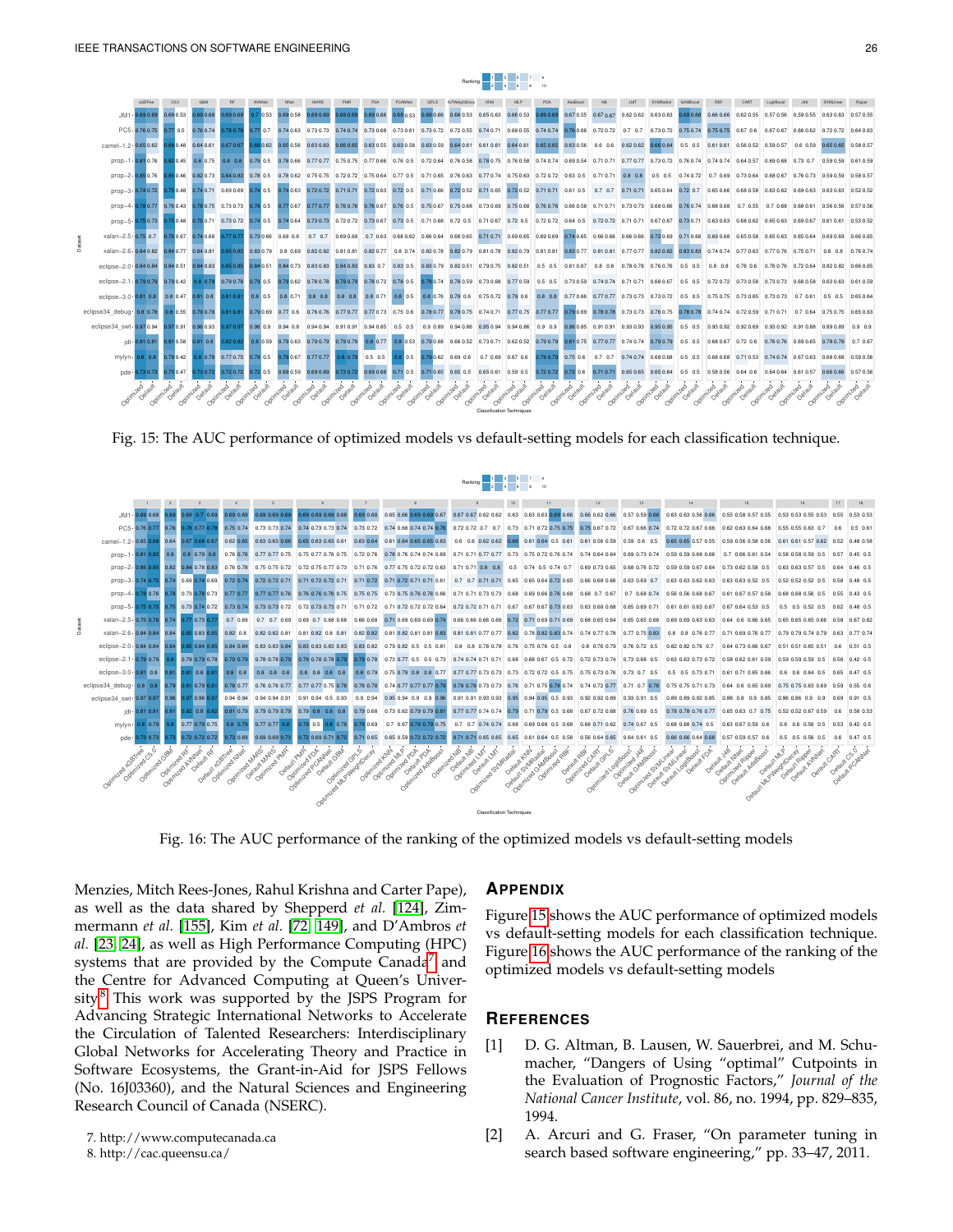- <span id="page-27-33"></span>[3] ——, "Parameter tuning or default values? an empirical investigation in search-based software engineering," *Empirical Software Engineering*, vol. 18, no. 3, pp. 594–623, 2013.
- <span id="page-27-13"></span>[4] E. Arisholm and L. C. Briand, "Predicting fault-prone components in a java legacy system," in *Proceedings of the International Symposium on Empirical Software Engineering (ISESE)*. ACM, 2006, pp. 8–17.
- <span id="page-27-16"></span>[5] E. Arisholm, L. C. Briand, and E. B. Johannessen, "A Systematic and Comprehensive Investigation of Methods to Build and Evaluate Fault Prediction Models," *Journal of Systems and Software (JSS)*, vol. 83, no. 1, pp. 2–17, 2010.
- <span id="page-27-31"></span>[6] A. Bachmann, C. Bird, F. Rahman, P. Devanbu, and A. Bernstein, "The Missing Links: Bugs and Bug-fix Commits," in *Proceedings of the International Symposium on the Foundations of Software Engineering (FSE)*, 2010, pp. 97–106.
- <span id="page-27-27"></span>[7] J. F. Bard, "Coordination of a multidivisional organization through two levels of management," *Omega*, vol. 11, no. 5, pp. 457–468, 1983.
- <span id="page-27-28"></span>[8] ——, "An efficient point algorithm for a linear two-stage optimization problem," *Operations Research*, vol. 31, no. 4, pp. 670–684, 1983.
- <span id="page-27-26"></span>[9] J. C. Bean, "Genetic algorithms and random keys for sequencing and optimization," *ORSA journal on computing*, vol. 6, no. 2, pp. 154–160, 1994.
- <span id="page-27-1"></span>[10] J. Bergstra and Y. Bengio, "Random search for hyperparameter optimization," *The Journal of Machine Learning Research (JMLR)*, vol. 13, no. 1, pp. 281–305, 2012.
- <span id="page-27-14"></span>[11] N. Bettenburg and A. E. Hassan, *Studying the impact of social interactions on software quality*, 2012, vol. 18, no. 2.
- <span id="page-27-4"></span>[12] ——, "Studying the impact of social interactions on software quality," *Empirical Software Engineering*, vol. 18, no. 2, pp. 375–431, 2013.
- <span id="page-27-2"></span>[13] S. Bibi, G. Tsoumakas, I. Stamelos, and I. Vlahvas, "Software Defect Prediction Using Regression via Classification," in *Proceedings of the International Conference on Computer Systems and Applications (ICCSA)*, 2006, pp. 330–336.
- <span id="page-27-30"></span>[14] C. Bird, A. Bachmann, E. Aune, J. Duffy, A. Bernstein, V. Filkov, and P. Devanbu, "Fair and Balanced? Bias in Bug-Fix Datasets," in *Proceedings of the European Software Engineering Conference and the Symposium on the Foundations of Software Engineering (ESEC/FSE)*, 2009, pp. 121–130.
- <span id="page-27-15"></span>[15] J. M. Bland and D. G. Altman, "Transformations, means, and confidence intervals." *BMJ: British Medical Journal*, vol. 312, no. 7038, p. 1079, 1996.
- <span id="page-27-32"></span>[16] D. Bowes, T. Hall, and J. Petrić, "Different classifiers find different defects although with different level of consistency," in *Proceedings of the International Conference on Predictive Models and Data Analytics in Software Engineering (PROMISE)*, 2015, p. 3.
- <span id="page-27-12"></span>[17] U. M. Braga-Neto and E. R. Dougherty, "Is crossvalidation valid for small-sample microarray classification?" *Bioinformatics*, vol. 20, no. 3, pp. 374–380, 2004.
- <span id="page-27-7"></span>[18] L. Breiman, "Bias, variance and arcing classifiers," *Statistics*, 1996.
- <span id="page-27-20"></span>[19] ——, "Random forests," *Machine learning*, vol. 45,

no. 1, pp. 5–32, 2001.

- <span id="page-27-19"></span>[20] G. W. Brier, "Verification of Forecasets Expressed in Terms of Probability," *Monthly Weather Review*, vol. 78, no. 1, pp. 25–27, 1950.
- <span id="page-27-22"></span>[21] J. Cohen, *Statistical Power Analysis for the Behavioral Sciences*, 1988.
- <span id="page-27-21"></span>[22] ——, "A power primer." *Psychological bulletin*, vol. 112, no. 1, p. 155, 1992.
- <span id="page-27-8"></span>[23] M. D'Ambros, M. Lanza, and R. Robbes, "An Extensive Comparison of Bug Prediction Approaches," in *Proceedings of the Working Conference on Mining Software Repositories (MSR)*, 2010, pp. 31–41.
- <span id="page-27-9"></span>[24] ——, "Evaluating Defect Prediction Approaches: A Benchmark and an Extensive Comparison," *Empirical Software Engineering*, vol. 17, no. 4-5, pp. 531–577, 2012.
- <span id="page-27-17"></span>[25] J. Davis and M. Goadrich, "The relationship between precision-recall and roc curves," in *Proceedings of the International Conference on Machine Learning (ICML)*, 2006, pp. 233–240.
- <span id="page-27-18"></span>[26] S. den Boer, N. F. de Keizer, and E. de Jonge, "Performance of prognostic models in critically ill cancer patients - a review." *Critical care*, vol. 9, no. 4, pp. R458–R463, 2005.
- <span id="page-27-25"></span>[27] S. Di Martino, F. Ferrucci, C. Gravino, and F. Sarro, "A genetic algorithm to configure support vector machines for predicting fault-prone components," in *Proceedings of the Product-Focused Software Process Improvement (PROFES)*. Springer, 2011, pp. 247–261.
- <span id="page-27-10"></span>[28] B. Efron, "Estimating the Error Rate of a Prediction Rule: Improvement on Cross-Validation," *Journal of the American Statistical Association*, vol. 78, no. 382, pp. 316–331, 1983.
- <span id="page-27-11"></span>[29] B. Efron and R. J. Tibshirani, *An Introduction to the Bootstrap*. Boston, MA: Springer US, 1993.
- <span id="page-27-23"></span>[30] M. Fernández-Delgado, E. Cernadas, S. Barro, and D. Amorim, "Do we Need Hundreds of Classifiers to Solve Real World Classification Problems?" *Journal of Machine Learning Research (JMLR)*, vol. 15, no. 1, pp. 3133–3181, 2014.
- <span id="page-27-6"></span>[31] R. A. Fisher, "The use of multiple measurements in taxonomic problems," *Annals of Eugenics*, vol. 7, no. 2, pp. 179–188, 1936.
- <span id="page-27-5"></span>[32] J. H. Friedman, "Multivariate adaptive regression splines," *The Annals of Statistics*, pp. 1–67, 1991.
- <span id="page-27-3"></span>[33] S. Fritsch and F. Guenther, "neuralnet: Training of neural networks," [http://CRAN.R-project.org/package=](http://CRAN.R-project.org/package=neuralnet) [neuralnet,](http://CRAN.R-project.org/package=neuralnet) 2015.
- <span id="page-27-24"></span>[34] W. Fu and T. Menzies, "Easy over hard: A case study on deep learning," in *Proceedings of the joint meeting of the European Software Engineering Conference and the ACM SIGSOFT Symposium on the Foundations of Software Engineering (ESEC/FSE)*, 2017, p. To appear.
- <span id="page-27-0"></span>[35] W. Fu, T. Menzies, and X. Shen, "Tuning for software analytics: is it really necessary?" *Information and Software Technology*, vol. 76, pp. 135–146.
- <span id="page-27-34"></span>[36] W. Fu, V. Nair, and T. Menzies, "Why is differential evolution better than grid search for tuning defect predictors?" *arXiv preprint arXiv:1609.02613*, 2016.
- <span id="page-27-29"></span>[37] T. Fukushima, Y. Kamei, S. McIntosh, K. Yamashita, and N. Ubayashi, "An Empirical Study of Just-in-Time Defect Prediction using Cross-Project Models," in *Pro-*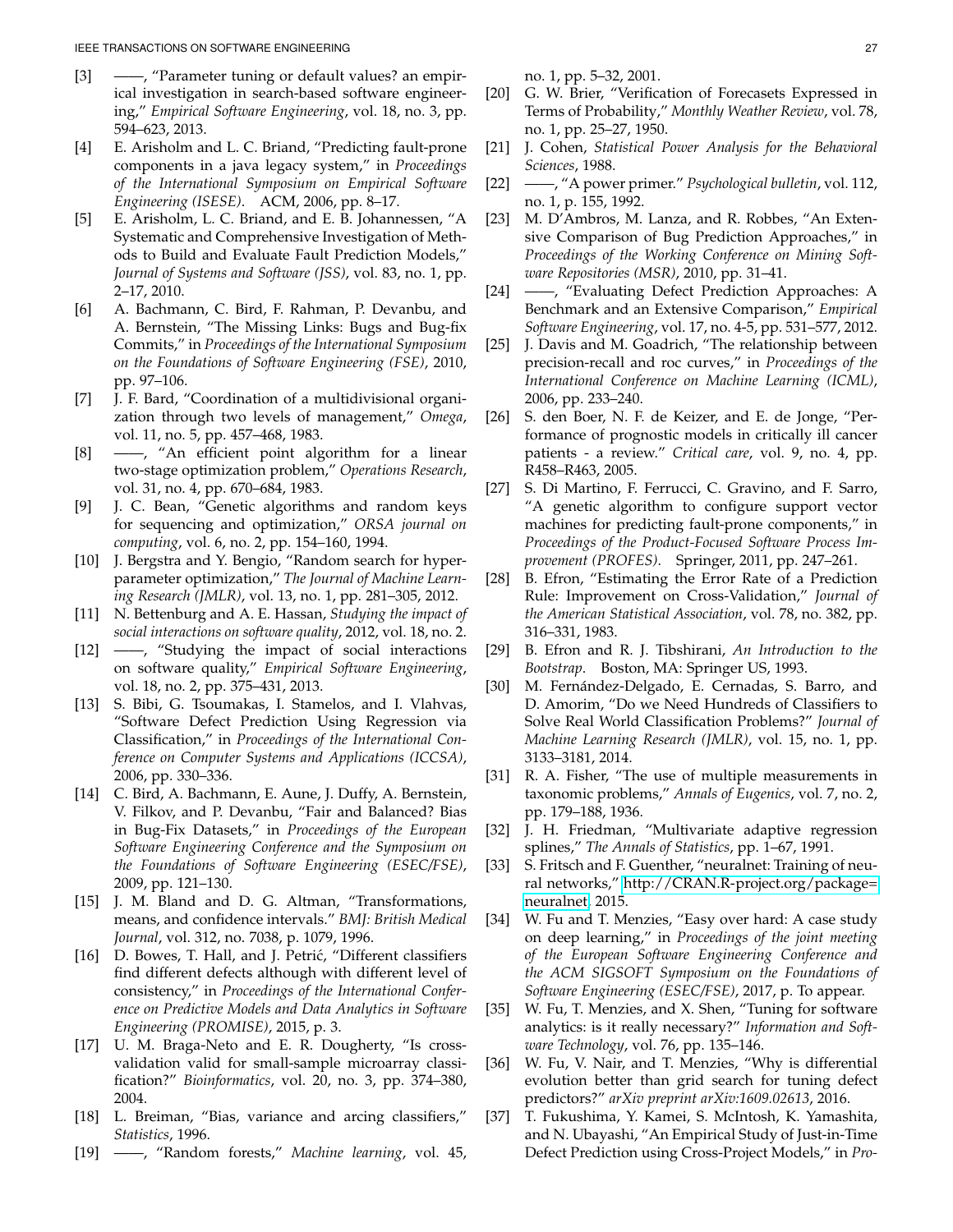*ceedings of the Working Conference on Mining Software Repositories (MSR)*, 2014, pp. 172–181.

- <span id="page-28-12"></span>[38] J. Gao, W. Fan, J. Jiang, and J. Han, "Knowledge transfer via multiple model local structure mapping," in *Proceedings of the International Conference on Knowledge Discovery and Data Mining (KDD)*, 2008, pp. 283–291.
- <span id="page-28-4"></span>[39] B. Ghotra, S. McIntosh, and A. E. Hassan, "Revisiting the impact of classification techniques on the performance of defect prediction models," in *Proceedings of the International Conference on Software Engineering (ICSE)*, 2015, pp. 789–800.
- <span id="page-28-5"></span>[40] B. Ghotra, S. Mcintosh, and A. E. Hassan, "A largescale study of the impact of feature selection techniques on defect classification models," in *Proceedings of the 14th International Conference on Mining Software Repositories (MSR'17)*. IEEE Press, 2017, pp. 146–157.
- <span id="page-28-26"></span>[41] D. E. Goldberg and J. H. Holland, "Genetic algorithms and machine learning," *Machine learning*, vol. 3, no. 2, pp. 95–99, 1988.
- <span id="page-28-1"></span>[42] A. Günes Koru and H. Liu, "An investigation of the effect of module size on defect prediction using static measures," in *Proceedings of the International Workshop on Predictor Models in Software Engineering (PROMISE)*, 2005, pp. 1–5.
- <span id="page-28-29"></span>[43] L. Guo, Y. Ma, B. Cukic, and H. Singh, "Robust prediction of fault-proneness by random forests," in *Proceedings of the International Symposium on Software Reliability Engineering (ISSRE)*, 2004, pp. 417–428.
- <span id="page-28-6"></span>[44] M. Hall, E. Frank, G. Holmes, B. Pfahringer, P. Reutemann, and I. H. Witten, "The WEKA data mining software: an update," *SIGKDD explorations newsletter*, vol. 11, no. 1, pp. 10–18, 2009.
- <span id="page-28-2"></span>[45] T. Hall, S. Beecham, D. Bowes, D. Gray, and S. Counsell, "A Systematic Literature Review on Fault Prediction Performance in Software Engineering," *IEEE Transactions on Software Engineering (TSE)*, vol. 38, no. 6, pp. 1276–1304, nov 2012.
- <span id="page-28-3"></span>[46] M. Harman, P. McMinn, J. De Souza, and S. Yoo, "Search based software engineering: Techniques, taxonomy, tutorial," pp. 1–59, 2012.
- <span id="page-28-8"></span>[47] M. Harman, "The current state and future of search based software engineering," in *2007 Future of Software Engineering*. IEEE Computer Society, 2007, pp. 342– 357.
- <span id="page-28-25"></span>[48] M. Harman and B. F. Jones, "Search-based software engineering," *Information and software Technology*, vol. 43, no. 14, pp. 833–839, 2001.
- <span id="page-28-15"></span>[49] F. E. Harrell Jr., *Regression Modeling Strategies*, 1st ed. Springer, 2002.
- <span id="page-28-18"></span>[50] ——, "rms: Regression modeling strategies," [http://](http://CRAN.R-project.org/package=rms) [CRAN.R-project.org/package=rms,](http://CRAN.R-project.org/package=rms) 2015.
- <span id="page-28-19"></span>[51] H. He and E. A. Garcia, "Learning from Imbalanced Data," *Transactions on Knowledge and Data Engineering (TKDE)*, vol. 21, no. 9, pp. 1263–1284, 2009.
- <span id="page-28-28"></span>[52] B. Hegerty, C.-C. Hung, and K. Kasprak, "A comparative study on differential evolution and genetic algorithms for some combinatorial problems," in *Proceedings of 8th Mexican International Conference on Artificial Intelligence*, 2009, pp. 9–13.
- <span id="page-28-30"></span>[53] S. Herbold, A. Trautsch, and J. Grabowski, "Global vs. local models for cross-project defect prediction,"

*Empirical Software Engineering*, pp. 1–37, 2016.

- <span id="page-28-31"></span>[54] K. Herzig, S. Just, and A. Zeller, "It's Not a Bug, It's a Feature: How Misclassification Impacts Bug Prediction," in *Proceedings of the International Conference on Software Engineering (ICSE)*, 2013, pp. 392–401.
- <span id="page-28-13"></span>[55] R. C. Holte, "Very simple classification rules perform well on most commonly used datasets," *Machine learning*, vol. 11, no. 1, pp. 63–90, 1993.
- <span id="page-28-27"></span>[56] R. Hooke and T. A. Jeeves, ""direct search" solution of numerical and statistical problems," *Journal of the ACM (JACM)*, vol. 8, no. 2, pp. 212–229, 1961.
- <span id="page-28-24"></span>[57] Q. Hu, M. Xie, S. H. Ng, and G. Levitin, "Robust recurrent neural network modeling for software fault detection and correction prediction," *Reliability Engineering & System Safety*, vol. 92, no. 3, pp. 332–340, 2007.
- <span id="page-28-21"></span>[58] J. Huang and C. X. Ling, "Using AUC and accuracy in evaluating learning algorithms," *Transactions on Knowledge and Data Engineering*, vol. 17, no. 3, pp. 299– 310, 2005.
- <span id="page-28-23"></span>[59] E. G. Jelihovschi, J. C. Faria, and I. B. Allaman, *The ScottKnott Clustering Algorithm*, Universidade Estadual de Santa Cruz - UESC, Ilheus, Bahia, Brasil, 2014.
- <span id="page-28-9"></span>[60] Y. Jia, M. Cohen, and M. Petke, "Learning Combinatorial Interaction Test Generation Strategies using Hyperheuristic Search," in *Proceedings of the International Conference on Software Engineering (ICSE)*, 2015, pp. 540–550.
- <span id="page-28-11"></span>[61] T. Jiang, L. Tan, and S. Kim, "Personalized defect prediction." Ieee, nov 2013, pp. 279–289.
- <span id="page-28-7"></span>[62] Y. Jiang, B. Cukic, and Y. Ma, "Techniques for evaluating fault prediction models," *Empirical Software Engineering*, vol. 13, no. 5, pp. 561–595, 2008.
- <span id="page-28-0"></span>[63] Y. Jiang, B. Cukic, and T. Menzies, "Can Data Transformation Help in the Detection of Fault-prone Modules?" in *Proceedings of the workshop on Defects in Large Software Systems*, 2008, pp. 16–20.
- <span id="page-28-22"></span>[64] J. Jiao, T. A. Courtade, K. Venkat, and T. Weissman, "Justification of logarithmic loss via the benefit of side information," *IEEE Transactions on Information Theory*, vol. 61, no. 10, pp. 5357–5365, 2015.
- <span id="page-28-16"></span>[65] J. Jiarpakdee, C. Tantithamthavorn, and A. E. Hassan, "The impact of correlated metrics on defect models," *Under review at IEEE Transactions on Software Engineering (TSE)*, 2017, [http://chakkrit.com/assets/papers/](http://chakkrit.com/assets/papers/jiarpakdee2017collinearity.pdf) [jiarpakdee2017collinearity.pdf.](http://chakkrit.com/assets/papers/jiarpakdee2017collinearity.pdf)
- <span id="page-28-17"></span>[66] J. Jiarpakdee, C. Tantithamthavorn, A. Ihara, and K. Matsumoto, "A study of redundant metrics in defect prediction datasets," in *Proceedings of the International Symposium on Software Reliability Engineering (ISSRE)*, 2016, pp. 51–52.
- <span id="page-28-10"></span>[67] M. Jorgensen and M. Shepperd, "A systematic review of software development cost estimation studies," *Software Engineering, IEEE Transactions on*, vol. 33, no. 1, pp. 33–53, 2007.
- <span id="page-28-14"></span>[68] M. Jureczko and L. Madeyski, "Towards identifying software project clusters with regard to defect prediction," in *Proceedings of the International Conference on Predictive Models in Software Engineering (PROMISE)*, 2010, pp. 9:1–9:10.
- <span id="page-28-20"></span>[69] Y. Kamei, S. Matsumoto, A. Monden, K.-i. Matsumoto,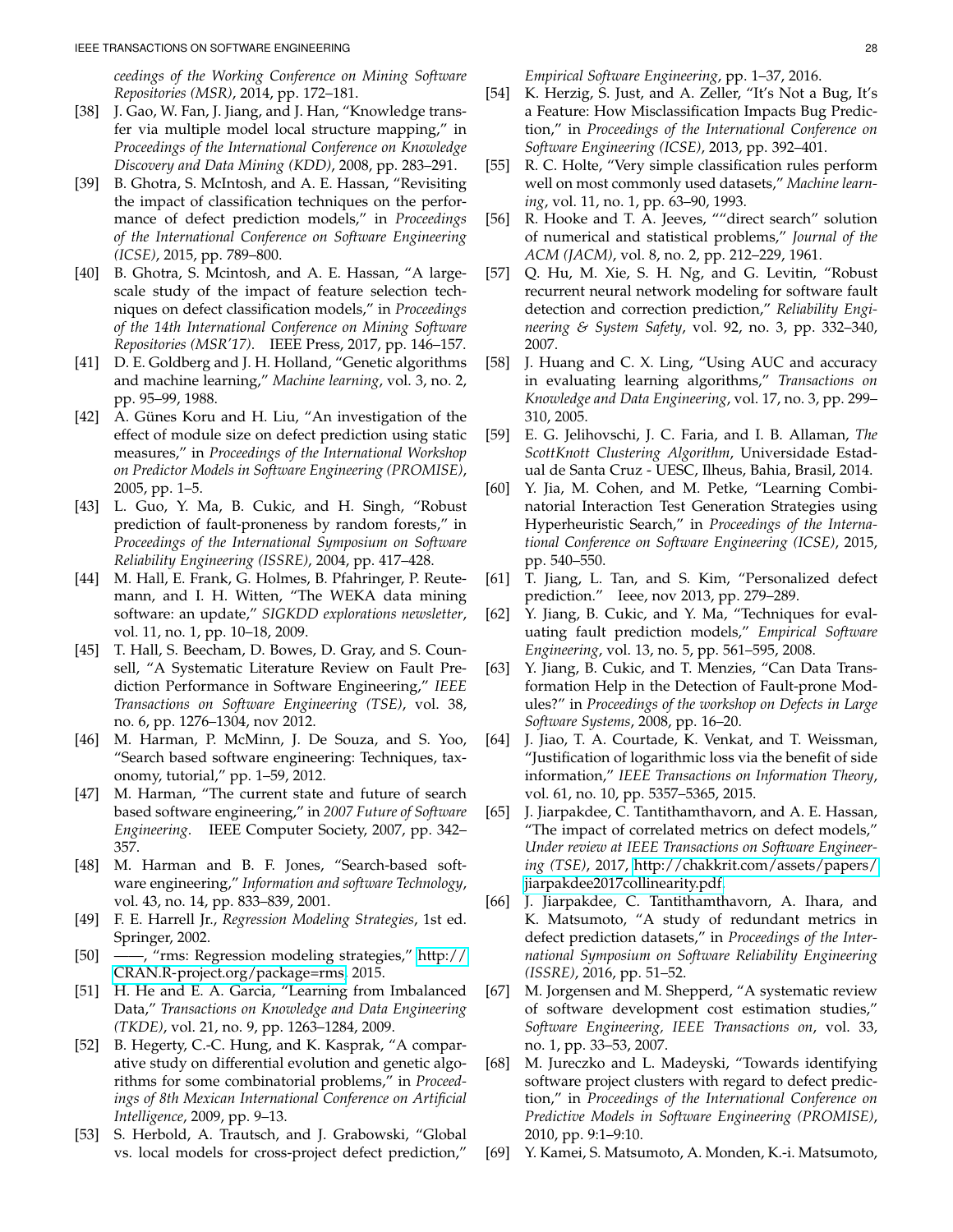B. Adams, and A. E. Hassan, "Revisiting Common Bug Prediction Findings Using Effort-Aware Models," in *Proceedings of the International Conference on Software Maintenance (ICSM)*, 2010, pp. 1–10.

- <span id="page-29-23"></span>[70] A. E. Kazdin, "The meanings and measurement of clinical significance." 1999.
- <span id="page-29-16"></span>[71] T. Khoshgoftaar and N. Seliya, "Comparative Assessment of Software Quality Classification Techniques: An Empirical Case Study," *Empirical Software Engineering*, vol. 9, pp. 229–257, 2004.
- <span id="page-29-20"></span>[72] S. Kim, H. Zhang, R. Wu, and L. Gong, "Dealing with Noise in Defect Prediction," in *Proceeding of the International Conference on Software Engineering (ICSE)*, 2011, pp. 481–490.
- <span id="page-29-4"></span>[73] E. Kocaguneli, T. Menzies, A. B. Bener, and J. W. Keung, "Exploiting the essential assumptions of analogy-based effort estimation," *IEEE Transactions on Software Engineering (TSE)*, vol. 38, no. 2, pp. 425–438, 2012.
- <span id="page-29-12"></span>[74] O. Kononenko, O. Baysal, L. Guerrouj, Y. Cao, and M. W. Godfrey, "Investigating code review quality: Do people and participation matter?" in *Proceedings of the International Conference on Software Maintenance and Evolution (ICSME)*. IEEE, 2015, pp. 111–120.
- <span id="page-29-19"></span>[75] S. Kotsiantis, "Supervised Machine Learning: A Review of Classification Techniques," *Informatica*, vol. 31, pp. 249–268, 2007.
- <span id="page-29-22"></span>[76] M. Kuhn, "Building Predictive Models in R Using caret Package," *Journal of Statistical Software*, vol. 28, no. 5, 2008.
- <span id="page-29-25"></span>[77] ——, "C50: C5.0 decision trees and rule-based models," [http://CRAN.R-project.org/package=C50,](http://CRAN.R-project.org/package=C50) 2015.
- <span id="page-29-21"></span>[78] ——, "caret: Classification and regression training," [http://CRAN.R-project.org/package=caret,](http://CRAN.R-project.org/package=caret) 2016.
- <span id="page-29-26"></span>[79] L. I. Kuncheva and J. C. Bezdek, "Nearest prototype classification: clustering, genetic algorithms, or random search?" *Systems, Man, and Cybernetics, Part C: Applications and Reviews, IEEE Transactions on*, vol. 28, no. 1, pp. 160–164, 1998.
- <span id="page-29-6"></span>[80] I. H. Laradji, M. Alshayeb, and L. Ghouti, "Software defect prediction using ensemble learning on selected features," *Information and Software Technology (IST)*, vol. 58, pp. 388–402, 2015.
- <span id="page-29-5"></span>[81] S. Lessmann, S. Member, B. Baesens, C. Mues, and S. Pietsch, "Benchmarking Classification Models for Software Defect Prediction: A Proposed Framework and Novel Findings," *IEEE Transactions on Software Engineering (TSE)*, vol. 34, no. 4, pp. 485–496, 2008.
- <span id="page-29-10"></span>[82] A. Liaw and M. Wiener, "randomforest: Breiman and cutler's random forests for classification and regression," [http://CRAN.R-project.org/package=](http://CRAN.R-project.org/package=randomForest) [randomForest,](http://CRAN.R-project.org/package=randomForest) 2015.
- <span id="page-29-9"></span>[83] A. Lim, L. Breiman, and A. Cutler, *bigrf: Big Random Forests: Classification and Regression Forests for Large Data Sets*, [http://CRAN.R-project.org/](http://CRAN.R-project.org/package=bigrf) [package=bigrf,](http://CRAN.R-project.org/package=bigrf) 2014.
- <span id="page-29-28"></span>[84] S. Lohar, A. Zisman, M. Keynes, and J. Clelandhuang, "Improving Trace Accuracy through Data-Driven Configuration and Composition of Tracing Features," in *Proceedings of the International Symposium on Foundations of Software Engineering (FSE)*, 2013, pp.

378–388.

- <span id="page-29-24"></span>[85] Y. Ma and B. Cukic, "Adequate and Precise Evaluation of Quality Models in Software Engineering Studies," in *Proceedings of the International Workshop on Predictor Models in Software Engineering (PROMISE)*, 2007, pp. 1–9.
- <span id="page-29-18"></span>[86] Y. Ma, G. Luo, X. Zeng, and A. Chen, "Transfer learning for cross-company software defect prediction," *Information and Software Technology (IST)*, vol. 54, no. 3, pp. 248–256, 2012.
- <span id="page-29-27"></span>[87] S. W. Mahfoud and D. E. Goldberg, "Parallel recombinative simulated annealing: a genetic algorithm," *Parallel computing*, vol. 21, no. 1, pp. 1–28, 1995.
- <span id="page-29-11"></span>[88] C. Mair and M. Shepperd, "The consistency of empirical comparisons of regression and analogy-based software project cost prediction," in *Proceedings of the International Symposium on Empirical Software Engineering (ESEM)*, 2005, p. 10.
- <span id="page-29-7"></span>[89] MATLAB, *version 8.5.0 (R2015a)*. Natick, Massachusetts: The MathWorks Inc., 2015.
- <span id="page-29-13"></span>[90] S. McIntosh, Y. Kamei, B. Adams, and A. E. Hassan, "The Impact of Code Review Coverage and Code Review Participation on Software Quality," in *Proceedings of the Working Conference on Mining Software Repositories (MSR)*, 2014, pp. 192–201.
- <span id="page-29-14"></span>[91] ——, "An empirical study of the impact of modern code review practices on software quality," *Empirical Software Engineering*, 2015.
- <span id="page-29-8"></span>[92] T. Mende, R. Koschke, and M. Leszak, "Evaluating Defect Prediction Models for a Large Evolving Software System," in *Proceedings of the European Conference on Software Maintenance and Reengineering (CSMR)*, 2009, pp. 247–250.
- <span id="page-29-0"></span>[93] T. Mende, "Replication of Defect Prediction Studies: Problems, Pitfalls and Recommendations," in *Proceedings of the International Conference on Predictive Models in Software Engineering (PROMISE)*, 2010, pp. 1–10.
- <span id="page-29-1"></span>[94] T. Mende and R. Koschke, "Revisiting the evaluation of defect prediction models," in *Proceedings of the International Conference on Predictive Models in Software Engineering (PROMISE)*, 2009, p. 7.
- <span id="page-29-17"></span>[95] T. Menzies, J. Greenwald, and A. Frank, "Data Mining Static Code Attributes to Learn Defect Predictors," *IEEE Transactions on Software Engineering (TSE)*, vol. 33, no. 1, pp. 2–13, 2007.
- <span id="page-29-29"></span>[96] T. Menzies, C. Pape, R. Krishna, and M. Rees-Jones, "The Promise Repository of Empirical Software Engineering Data," [http://openscience.us/repo,](http://openscience.us/repo) 2015.
- <span id="page-29-3"></span>[97] T. Menzies and M. Shepperd, "Special issue on repeatable results in software engineering prediction," *Empirical Software Engineering*, vol. 17, no. 1-2, pp. 1– 17, 2012.
- <span id="page-29-2"></span>[98] N. Mittas and L. Angelis, "Ranking and Clustering Software Cost Estimation Models through a Multiple Comparisons Algorithm," *IEEE Transactions on Software Engineering (TSE)*, vol. 39, no. 4, pp. 537–551, 2013.
- <span id="page-29-15"></span>[99] R. Morales, S. McIntosh, and F. Khomh, "Do code review practices impact design quality? a case study of the qt, vtk, and itk projects," in *Proceedings of the International Conference on Software Analysis, Evolution,*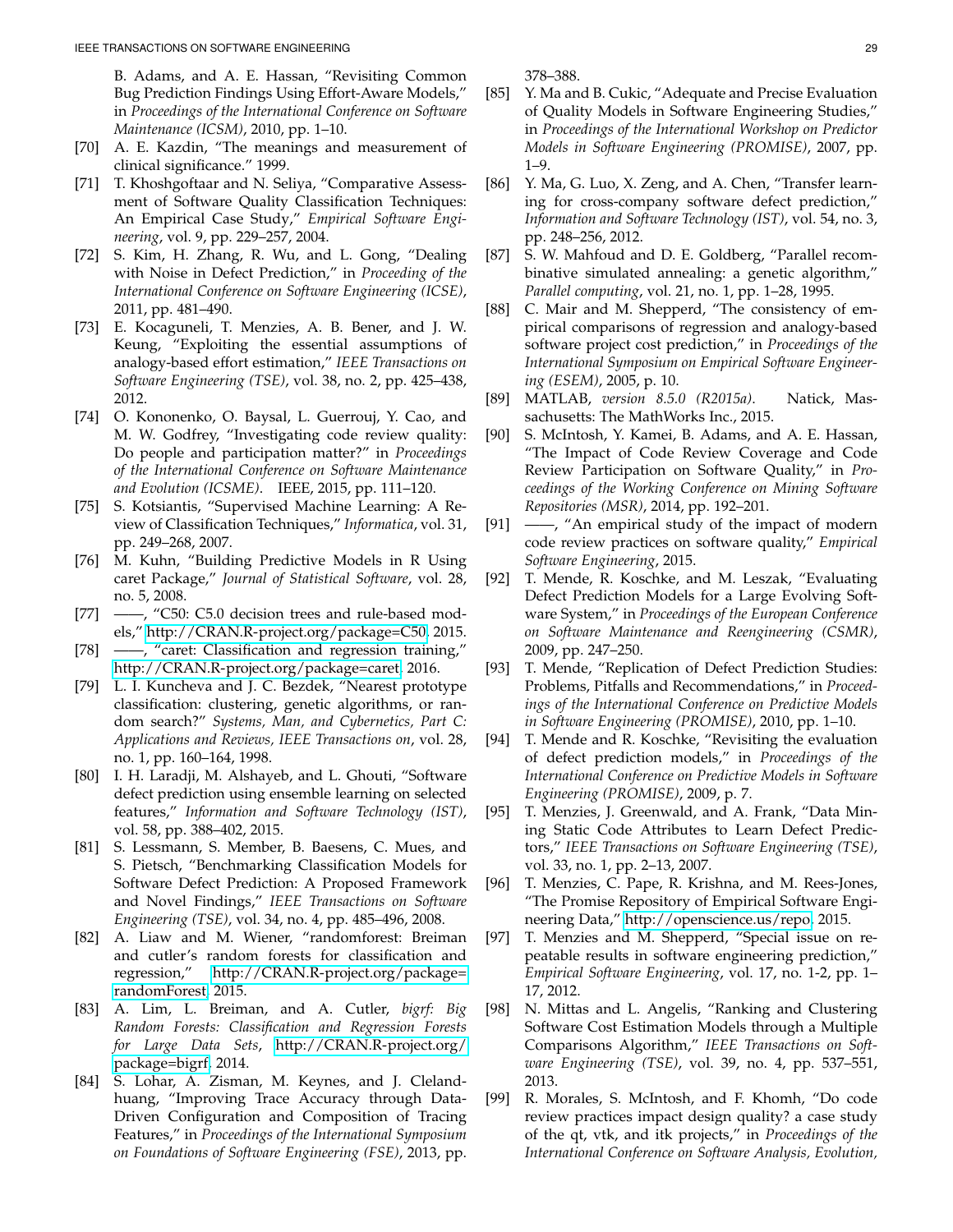*and Reengineering (SANER)*, 2015, pp. 171–180.

- <span id="page-30-19"></span>[100] K. Mullen, "Deoptim: Global optimization by differential evolution," [https://cran.r-project.org/web/](https://cran.r-project.org/web/packages/DEoptim/index.html) [packages/DEoptim/index.html,](https://cran.r-project.org/web/packages/DEoptim/index.html) 2016.
- <span id="page-30-4"></span>[101] I. Myrtveit, E. Stensrud, and M. Shepperd, "Reliability and Validity in Comparative Studies of Software Prediction Models," *IEEE Transactions on Software Engineering (TSE)*, vol. 31, no. 5, pp. 380–391, 2005.
- <span id="page-30-15"></span>[102] P. Nemenyi, "Distribution-free multiple comparisons," Ph.D. dissertation, Princeton University, 1963.
- <span id="page-30-23"></span>[103] T. H. Nguyen, B. Adams, and A. E. Hassan, "A Case Study of Bias in Bug-Fix Datasets," in *Proceedings of the Working Conference on Reverse Engineering (WCRE)*, 2010, pp. 259–268.
- <span id="page-30-26"></span>[104] A. Panichella, B. Dit, R. Oliveto, M. D. Penta, D. Poshyvanyk, and A. D. Lucia, "How to Effectively Use Topic Models for Software Engineering Tasks ? An Approach Based on Genetic Algorithms," in *Proceedings of the International Conference on Software Engineering (ICSE)*, 2013, pp. 522–531.
- <span id="page-30-25"></span>[105] A. Panichella, R. Oliveto, and A. De Lucia, "Crossproject defect prediction models: L'union fait la force," in *Proceedings of the International Conference on Software Maintenance, Reengineering and Reverse Engineering (CSMR/WCRE)*, 2014, pp. 164–173.
- <span id="page-30-1"></span>[106] F. Pedregosa, G. Varoquaux, A. Gramfort, V. Michel, B. Thirion, O. Grisel, M. Blondel, P. Prettenhofer, R. Weiss, V. Dubourg *et al.*, "Scikit-learn: Machine learning in python," *The Journal of Machine Learning Research (JMLR)*, vol. 12, pp. 2825–2830, 2011.
- <span id="page-30-9"></span>[107] P. Peduzzi, J. Concato, E. Kemper, T. R. Holford, and A. R. Feinstein, "A Simulation Study of the Number of Events per Variable in Logistic Regression Analysis," *Journal of Clinical Epidemiology*, vol. 49, no. 12, pp. 1373–1379, 1996.
- <span id="page-30-21"></span>[108] F. Peters and T. Menzies, "Privacy and utility for defect prediction: Experiments with morph," in *Proceedings of the 34th International Conference on Software Engineering*. IEEE Press, 2012, pp. 189–199.
- [109] F. Peters, T. Menzies, L. Gong, and H. Zhang, "Balancing Privacy and Utility in Cross-Company Defect Prediction," *IEEE Transactions on Software Engineering (TSE)*, vol. 39, no. 8, pp. 1054–1068, 2013.
- <span id="page-30-22"></span>[110] F. Peters, T. Menzies, and L. Layman, "Lace2: Better privacy-preserving data sharing for cross project defect prediction," in *Proceedings of the 37th International Conference on Software Engineering (ICSE'15)*. IEEE Press, 2015, pp. 801–811.
- <span id="page-30-27"></span>[111] J. Petrić, D. Bowes, T. Hall, B. Christianson, and N. Baddoo, "The jinx on the nasa software defect data sets," in *Proceedings of the 20th International Conference on Evaluation and Assessment in Software Engineering*. ACM, 2016, p. 13.
- <span id="page-30-17"></span>[112] W. L. Price, "A controlled random search procedure for global optimisation," *The Computer Journal*, vol. 20, no. 4, pp. 367–370, 1977.
- <span id="page-30-0"></span>[113] R Core Team, "R: A language and environment for statistical computing," [http://www.R-project.org/,](http://www.R-project.org/) R Foundation for Statistical Computing, Vienna, Austria, 2013.
- <span id="page-30-11"></span>[114] F. Rahman and P. Devanbu, "How, and Why, Process

Metrics Are Better," in *Proceedings of the International Conference on Software Engineering (ICSE)*, 2013, pp. 432–441.

- <span id="page-30-24"></span>[115] F. Rahman, I. Herraiz, D. Posnett, and P. Devanbu, "Sample Size vs. Bias in Defect Prediction," in *Proceedings of the joint meeting of the European Software Engineering Conference and the symposium on the Foundations of Software Engineering (FSE)*, 2013, pp. 147–157.
- <span id="page-30-13"></span>[116] F. Rahman, D. Posnett, and P. Devanbu, "Recalling the "Imprecision" of Cross-Project Defect Prediction," in *Proceedings of the International Symposium on the Foundations of Software Engineering (FSE)*, 2012, pp. 61:1–61:11.
- <span id="page-30-20"></span>[117] G. K. Rajbahadur, S. Wang, Y. Kamei, and A. E. Hassan, "The impact of using regression models to build defect classifiers," in *Proceedings of the 14th International Conference on Mining Software Repositories (MSR'17)*. IEEE Press, 2017, pp. 135–145.
- <span id="page-30-2"></span>[118] B. Ripley, "nnet: Feed-forward neural networks and multinomial log-linear models," [http://CRAN.](http://CRAN.R-project.org/package=nnet) [R-project.org/package=nnet,](http://CRAN.R-project.org/package=nnet) 2015.
- <span id="page-30-14"></span>[119] K. Rufibach, "Use of Brier score to assess binary predictions," *Journal of Clinical Epidemiology*, vol. 63, no. 8, pp. 938–939, 2010.
- <span id="page-30-10"></span>[120] W. S. Sarle, "The varclus procedure," in *SAS/STAT User's Guide. SAS Institute, Inc, 4th edition*, 1990.
- <span id="page-30-16"></span>[121] F. Sarro, S. Di Martino, F. Ferrucci, and C. Gravino, "A further analysis on the use of genetic algorithm to configure support vector machines for inter-release fault prediction," in *Proceedings of the Annual ACM Symposium on Applied Computing (SAC)*. ACM, 2012, pp. 1215–1220.
- <span id="page-30-18"></span>[122] L. Scrucca, "Ga: Genetic algorithms," [https://cran.](https://cran.r-project.org/web/packages/GA/index.html) [r-project.org/web/packages/GA/index.html,](https://cran.r-project.org/web/packages/GA/index.html) 2016.
- <span id="page-30-3"></span>[123] M. Shepperd, D. Bowes, and T. Hall, "Researcher Bias: The Use of Machine Learning in Software Defect Prediction," *IEEE Transactions on Software Engineering (TSE)*, vol. 40, no. 6, pp. 603–616, 2014.
- <span id="page-30-8"></span>[124] M. Shepperd, Q. Song, Z. Sun, and C. Mair, "Data quality: Some comments on the NASA software defect datasets," *IEEE Transactions on Software Engineering (TSE)*, vol. 39, no. 9, pp. 1208–1215, 2013.
- <span id="page-30-12"></span>[125] E. Shihab, A. E. Hassan, B. Adams, and Z. M. Jiang, "An Industrial Study on the Risk of Software Changes," in *Proceedings of the International Symposium on the Foundations of Software Engineering (FSE)*, 2012, p. 62.
- <span id="page-30-6"></span>[126] E. Shihab, Y. Kamei, B. Adams, and A. E. Hassan, "High-Impact Defects: A Study of Breakage and Surprise Defects," in *Proceedings of the joint meeting of the European Software Engineering Conference and the symposium on the Foundations of Software Engineering (ESEC/FSE'11)*, 2011, pp. 300–310.
- <span id="page-30-7"></span>[127] Y. Singh and A. S. Chauhan, "Neural networks in data mining," *Journal of Theoretical and Applied Information Technology*, vol. 5, no. 6, pp. 36–42, 2009.
- <span id="page-30-5"></span>[128] L. Song, L. L. Minku, and X. Yao, "The Impact of Parameter Tuning on Software Effort Estimation Using Learning Machines," in *Proceedings of the International Conference on Predictive Models in Software Engineering (PROMISE)*, 2013, pp. 1–10.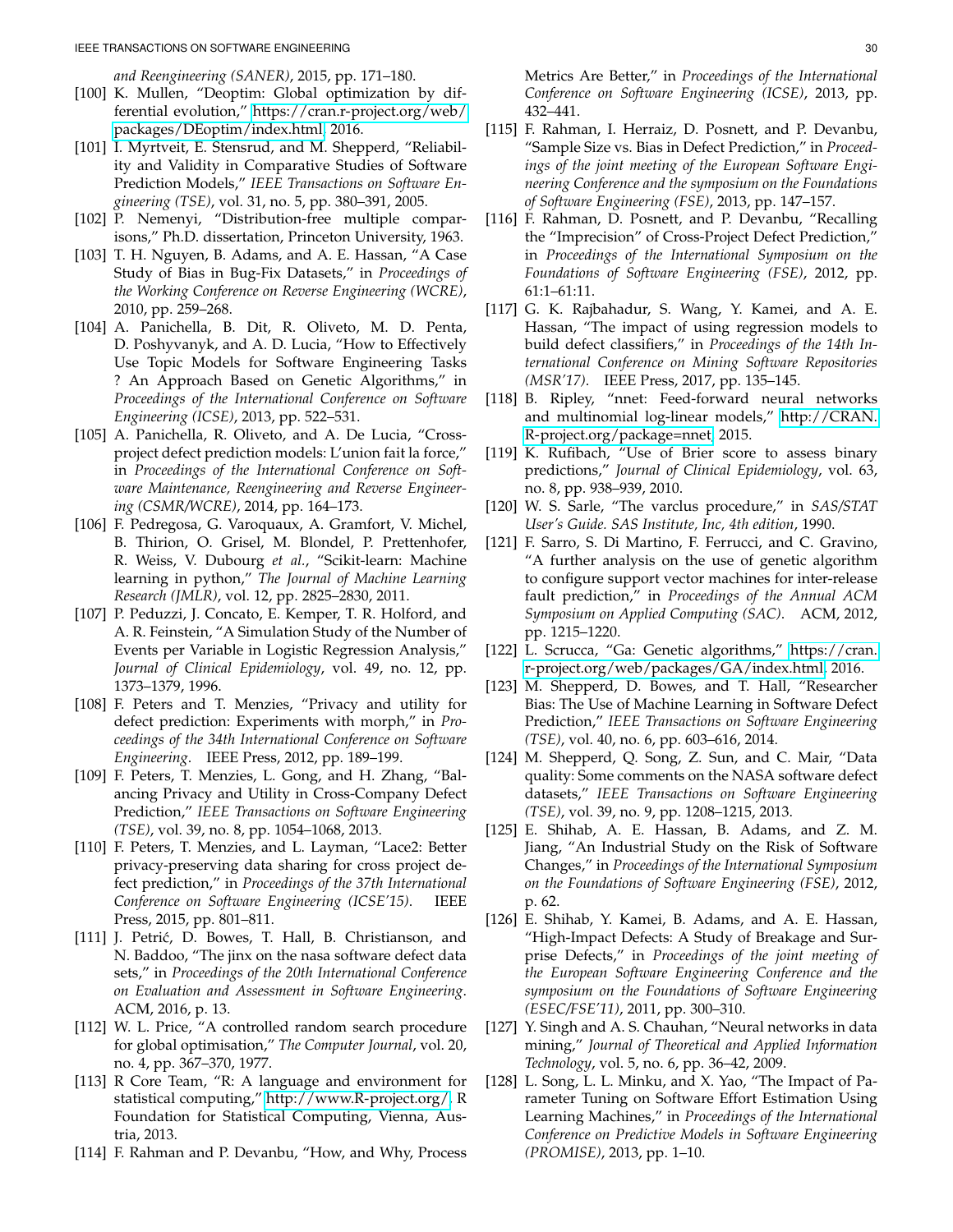- <span id="page-31-7"></span>[129] Q. Song, Z. Jia, M. Shepperd, S. Ying, and J. Liu, "A General Software Defect-Proneness Prediction Framework," *IEEE Transactions on Software Engineering (TSE)*, vol. 37, no. 3, pp. 356–370, 2011.
- <span id="page-31-21"></span>[130] E. W. Steyerberg, *Clinical prediction models: a practical approach to development, validation, and updating*. Springer Science & Business Media, 2008.
- <span id="page-31-22"></span>[131] E. W. Steyerberg, A. J. Vickers, N. R. Cook, T. Gerds, N. Obuchowski, M. J. Pencina, and M. W. Kattan, "Assessing the performance of prediction models: a framework for some traditional and novel measures," *Epidemiology*, vol. 21, no. 1, pp. 128–138, 2010.
- <span id="page-31-23"></span>[132] R. Storn and K. Price, "Differential evolution–a simple and efficient heuristic for global optimization over continuous spaces," *Journal of Global Optimization*, vol. 11, no. 4, pp. 341–359, 1997.
- <span id="page-31-8"></span>[133] M. Tan, L. Tan, S. Dara, and C. Mayeux, "Online Defect Prediction for Imbalanced Data," in *Proceedings of the International Conference on Software Engineering (ICSE)*, 2015, pp. 99–108.
- <span id="page-31-2"></span>[134] C. Tantithamthavorn, "ScottKnottESD: The Scott-Knott Effect Size Difference (ESD) Test," [https://cran.r-project.org/web/packages/](https://cran.r-project.org/web/packages/ScottKnottESD/index.html) [ScottKnottESD/index.html,](https://cran.r-project.org/web/packages/ScottKnottESD/index.html) 2016.
- <span id="page-31-5"></span>[135] ——, "Towards a Better Understanding of the Impact of Experimental Components on Defect Prediction Modelling," in *Companion Proceedings of the International Conference on Software Engineering (ICSE)*, 2016, pp. 867–870.
- <span id="page-31-15"></span>[136] C. Tantithamthavorn and A. E. Hassan, "An experience report on defect modelling in practice: Pitfalls and challenges," *Under review*, 2018, [http://chakkrit.com/assets/papers/](http://chakkrit.com/assets/papers/tantithamthavorn2018pitfalls.pdf) [tantithamthavorn2018pitfalls.pdf.](http://chakkrit.com/assets/papers/tantithamthavorn2018pitfalls.pdf)
- <span id="page-31-20"></span>[137] C. Tantithamthavorn, A. E. Hassan, and K. Matsumoto, "The impact of class rebalancing techniques on the performance and interpretation of defect prediction models," *Under review at IEEE Transactions on Software Engineering (TSE)*, 2017, [http://chakkrit.com/assets/papers/](http://chakkrit.com/assets/papers/tantithamthavorn2017imbalance.pdf) [tantithamthavorn2017imbalance.pdf.](http://chakkrit.com/assets/papers/tantithamthavorn2017imbalance.pdf)
- <span id="page-31-4"></span>[138] C. Tantithamthavorn, S. McIntosh, A. E. Hassan, A. Ihara, and K. Matsumoto, "The Impact of Mislabelling on the Performance and Interpretation of Defect Prediction Models," in *Proceedings of the International Conference on Software Engineering (ICSE)*, 2015, pp. 812–823.
- <span id="page-31-1"></span>[139] C. Tantithamthavorn, S. McIntosh, A. E. Hassan, and K. Matsumoto, "Automated Parameter Optimization of Classification Techniques for Defect Prediction Models," in *Proceedings of the International Conference on Software Engineering (ICSE)*, 2016, pp. 321–322.
- <span id="page-31-11"></span>[140] ——, "Comments on "Researcher Bias: The Use of Machine Learning in Software Defect Prediction"," *IEEE Transactions on Software Engineering (TSE)*, 2016.
- <span id="page-31-14"></span>[141] ——, "An Empirical Comparison of Model Validation Techniques for Defect Prediction Models," *IEEE Transactions on Software Engineering (TSE)*, 2017.
- <span id="page-31-9"></span>[142] M. Tenenhaus, V. E. Vinzi, Y.-M. Chatelin, and C. Lauro, "Pls path modeling," *Computational statistics & data analysis*, vol. 48, no. 1, pp. 159–205, 2005.
- <span id="page-31-25"></span>[143] S. W. Thomas, M. Nagappan, D. Blostein, and A. E. Hassan, "The Impact of Classifier Configuration and Classifier Combination on Bug Localization," *IEEE Transactions on Software Engineering (TSE)*, vol. 39, no. 10, pp. 1427–1443, 2013.
- <span id="page-31-6"></span>[144] P. Thongtanunam, S. McIntosh, A. E. Hassan, and H. Iida, "Revisiting code ownership and its relationship with software quality in the scope of modern code review," in *Proceedings of the International Conference on Software Engineering (ICSE)*, 2016, pp. 1039– 1050.
- <span id="page-31-19"></span>[145] A. Tosun, "Ensemble of Software Defect Predictors: A Case Study," in *Proceedings of the International Symposium on Empirical Software Engineering and Measurement (ESEM)*, 2008, pp. 318–320.
- <span id="page-31-0"></span>[146] A. Tosun and A. Bener, "Reducing false alarms in software defect prediction by decision threshold optimization," in *Proceedings of the International Symposium on Empirical Software Engineering and Measurement (ESEM)*, 2009, pp. 477–480.
- <span id="page-31-26"></span>[147] S. Wang and X. Yao, "Using Class Imbalance Learning for Software Defect Prediction," *IEEE Transactions on Reliability*, vol. 62, no. 2, pp. 434–443, 2013.
- <span id="page-31-3"></span>[148] E. J. Weyuker, T. J. Ostrand, and R. M. Bell, "Do too many cooks spoil the broth? Using the number of developers to enhance defect prediction models," *Empirical Software Engineering*, vol. 13, no. 5, pp. 539– 559, 2008.
- <span id="page-31-12"></span>[149] R. Wu, H. Zhang, S. Kim, and S. C. Cheung, "ReLink: Recovering Links between Bugs and Changes," in *Proceedings of the joint meeting of the European Software Engineering Conference and the symposium on the Foundations of Software Engineering (ESEC/FSE)*, 2011, pp. 15–25.
- <span id="page-31-24"></span>[150] Z. Xu, J. Liu, Z. Yang, G. An, and X. Jia, "The impact of feature selection on defect prediction performance: An empirical comparison," in *Proceedings of the International Symposium on Software Reliability Engineering (ISSRE'16)*. IEEE, 2016, pp. 309–320.
- <span id="page-31-16"></span>[151] F. Zhang, A. Mockus, I. Keivanloo, and Y. Zou, "Towards building a universal defect prediction model," in *Proceedings of the Working Conference on Mining Software Repositories (MSR)*. ACM, 2014, pp. 182–191.
- <span id="page-31-17"></span>[152] ——, "Towards building a universal defect prediction model with rank transformed predictors," *Empirical Software Engineering (EMSE)*, vol. 21, no. 5, pp. 2107– 2145, 2016.
- <span id="page-31-18"></span>[153] H. Zhang and X. Zhang, "Comments on "Data Mining Static Code Attributes to Learn Defect Predictors"," *IEEE Transactions on Software Engineering (TSE)*, vol. 33, no. 9, pp. 635–636, 2007.
- <span id="page-31-10"></span>[154] Z.-H. Zhou, "Ensemble learning," in *Encyclopedia of Biometrics*. Springer, 2009, pp. 270–273.
- <span id="page-31-13"></span>[155] T. Zimmermann, R. Premraj, and A. Zeller, "Predicting Defects for Eclipse," in *Proceedings of the International Workshop on Predictor Models in Software Engineering (PROMISE)*, 2007, pp. 9–20.